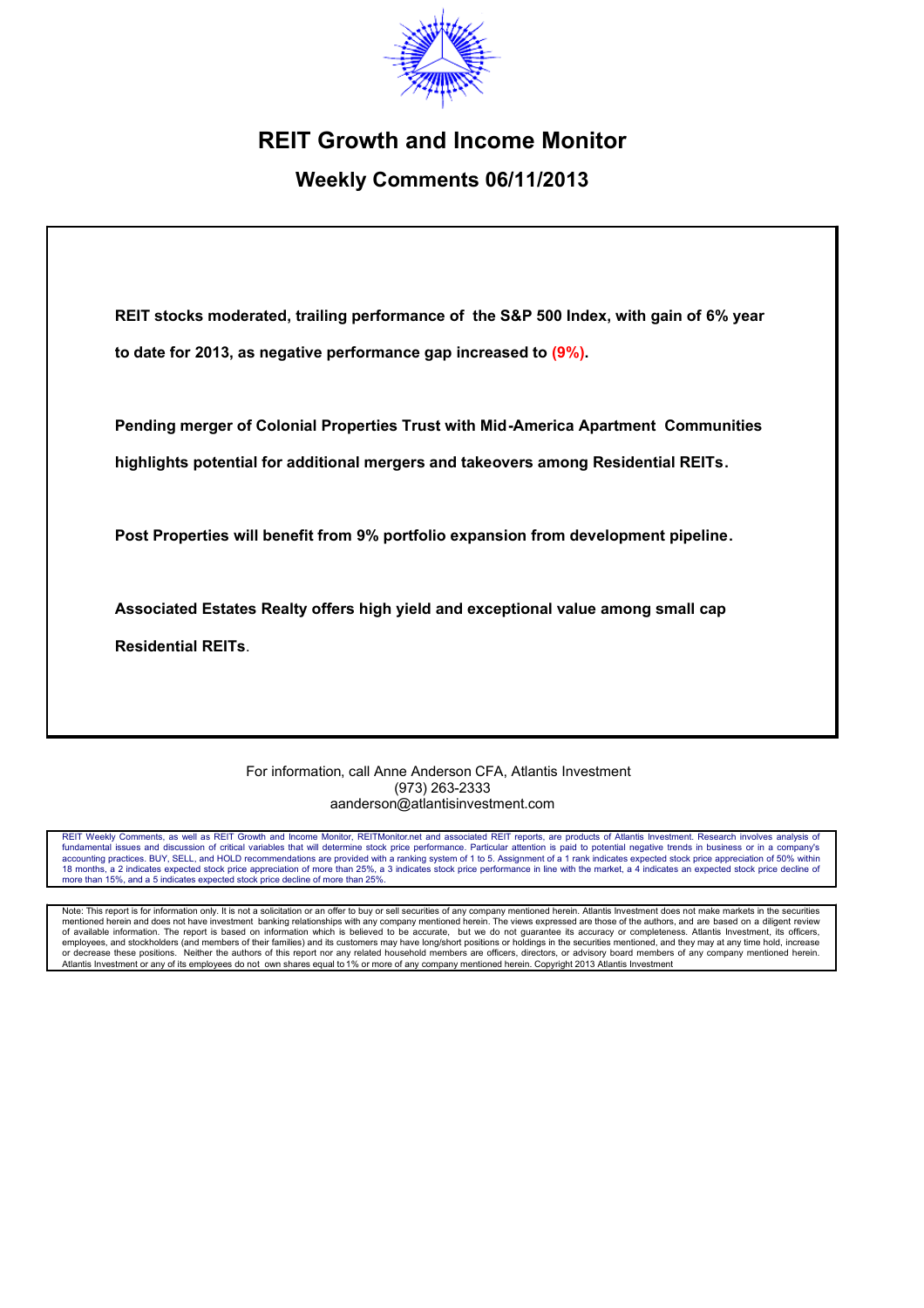

#### **Weekly REIT Comments 06/11/2013**

REIT stocks moderated, trading unchanged during the first week of June, the week ended June 7, 2013. REITs now show gain of 6% year to date for 2013, trailing performance of the S&P 500 Index, up 15%, as negative performance gap increased to negative (9%) year to date for 2013. Average gain for all REITs followed by REIT Growth and Income Monitor is 12% for 2013, trailing 15% gain for the S&P 500 Index.

Residential REITs expect exceptional FFO growth to continue through 2013, driven by tight occupancy and rental rate increases. Specialty Timber REITs, with portfolios of timberlands and sawlog mills, benefit from improving environment for homebuilders. Industrial REITs are gaining occupancy, while their stocks trade in line with economic indicators. Tenants of Health Care REITs will be impacted by Medicare sequestration during 2013, pending positive impact of the Affordable Care Act in later years. Outlook for Retail REITs is impacted by higher payroll taxes that reduce consumer income growth for 2013. Investors remain skittish over Office REITs, due to exposure to financial industry layoffs and continued rent rolldowns, lagging economic recovery. Hotel REITs rallied due to low gasoline prices and end to furloughs for air traffic comptrollers, although cautious investors ponder impact of federal sequestration on demand for hotel rooms in DC.

Financial Mortgage REITs face significant fundamental change, as reform legislation is to be introduced to Congress during 2Q 2013. FHFA (Federal Housing Finance Agency) has proposed a new joint venture securitization platform, enabling standard fees and financing terms, while removing federal loan guarantees from the balance sheets of Fannie Mae and Freddie Mac. Reform of Fannie Mae may ultimately impact the housing sector starting in 2013 and 2014, changing the outlook for Financial Mortgage REITs and certain Specialty REITs subject to demand fluctuations from home construction. Meanwhile, renewed investor interest in CMBS provides a lift for Financial Commercial REITs.

REIT stocks normally perform like interest rate sensitive stocks, although none of the 14 REITs in the S&P 500 Index are actually invested in financial assets. Dividends continue to move higher during 2013. As dividend payers, REITs may be viewed as income stocks, attracting investors in need of both consistent income and growth.

#### **Lagging Residential REITs Should Attract Takeover Interest**

Announcement of the pending merger of **Colonial Properties Trust** with **Mid-America Apartment Communities** should bring investors to contemplate other potential mergers and takeovers among Residential REITs. Even without a pending deal, lagging stock market performance at a time of exceptional FFO growth promises unusual returns for investors. Results for 1Q 2013 exceeded expectations, with many Residential REITs increasing FFO guidance for 2013 to indicate growth of more than 12%. Apartment shortage keeps occupancy high in urban areas, while rental rate increases add to profitability. Rental rate increases exceed 5%, with little discernible impact on apartment turnover. Significant new supply of apartments is expected to impact occupancy no sooner than 2014, providing another year of exceptional profitability. Those Residential REITs with active development pipelines are expecting to extend unusually high FFO growth beyond 2013 into 2014-2015, as new communities add to earnings potential. Factors that could derail this positive growth scenario include sharply higher unemployment, or a sudden change in the desire for home ownership. Neither of these appear likely to occur, causing us to view Residential REITs as providing an exceptional opportunity for investors. Investors should consider not only the 3 Residential REITs included in the S&P 500 Index (**Equity Residential**, **AvalonBay Communities** and **Apartment Investment and Management**), but also midcap and small cap Residential REITs, including **Associates Estates Realty**, **BRE Properties**, **Camden Property Trust**, **Essex Property Trust**, **Home Properties**, **Post Properties** and **UDR**.

#### **Trading Opportunities**

Post Properties, with market cap of \$2.6 billion, owns and manages a portfolio of 22,200 apartments and condominiums concentrated in southeastern markets. Stock traded down (5%) year to date for 2013, lagging Residential REITs. Investments in development properties should add 9% to portfolio capacity. **Post Properties** expects to continue to invest \$100 million annually in new developments and acquisitions. Occupancy of 95.3% as of 1Q 2013 enables more than 5% rental rate increases, adding to profitability. FFO for 1Q 2013 increased 16%, while guidance for FFO for 2013 indicates growth of as much as 14%. **Post Properties** increased dividend distributions by 32% for 3Q 2013, now providing current dividend yield of 2.8%.

**Associated Estates Realty**, with market cap of \$810 million, owns and manages a portfolio of 13,100 apartments primarily located in the midwest. Stock is unchanged year to date for 2013, underperforming Residential REITs. **Associated Estates Realty** plans to invest up to \$100 million in acquisitions and \$70 million in developments during 2013. Occupancy is outstanding at 96.6% as of 1Q 2013. with rental rate increases of almost 6% driving profitability improvement. FFO for 1Q 2013 increased 7%, while conservative guidance for 2013 indicates potential for 5% growth. **Associated Estates Realty** increased dividend distributions by 6% during 2013, now providing income investors with current dividend yield of 4.7%.

Note: This report is for information only. It is not a solicitation or an offer to buy or sell securities of any company mentioned herein. Atlantis Investment does not make markets in the securities mentioned herein and do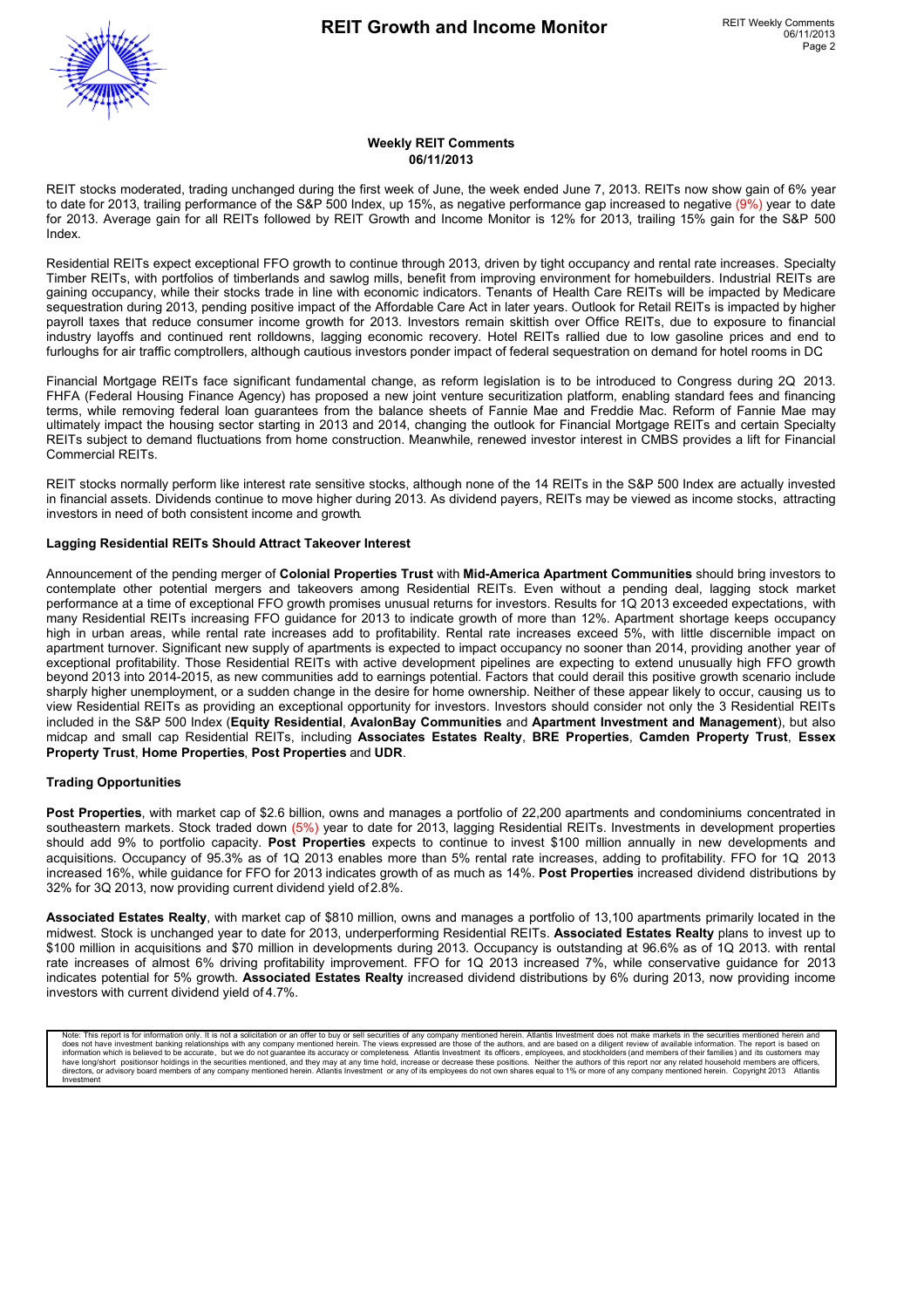

### **Weekly Price Change for S&P 500 Index REITs**

| S&P 500 Index PEITS:                |                   | Price<br>12/31/2012 | Price<br>05/31/2013 | Price<br>06/07/2013 | Weekly<br>Price Change | 2013<br><b>Price Change</b> |
|-------------------------------------|-------------------|---------------------|---------------------|---------------------|------------------------|-----------------------------|
| <b>American Tower Corp</b>          | AMT               | \$77                | \$78                | \$79                | $1\%$                  | 2%                          |
| Apartment Investment and Management | ٨M                | \$27                | \$30                | \$30                | $-2\%$                 | 10%                         |
| <b>AvalonBay Communities</b>        | AVB               | \$136               | \$133               | \$134               | 1%                     | -1%                         |
| <b>Boston Properties</b>            | <b>BXP</b>        | \$106               | \$107               | \$110               | 3%                     | 4%                          |
| <b>Equity Residential</b>           | EQR               | \$57                | \$57                | \$57                | 0%                     | 0%                          |
| HCP Inc.                            | HCP               | \$45                | \$47                | \$48                | n×                     | 5%                          |
| <b>Health Care REIT</b>             | <b>HCN</b>        | \$61                | \$68                | \$68                | 0%                     | 11%                         |
| Host Hotels & Resorts               | HST               | \$16                | \$18                | \$17                | $-2\%$                 | 11%                         |
| Kimco Realty                        | KIM               | \$19                | \$22                | \$22                | $-0\%$                 | 15%                         |
| Macerich                            | MAC               | \$58                | \$65                | \$63                | $-3\%$                 | 8%                          |
| <b>Plum Creek Timber</b>            | PCL               | \$44                | \$48                | \$48                | 1%                     | 9%                          |
| Prologis, Inc.                      | PLD               | \$36                | \$40                | \$39                | $-3\%$                 | 7%                          |
| <b>Public Storage</b>               | <b>PSA</b>        | \$145               | \$152               | \$154               | $1\%$                  | 6%                          |
| Simon Property Group                | SPG               | \$158               | \$166               | \$167               | Ū%                     | 6%                          |
| Ventas                              | VTR               | \$65                | \$71                | \$71                | $-0\%$                 | 10%                         |
| Vornado Realty Trust                | VNO               | \$80                | \$80                | \$81                | 2%                     | 2%                          |
| Weyerhaeuser                        | wY                | \$28                | \$30                | \$29                | $-3\%$                 | 5%                          |
| <b>S&amp;P 500 Index</b>            | <b>S&amp;P500</b> | \$1,426             | \$1,631             | \$1,643             | 1%                     | 15%                         |
| Average for S&P 500 Index PEITs     |                   |                     |                     |                     | -0%                    | 6%                          |

REIT stocks traded unchanged for the first week of June, the week ended June 7, 2013. REITs underperformed the S&P 500 Index, trading up 1% for the week. REITs now show gain of only 6% year to date for 2013, lagging performance of the S&P 500 Index, now up 15%. Negative performance gap increased to (9%), as REIT stocks experience valuation adjustment.

Dramatically lower prices add to yield and provide enhanced upside for REITs, with only 1 of the 17 REITs included in the S&P 500 Index up the same or more than 15% gain for the S&P 500 Index and 15 REITs up less than the S&P 500 Index, while 1 REIT traded down year to date for 2013. Still trading in line with the S&P 500 Index is **Kimco Realty**, up 15%, on joint venture equity investment in SUPERVALU grocery chain properties. Other REITs demonstrating positive performance include **Apartment Investment and Management**, up 10%, **Prologis Inc**, up 7%, and **Host Hotels & Resorts**, up 11%. Specialty Timber REITs **Plum Creek Timber**, up 9%, and **Weyerhaeuser**, up 5%, demonstrate confidence in further improvement for US housing sector. Health Care REITs retain smaller gains for 2013, with **HCP** up 5%, **Health Care REIT** up 11% and **Ventas** up 10%. **Public Storage**, now up 6%, underperformed the S&P 500 Index. Retail REITs **Simon Property Group**, now up 6% year to date for 2013, and **Macerich**, up 8%, are both losing momentum. Office REITs lag, with **Boston Properties**, up 4%, and **Vornado Realty Trust**, up 2%, as rental rates decline in most urban areas. **American Tower Corp**, a newcomer to REIT status, shows 2% gain. Lagging performers include **AvalonBay Communities**, down (1%), and **Equity Residential**, unchanged, as investors consider the eventual impact of multifamily housing starts on occupancy for Residential REITs.

NOTE: The list of REITs included in the S&P 500 Index was updated during May, 2013, to include **Macerich**, added by Standard & Poors as a replacement for another company. We have also added 2 other REITs that were previously included in the S&P 500 Index prior to conversion to REIT status - **Weyerhaeuser** and **American Tower Corp**. The total is now 17 REITs included in the S&P 500 Index.

Note: This report is for information only. It is not a solicitation or an offer to buy or sell securities of any company mentioned herein. Atlantis Investment does not make markets in the securities mentioned herein and di directors, or advisory board members of any company mentioned herein. Atlantis Investment or any of its employees do not own shares equal to 1% or more of any company mentioned herein. Copyright 2013 Atlantis Investment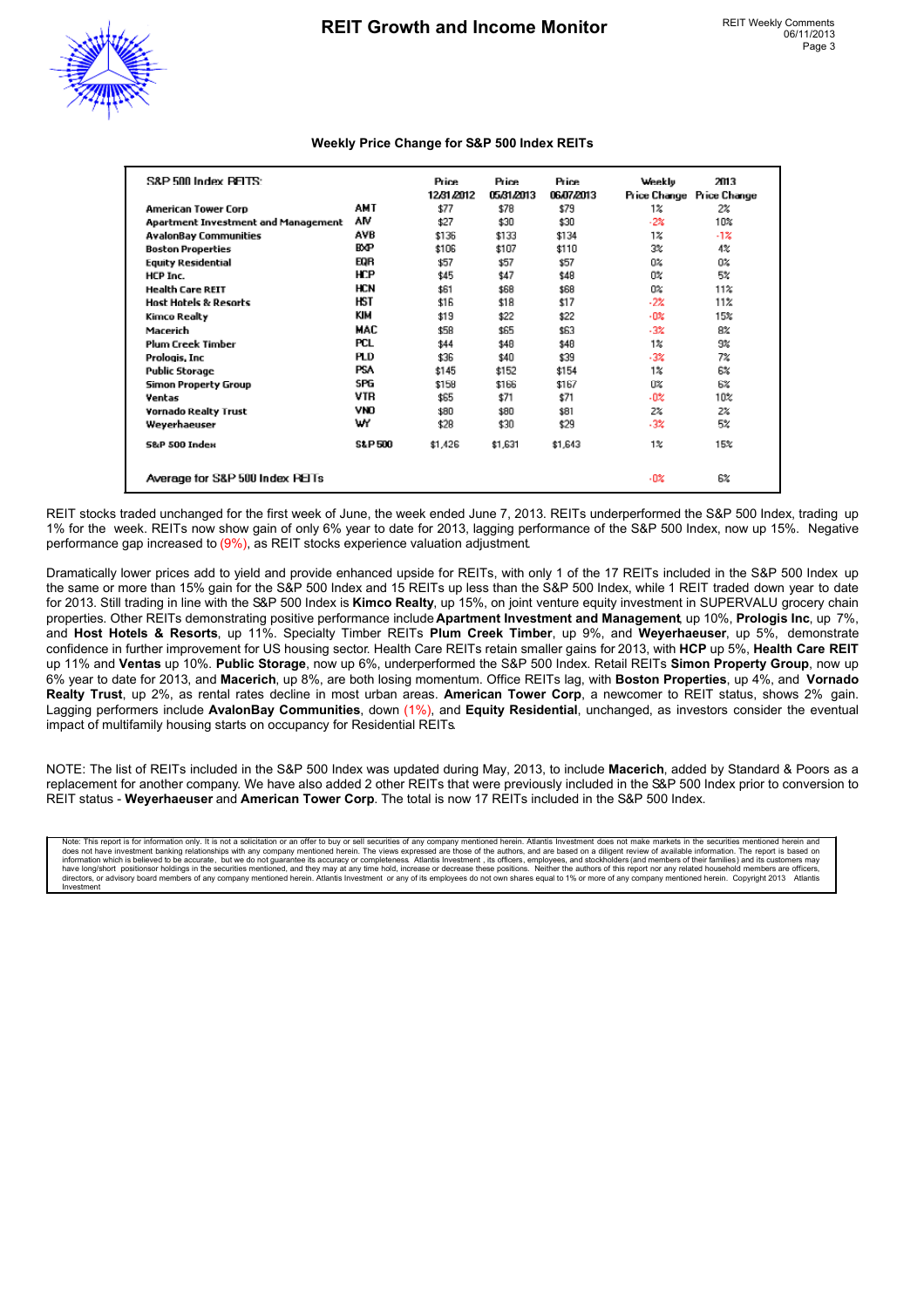#### **Weekly REIT Price Changes by Sector**



Most REIT sectors traded lower for the first week of June, the week ended June 7, 2013. Gains were shown by Financial Commercial REITs, up 2%, while Health Care REITs and Specialty REITs traded unchanged. Small losses were shown by Industrial REITs, Office REITs, Residential REITs and Retail REITs, all trading down (1%). Lagging sector was Hotel REITs, down (2%). On average, stock prices for REIT Growth and Income Monitor were unchanged for the first week of June, the week ended June 7, 2013.



Stock prices for REITs followed by REIT Growth and Income Monitor traded up 12% on average year to date for 2013, trailing performance of the S&P 500 Index, now up 15% year to date for 2013. REITs previously outperformed, as investors sought dividend income. REITs offer higher yields than S&P 500 stocks, with REIT dividends taxed at the same rate as ordinary income. REIT funds flow remains consistent, at a time when other market sectors face adjusted expectations due to currency exposure and variable international economies. Leading sector for 2013 is Financial Commercial REITs, up 35%, as investor interest in non-agency securities revives. Hotel REITs show 18% gain, benefitting from depressed gasoline prices and end to worries over furloughs of air traffic comptrollers. Industrial REITs rallied up 11%, due to positive news on US industrial production. Health Care REITs are up 11%, on hopes for positive impact of the Affordable Care Act. Retail REITs also traded up 10%, following news of better than expected employment gains and growth in disposable income Office REITs show 8% year to date gain for 2013, followed by Specialty REITs, up 8%. Residential REITs are now up only 1%, although guidance indicates continued rapid FFO growth through 2013. Lagging Financial Mortgage REITs show gain of 1%, as investors prepare for pending Fannie Mae reform to be considered by Congress.

Note: This report is for information only. It is not a solicitation or an offer to buy or sell securities of any company mentioned herein. Atlantis Investment does not make markets in the securities mentioned herein and do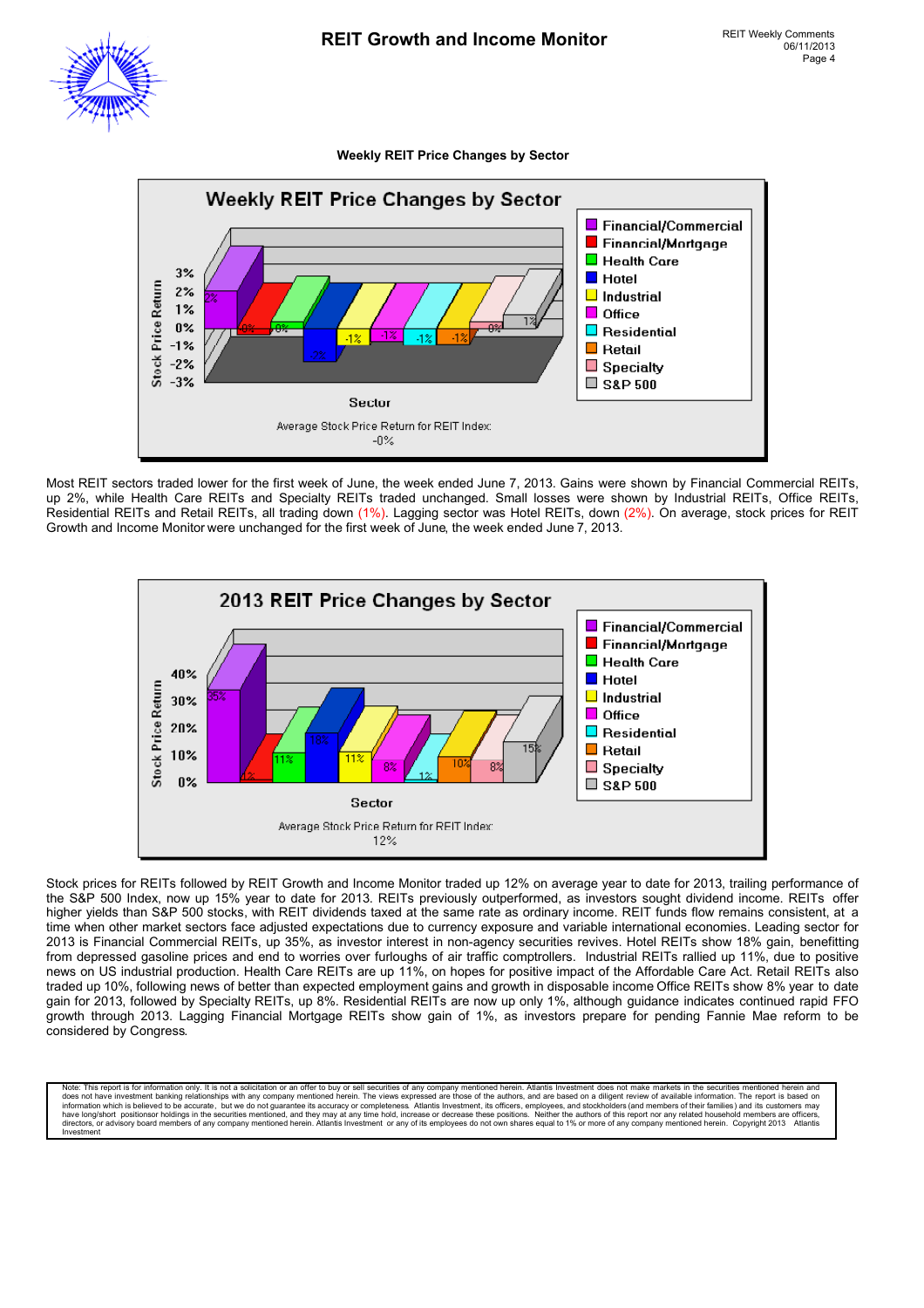

#### **INDEX TO DAILY REIT COMMENTS Week from 06/01/2013 to 06/07/2013**

| <b>Colonial Properties Trust</b>           | CLP                     | page 7    |
|--------------------------------------------|-------------------------|-----------|
| Mid-America Apartment Communities          | <b>MAA</b>              | page 8    |
| UDR, Inc                                   | <b>UDR</b>              | page 9    |
| <b>Post Properties</b>                     | PPS                     | page 10   |
| Prologis Inc                               | PLD                     | page 11   |
| Mid-America Apartment Communities          | <b>MAA</b>              | page 12   |
| <b>Colonial Properties Trust</b>           | $\overline{\text{CLP}}$ | page 13   |
| <b>CubeSmart</b>                           | <b>CUBE</b>             | page 14   |
| <b>Ashford Hospitality Trust</b>           | AHT                     | page 15   |
| Hatteras Financial                         | <b>HTS</b>              | page 16   |
| <b>Annaly Capital Management</b>           | <b>NLY</b>              | page 17   |
| <b>Duke Realty</b>                         | <b>DRE</b>              | page 18   |
| <b>CYS Investments</b>                     | <b>CYS</b>              | page $19$ |
| <b>Digital Realty Trust</b>                | <b>DLR</b>              | page 20   |
| <b>AvalonBay Communities</b>               | <b>AVB</b>              | page 21   |
| <b>MFA Financial</b>                       | <b>MFA</b>              | page 22   |
| <b>Blackstone Mortgage Trust</b>           | <b>BXMT</b>             | page 23   |
| <b>Brandywine Realty Trust</b>             | <b>BDN</b>              | page 24   |
| <b>Parkway Properties</b>                  | PKY                     | page 25   |
| Mid-America Apartment Communities          | <b>MAA</b>              | page 26   |
| <b>Apartment Investment and Management</b> | AIV                     | page 27   |
| <b>Equity Residential</b>                  | <b>EQR</b>              | page 28   |
| Extra Space Storage                        | <b>EXR</b>              | page 29   |
| Prologis Inc                               | PLD                     | page 30   |
| <b>Boston Properties</b>                   | <b>BXP</b>              | page 31   |
| <b>AvalonBay Communities</b>               | <b>AVB</b>              | page 32   |
| <b>Regency Centers</b>                     | REG                     | page 33   |
| <b>Apartment Investment and Management</b> | AIV                     | page 34   |
| Simon Property Group                       | lsPG                    | page 35   |
| <b>American Tower</b>                      | <b>AMT</b>              | page 36   |
| <b>Brookfield Office Properties</b>        | <b>BPO</b>              | page 37   |
| <b>Strategic Hotels &amp; Resorts</b>      | <b>BEE</b>              | page 38   |
| <b>Digital Realty Trust</b>                | DLR                     | page 39   |
| National Retail Properties                 | <b>NNN</b>              | page 40   |
| <b>UDR Inc</b>                             | <b>UDR</b>              | page 41   |
| <b>Brookfield Office Properties</b>        | <b>BPO</b>              | page 42   |
| <b>NorthStar Realty Finance</b>            | <b>NRF</b>              | page 43   |
| <b>DCT Industrial Trust</b>                | DCT                     | page 44   |
| <b>DuPont Fabros Technology</b>            | <b>DFT</b>              | page 45   |
| <b>Tanger Factory Outlet Centers</b>       | <b>SKT</b>              | page 46   |
| <b>Corporate Office Properties Trust</b>   | <b>OFC</b>              | page 47   |
| Potlatch                                   | PCH                     | page 48   |
| <b>HCP Inc</b>                             | <b>HCP</b>              | page 49   |
| <b>DuPont Fabros Technology</b>            | <b>DFT</b>              | page 50   |
| <b>Digital Realty Trust</b>                | <b>DLR</b>              | page 51   |
| <b>Kimco Realty</b>                        | KIM                     | page 52   |
| <b>Senior Housing Properties Trust</b>     | SNH                     | page 53   |
| <b>General Growth Properties</b>           | GGP                     | page 54   |
| <b>First Potomac Realty Trust</b>          | <b>FPO</b>              | page 55   |
| <b>Taubman Centers</b>                     | TCO                     | page 56   |
| <b>Equity Residential</b>                  | <b>EQR</b>              | page 57   |
| Prologis Inc                               | PLD                     | page 58   |
| Ventas                                     | VTR                     | page 59   |
| Plum Creek Timber                          | PCL                     | page 60   |

Note: This report is for information only. It is not a solicitation or an offer to buy or sell securities of any company mentioned herein. Atlantis Investment does not make markets in the securities mentioned herein and do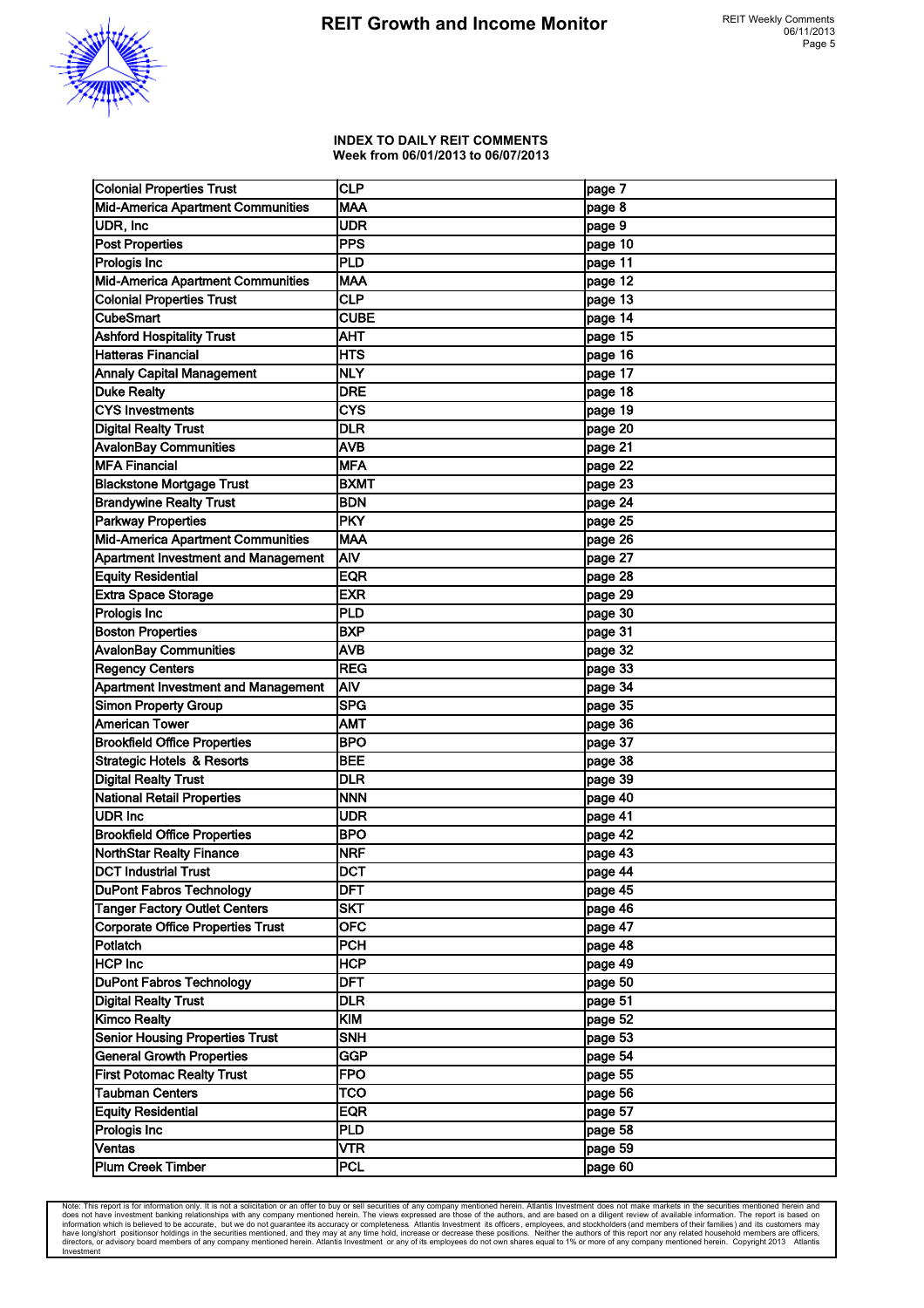



### **INDEX TO DAILY REIT COMMENTS, continued Week from 06/01/2013 to 06/07/2013**

| Macerich                         | MAC        | page 61 |
|----------------------------------|------------|---------|
| <b>General Growth Properties</b> | GGP        | page 62 |
| <b>Health Care REIT</b>          | <b>HCN</b> | page 63 |
| Weyerhaeuser                     | WY         | page 64 |
| Vornado Realty Trust             | <b>VNO</b> | page 65 |
| Select Income REIT               | SIR        | page 66 |
| <b>CBL &amp; Associates</b>      | <b>CBL</b> | page 67 |
| Sovran Self Storage              | SSS        | page 68 |
| <b>LTC Properties</b>            | <b>LTC</b> | page 69 |
| <b>iStar Financial</b>           | SFI        | page 70 |
|                                  |            |         |
|                                  |            |         |
|                                  |            |         |
|                                  |            |         |
|                                  |            |         |
|                                  |            |         |
|                                  |            |         |
|                                  |            |         |
|                                  |            |         |
|                                  |            |         |
|                                  |            |         |
|                                  |            |         |
|                                  |            |         |
|                                  |            |         |
|                                  |            |         |
|                                  |            |         |
|                                  |            |         |
|                                  |            |         |
|                                  |            |         |
|                                  |            |         |
|                                  |            |         |
|                                  |            |         |
|                                  |            |         |
|                                  |            |         |
|                                  |            |         |
|                                  |            |         |
|                                  |            |         |
|                                  |            |         |
|                                  |            |         |
|                                  |            |         |
|                                  |            |         |
|                                  |            |         |
|                                  |            |         |
|                                  |            |         |
|                                  |            |         |
|                                  |            |         |
|                                  |            |         |
|                                  |            |         |
|                                  |            |         |
|                                  |            |         |
|                                  |            |         |
|                                  |            |         |
|                                  |            |         |
|                                  |            |         |
|                                  |            |         |

Note: This report is for information only. It is not a solicitation or an offer to buy or sell securities of any company mentioned herein. Atlantiis lines and all these investment banking relationships with any company men Investment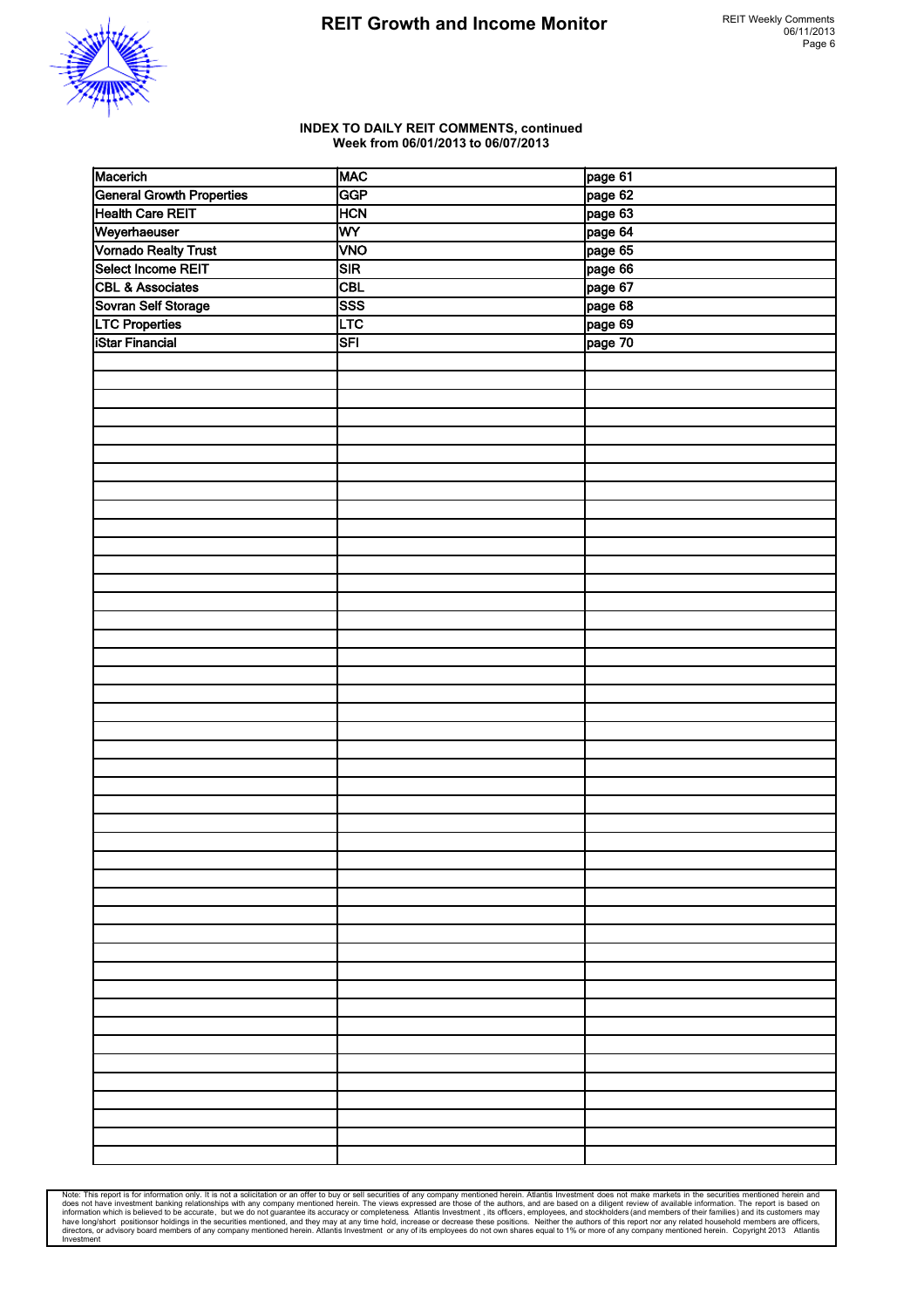

| Company:        | <b>Colonial Properties Trust</b>                                            |
|-----------------|-----------------------------------------------------------------------------|
| Price:          | \$22                                                                        |
| Recommendation: | <b>BUY</b>                                                                  |
| Ranking:        | $\overline{2}$                                                              |
| Market Cap:     | \$2,111                                                                     |
| Link:           | http://www.reitmonitor.net/atlantis/REITWebRpt.nsf/PayBuy?OpenFor<br>m&REIT |

Additional Text: 06/03/2013 CLP \$22

Colonial Properties Trust CLP to merge with another Residential REIT, Mid-America Apartment Communities MAA, in \$8.6 billion stock merger

CLP shareholders to receive 0.36 new MAA common shares for each share of CLP

CLP stock price for MAA traded down (\$2.00) per share this morning to \$66, with merger price now representing premium of 7% to last night's closing price for CLP

CLP shareholders to own 44% of combined REITs, while current MAA shareholders to own56%

CLP combined companies to own 285 apartment communities with almost 85,000 apartments

CLP shareholders should expect similar growth profile and management strategies for combined REITs

CLP merger expected to close during 3Q 2013

CLP current yield of 3.8% on CLP stock expected to moderately increase, as MAA dividend expected to be maintained, with MAA now yielding 4.1%

CLP a Residential REIT with a diverse portfolio of residential and commercial properties concentrated in southeastern states and TX

CLP we rank 2 BUY

CLP market cap \$2.1 billion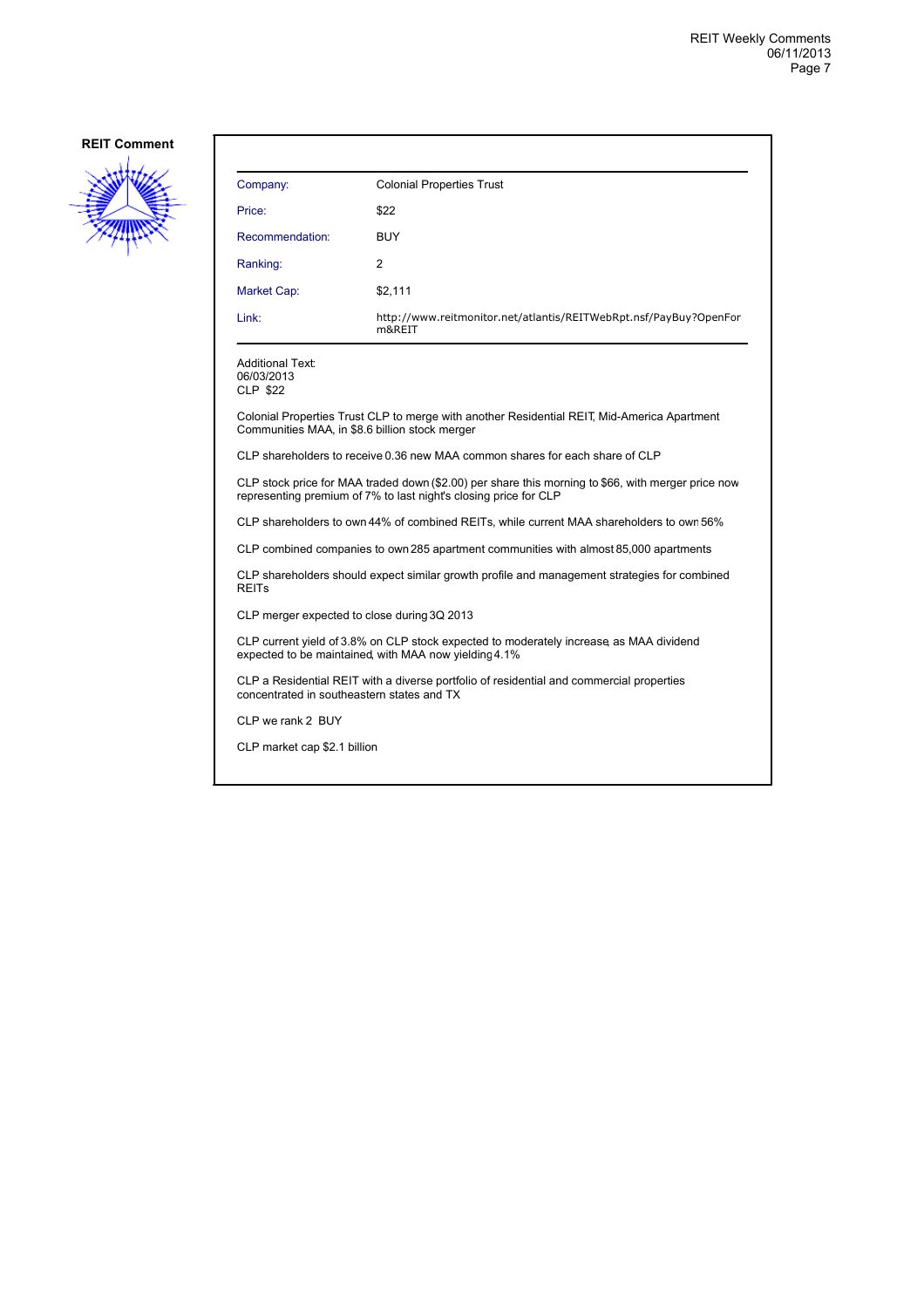

| Company:        | Mid-America Apartment Communities                                           |
|-----------------|-----------------------------------------------------------------------------|
| Price:          | \$69                                                                        |
| Recommendation: | <b>BUY</b>                                                                  |
| Ranking:        | $\overline{2}$                                                              |
| Market Cap:     | \$3,024                                                                     |
| Link:           | http://www.reitmonitor.net/atlantis/REITWebRpt.nsf/PayBuy?OpenFor<br>m&REIT |

Additional Text: 06/03/2012 MAA \$69

Mid-America Apartment Communities MAA to merge with another Residential REIT, Colonial Properties Trust CLP, in \$8.6 billion stock merger

MAA to issue 0.36 new MAA common shares for each share of CLP

MAA shareholders to own 56% of combined REITs, while current CLP shareholders to own 44%

MAA combined REITs to own 285 apartment communities with almost 85,000 apartments

MAA portfolios of both REITs are concentrated in southern cities, with top markets of combined portfolios to include Dallas 12%, Atlanta 7%, Austin 6%, Raleigh 6% and Charlotte 6%

MAA both REITs now report portfolio occupancy of 96%, with average monthly rents of \$994 for MAA and \$966 for CLP

MAA merger expected to close during 3Q 2013

MAA management projects \$25 million expense synergies, with slight dilution for FFO on share issuance, to be offset by expected NOI increase

MAA reported better than expected results for 1Q 2013, with FFO growth UP +12%

MAA increased guidance for FFO for 2013 to indicate growth UP +9%

MAA expects to maintain current dividend of \$2.78 per share, providing current yield of 4.1%

MAA a Residential REIT with a portfolio of apartment communities in southern and midwestern states

MAA we rank 2 BUY

MAA market cap \$3.0 billion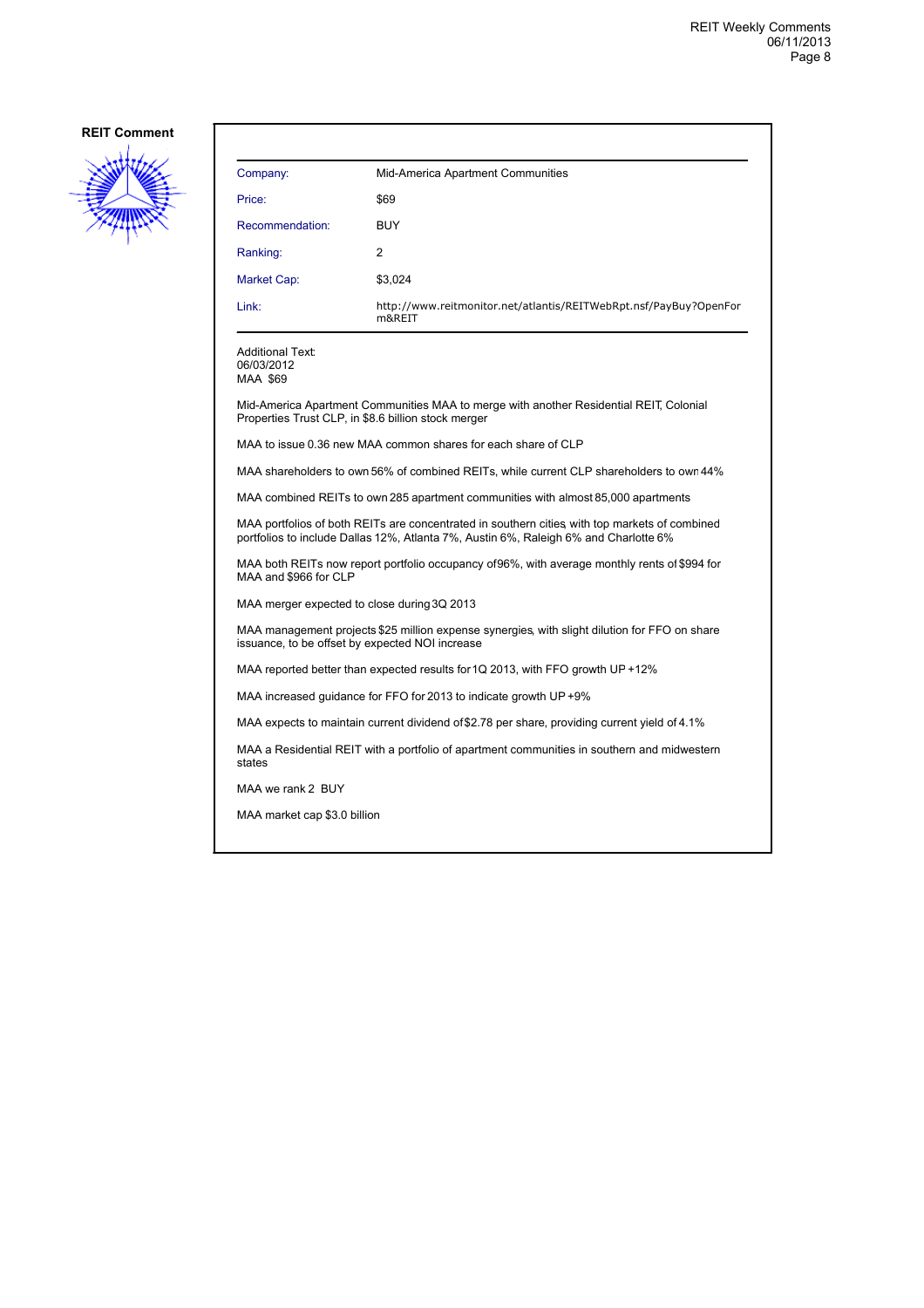

| Company:                                                                                                                                                                                        | UDR. Inc.                                                                   |  |
|-------------------------------------------------------------------------------------------------------------------------------------------------------------------------------------------------|-----------------------------------------------------------------------------|--|
| Price:                                                                                                                                                                                          | \$24                                                                        |  |
| Recommendation:                                                                                                                                                                                 | <b>BUY</b>                                                                  |  |
| Ranking:                                                                                                                                                                                        | 2                                                                           |  |
| Market Cap:                                                                                                                                                                                     | \$6,430                                                                     |  |
| Link:                                                                                                                                                                                           | http://www.reitmonitor.net/atlantis/REITWebRpt.nsf/PayBuy?OpenFor<br>m&REIT |  |
| <b>Additional Text:</b><br>06/03/2013<br><b>UDR \$24</b>                                                                                                                                        |                                                                             |  |
| UDR Inc UDR news of pending merger of Residential REIT Colonial Properties Trust CLP with<br>Mid-America Apartment Communities MAA may renew interest in mergers for Residential REIT<br>sector |                                                                             |  |
| UDR portfolio diversified by region, with west coast states representing 37%, mid-Atlantic 23%,<br>northeast 18%, southeast 14% and southwest 9% of NOI                                         |                                                                             |  |
| UDR quidance for FFO for 2013 indicates growth UP +3%                                                                                                                                           |                                                                             |  |
| UDR investing in \$1.2 billion development pipeline for 6% portfolio capacity increment                                                                                                         |                                                                             |  |
| UDR stock price supported by current annual dividend yield of 3.9%                                                                                                                              |                                                                             |  |
| UDR a Residential REIT with a diverse portfolio of apartment communities                                                                                                                        |                                                                             |  |
| UDR we rank 2 BUY                                                                                                                                                                               |                                                                             |  |
| UDR market cap \$6.4 billion                                                                                                                                                                    |                                                                             |  |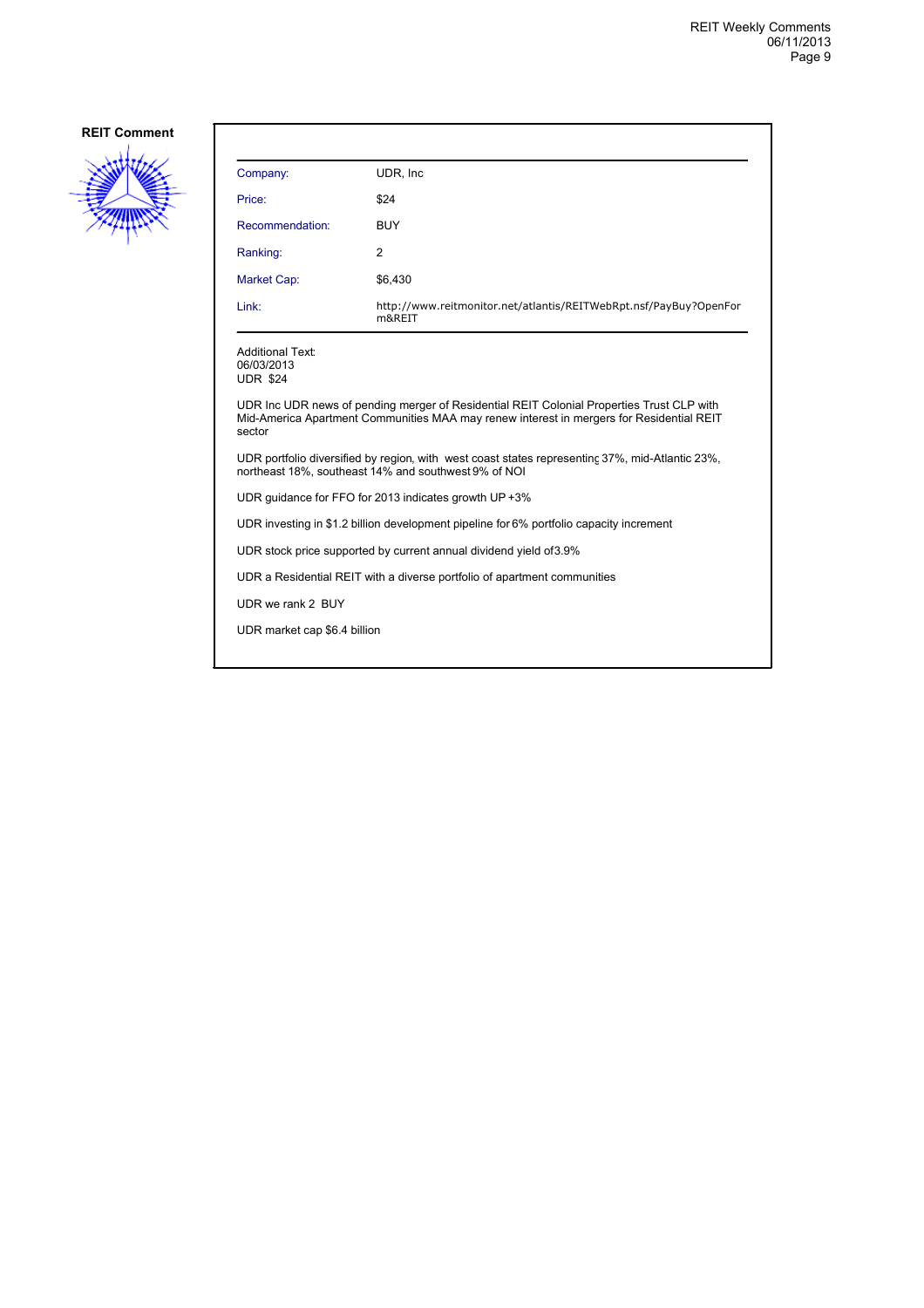

| Company:                                                 | Post Properties                                                             |
|----------------------------------------------------------|-----------------------------------------------------------------------------|
| Price:                                                   | \$48                                                                        |
| Recommendation:                                          | <b>BUY</b>                                                                  |
| Ranking:                                                 | 2                                                                           |
| Market Cap:                                              | \$2,625                                                                     |
| Link:                                                    | http://www.reitmonitor.net/atlantis/REITWebRpt.nsf/PayBuy?OpenFor<br>m&REIT |
| <b>Additional Text:</b><br>06/03/2013<br><b>PPS \$48</b> |                                                                             |

Post Properties PPS news of pending merger of Residential REIT Colonial Properties Trust CLP with Mid-America Apartment Communities MAA may renew interest in mergers for Residential REIT sector

PPS like Colonial Properties Trust CLP has a portfolio of apartment properties concentrated in southeastern states

PPS guidance for FFO for 2013 indicates growth UP +14%

PPS 5 properties in lease-up now 4.2%-84.8% leased

PPS investing in 7 development projects with 2,046 apartments for 9% portfolio expansion PPS expects to start another \$100 million developments during 2013

PPS provides income investors with current dividend yield of 2.1%

PPS a Residential REIT with a diverse portfolio of apartment communities concentrated in southeastern states

PPS we rank 2 BUY

PPS market cap \$2.6 billion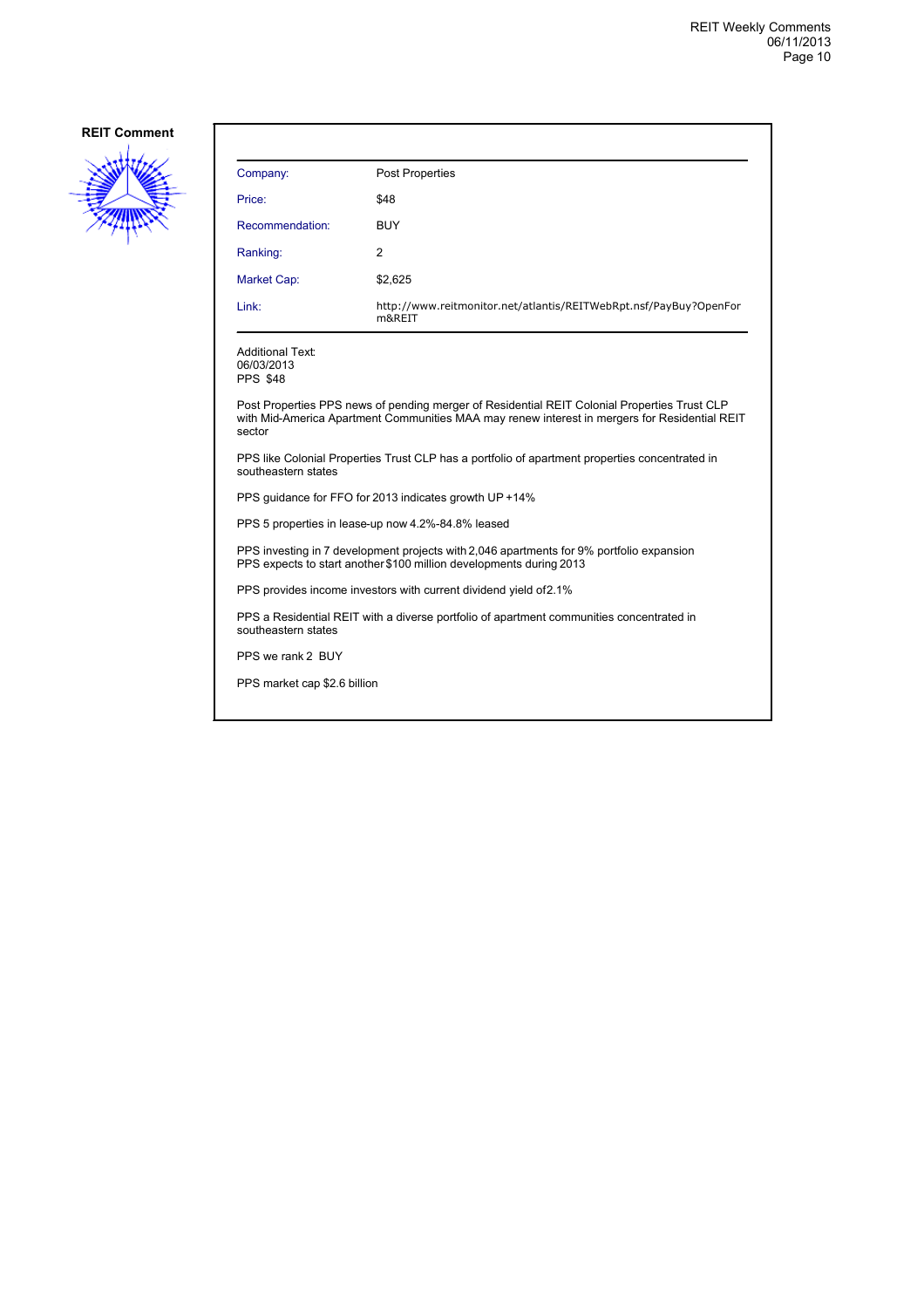

| Company:                                                 | Prologis Inc                                                                |
|----------------------------------------------------------|-----------------------------------------------------------------------------|
| Price:                                                   | \$41                                                                        |
| Recommendation:                                          | <b>BUY</b>                                                                  |
| Ranking:                                                 | 2                                                                           |
| <b>Market Cap:</b>                                       | \$18,924                                                                    |
| Link:                                                    | http://www.reitmonitor.net/atlantis/REITWebRpt.nsf/PayBuy?OpenFor<br>m&REIT |
| <b>Additional Text:</b><br>06/03/2013<br><b>PLD \$41</b> |                                                                             |

Prologis Inc PLD news of lower manufacturing activity highlights variability in key economic measure

PLD report from ISM (Institute of Supply Management) found US manufacturing activity decreased DOWN (1.7%) to 49.0% for May 2013 to lowest level since November 2012

PLD new orders decreased DOWN (3.5%) to 48.8%

PLD retail sales are most important coincident indicator for Industrial REITs with portfolios of bulk distribution facilities, as well as industrial production, exports and freight volume

PLD conservative guidance for FFO for 2013 indicates decline DOWN (8%) due to property contributions to joint ventures, to be offset by new development projects

PLD provides current yield of 2.7%

PLD an Industrial REIT with a portfolio of bulk distribution facilities in US, Europe and Asia

PLD we rank 2 BUY

PLD market cap \$18.9 billion

PLD an S&P 500 Index REIT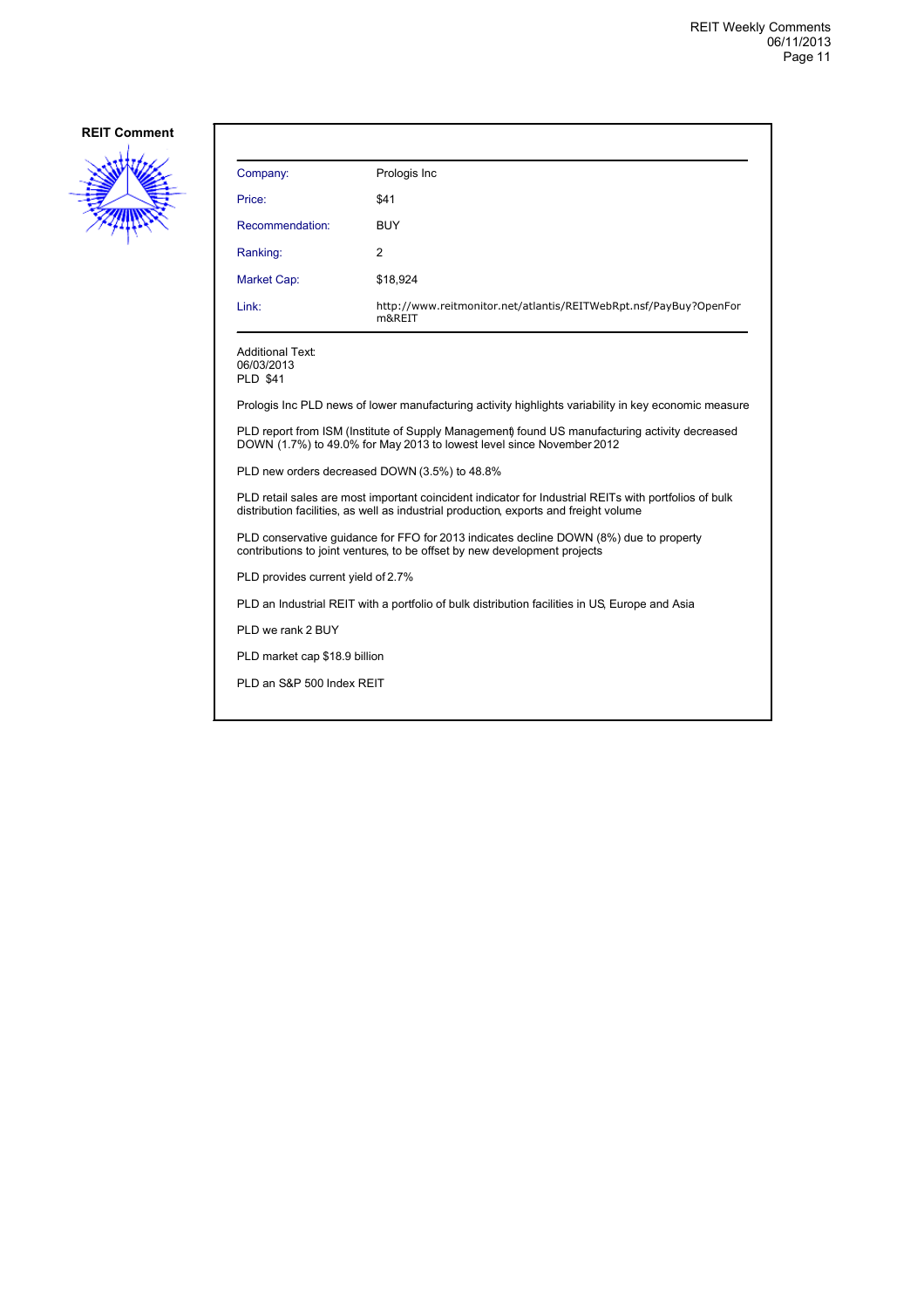

| Company:        | Mid-America Apartment Communities                                           |
|-----------------|-----------------------------------------------------------------------------|
| Price:          | \$66                                                                        |
| Recommendation: | <b>BUY</b>                                                                  |
| Ranking:        | 2                                                                           |
| Market Cap:     | \$2,902                                                                     |
| Link:           | http://www.reitmonitor.net/atlantis/REITWebRpt.nsf/PayBuy?OpenFor<br>m&REIT |

Additional Text: 06/03/2013 MAA \$66

Mid-America Apartment Communities MAA traded DOWN (\$2.08) per share to close DOWN (3%) day

MAA stock traded UP +2% year to date for 2013, in line with other Residential REITs, also trading UP +2% for 2013

MAA management projects \$25 million expense synergies on pending \$8.6 billion stock for stock merger with Colonial Properties Trust CLP, with slight dilution for FFO on share issuance, to be offset by expected NOI increase

MAA previously increased guidance for FFO for 2013 to indicate growth UP +9%

MAA expects to maintain current dividend of \$2.78 per share, providing current yield of 4.2%

MAA a Residential REIT with a portfolio of apartment communities in southern and midwestern states

MAA we rank 2 BUY

MAA market cap \$2.9 billion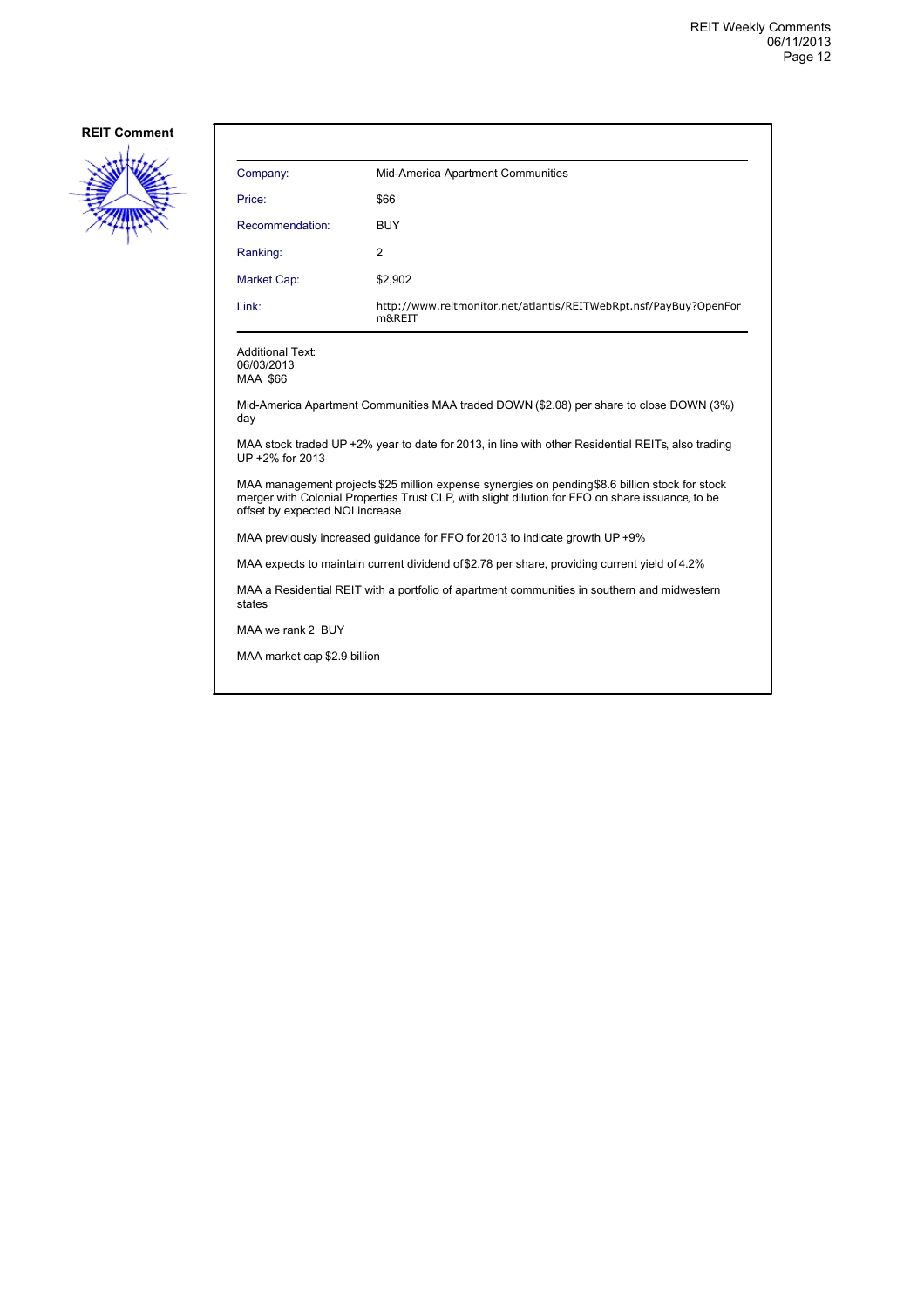

| Company:                                                                                                                                        | <b>Colonial Properties Trust</b>                                             |  |
|-------------------------------------------------------------------------------------------------------------------------------------------------|------------------------------------------------------------------------------|--|
| Price:                                                                                                                                          | \$23                                                                         |  |
| Recommendation:                                                                                                                                 | <b>BUY</b>                                                                   |  |
| Ranking:                                                                                                                                        | 2                                                                            |  |
| Market Cap:                                                                                                                                     | \$2,211                                                                      |  |
| Link:                                                                                                                                           | http://www.reitmonitor.net/atlantis/REITWebRpt.nsf/PayBuy?OpenFor<br>m&REIT  |  |
| <b>Additional Text:</b><br>06/03/2013<br><b>CLP \$23</b>                                                                                        |                                                                              |  |
|                                                                                                                                                 | Colonial Properties Trust CLP traded UP \$1.26 per share to close UP +6% day |  |
| CLP stock traded UP +9% year to date for 2013, outperforming Residential REITs, trading UP +2%<br>for 2013                                      |                                                                              |  |
| CLP stock now trading at offer price for pending merger with Mid-America Apartment Communities<br>MAA, announced today                          |                                                                              |  |
| CLP shareholders should expect similar growth profile and management strategies for combined<br><b>REITS</b>                                    |                                                                              |  |
| CLP current yield of 3.6% on CLP stock expected to moderately increase as MAA dividend<br>expected to be maintained, with MAA now yielding 4.2% |                                                                              |  |
| CLP a Residential REIT with a diverse portfolio of residential and commercial properties<br>concentrated in southeastern states and TX          |                                                                              |  |

CLP we rank 2 BUY

CLP market cap \$2.2 billion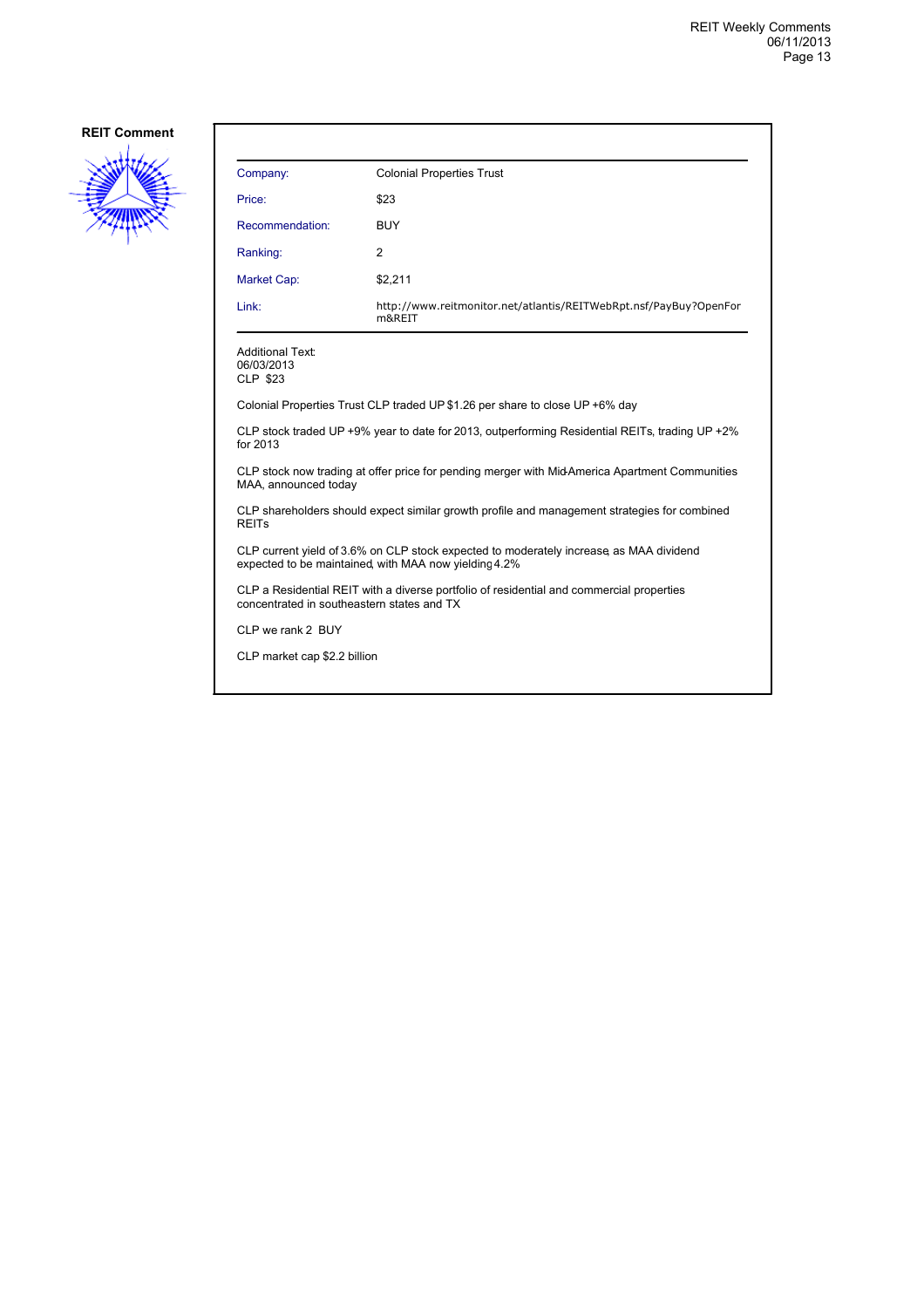

| Company:                                                                                                                                               | CubeSmart                                                                   |  |
|--------------------------------------------------------------------------------------------------------------------------------------------------------|-----------------------------------------------------------------------------|--|
| Price:                                                                                                                                                 | \$16                                                                        |  |
| Recommendation:                                                                                                                                        | <b>BUY</b>                                                                  |  |
| Ranking:                                                                                                                                               | 1                                                                           |  |
| <b>Market Cap:</b>                                                                                                                                     | \$2,077                                                                     |  |
| Link:                                                                                                                                                  | http://www.reitmonitor.net/atlantis/REITWebRpt.nsf/PayBuy?OpenFor<br>m&REIT |  |
| <b>Additional Text:</b><br>06/03/2013<br><b>CUBE \$16</b>                                                                                              |                                                                             |  |
|                                                                                                                                                        | CubeSmart CUBE stock traded UP \$0.44 per share to close UP +3% day         |  |
| CUBE stock traded UP +10% year to date for 2013, outperforming Specialty REITs, trading UP +8%<br>for 2013                                             |                                                                             |  |
| CUBE this week presentation at REITWeek offers opportunity for management to provide update on<br>summer 2013 trends and to finetune guidance for 2013 |                                                                             |  |
| CUBE Specialty Self-Storage REITs seeing both occupancy gains and higher rental rates                                                                  |                                                                             |  |
| CUBE quidance for FFO for 2013 indicates growth UP +16%                                                                                                |                                                                             |  |
| CUBE stock price supported by current annual dividend yield of 2.7%                                                                                    |                                                                             |  |
| CUBE a Specialty REIT with a portfolio of self-storage properties                                                                                      |                                                                             |  |
| CUBE we rank 1 BUY                                                                                                                                     |                                                                             |  |
| CUBE market cap \$2.1 billion                                                                                                                          |                                                                             |  |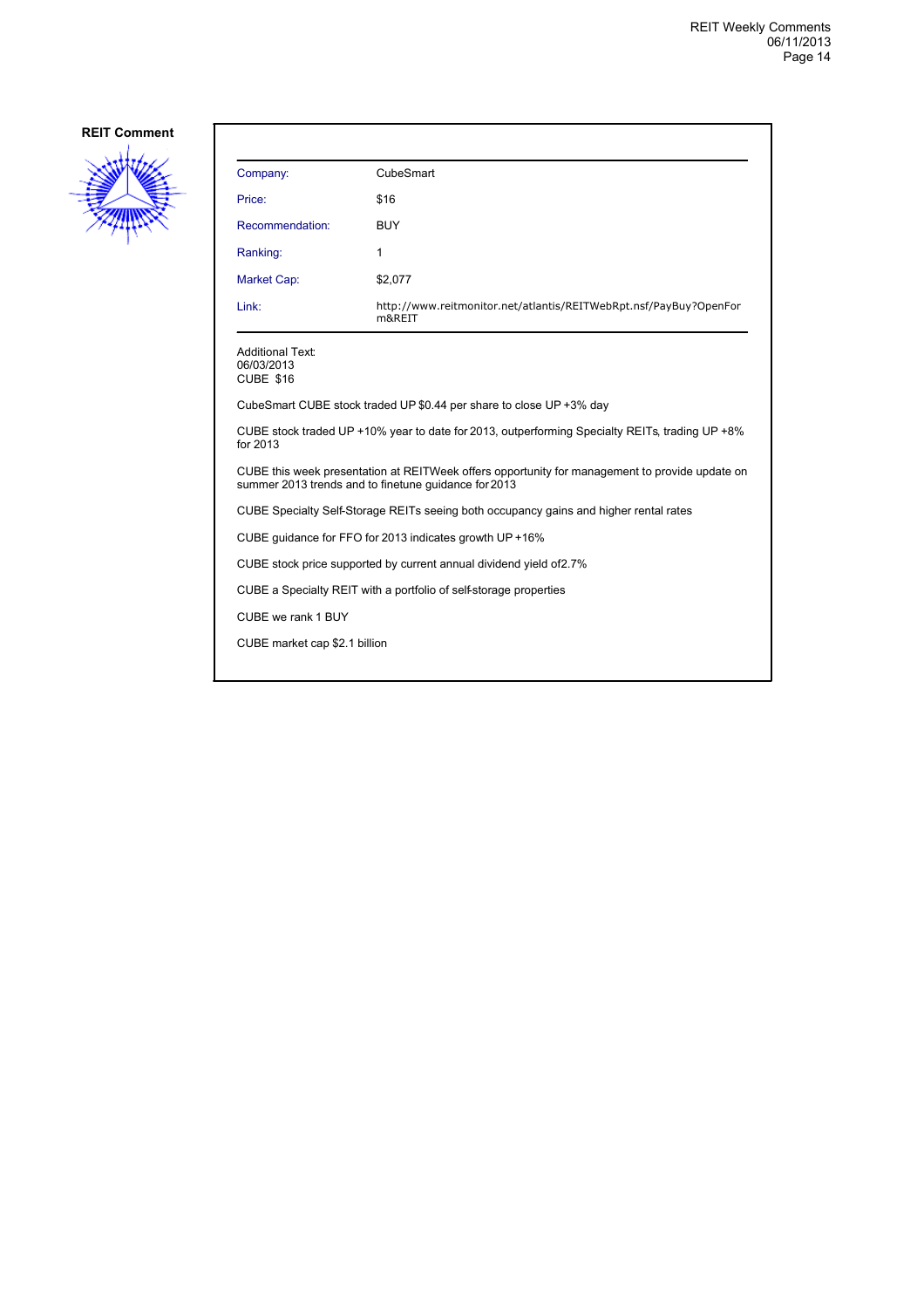

| Company:                                                                                                                                                                                                  | <b>Ashford Hospitality Trust</b>                                             |  |
|-----------------------------------------------------------------------------------------------------------------------------------------------------------------------------------------------------------|------------------------------------------------------------------------------|--|
| Price:                                                                                                                                                                                                    | \$14                                                                         |  |
| Recommendation:                                                                                                                                                                                           | <b>BUY</b>                                                                   |  |
| Ranking:                                                                                                                                                                                                  | 2                                                                            |  |
| Market Cap:                                                                                                                                                                                               | \$1,155                                                                      |  |
| Link:                                                                                                                                                                                                     | http://www.reitmonitor.net/atlantis/REITWebRpt.nsf/PayBuy?OpenFor<br>m&REIT  |  |
| <b>Additional Text:</b><br>06/03/2013<br>AHT \$14                                                                                                                                                         |                                                                              |  |
|                                                                                                                                                                                                           | Ashford Hospitality Trust AHT traded UP \$0.32 per share to close UP +2% day |  |
| AHT stock traded UP +29% year to date for 2013, outperforming Hotel REITs, trading UP +21% for<br>2013                                                                                                    |                                                                              |  |
| AHT recent acquisition of Key West beach hotel, Pier House Resort and Spa, will drive higher<br>RevPAR mix, due to current RevPAR (revenue per available room) at \$275 per room for acquired<br>property |                                                                              |  |
| AHT insider ownership at 22% of AHT shares keeps focus on total shareholder returns                                                                                                                       |                                                                              |  |
| AHT increased dividend distribution by 9% for 2Q 2013, now providing current dividend yield of 3.6%                                                                                                       |                                                                              |  |
| AHT a Hotel REIT                                                                                                                                                                                          |                                                                              |  |
| AHT we rank 2 BUY                                                                                                                                                                                         |                                                                              |  |
| AHT market cap \$1.2 billion                                                                                                                                                                              |                                                                              |  |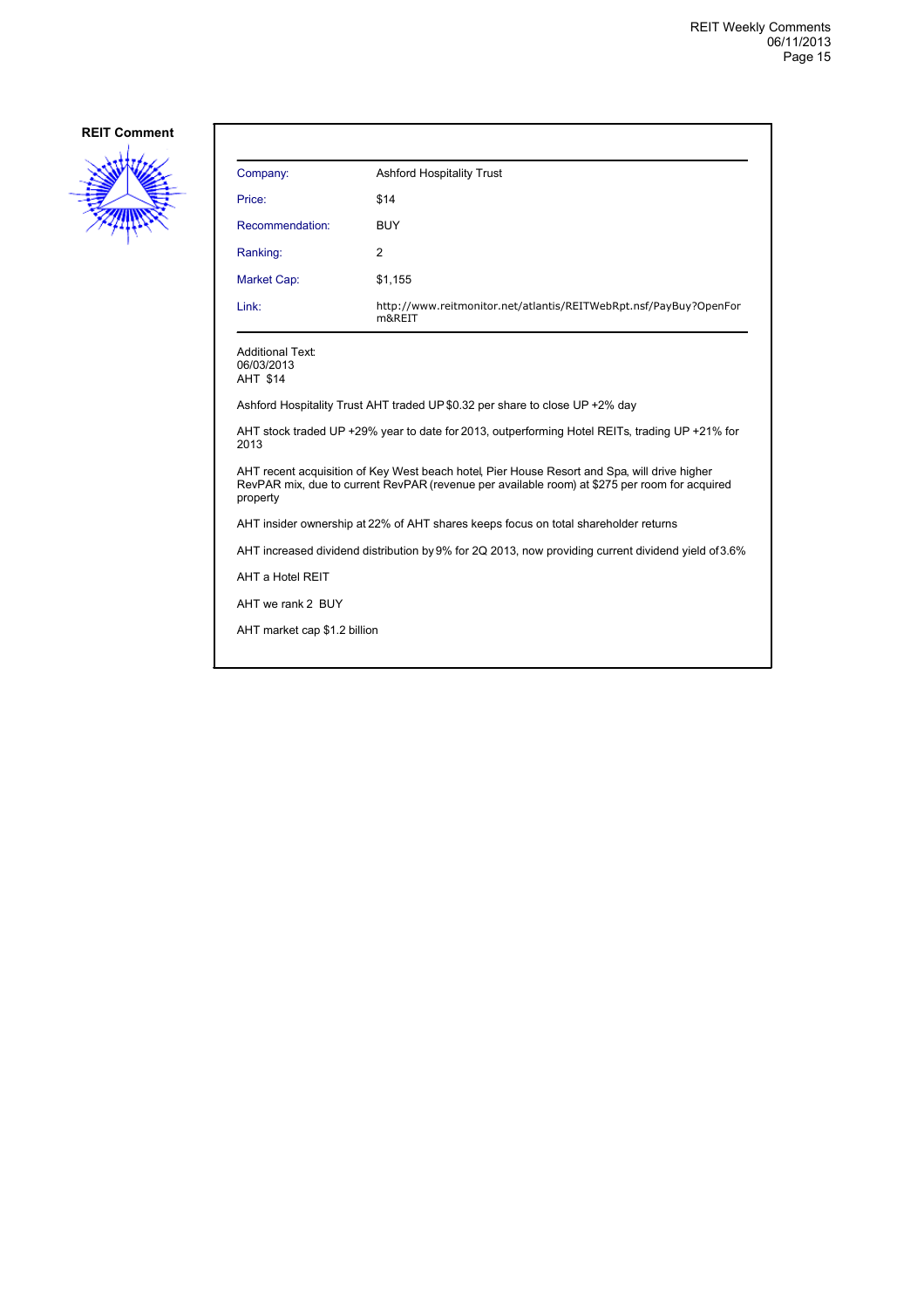

| Company:        | <b>Hatteras Financial</b>                                                   |
|-----------------|-----------------------------------------------------------------------------|
| Price:          | \$26                                                                        |
| Recommendation: | <b>BUY</b>                                                                  |
| Ranking:        | 2                                                                           |
| Market Cap:     | \$2,527                                                                     |
| Link:           | http://www.reitmonitor.net/atlantis/REITWebRpt.nsf/PayBuy?OpenFor<br>m&REIT |

06/04/2013 HTS \$26

Hatteras Financial HTS management comments noted benefit of pending Federal Reserve "reset" on exit from QE (quantitative easing) program

HTS participation of Federal Reserve in market for agency guaranteed Residential MBS has lowered yields for Financial Mortgage REITs

HTS portfolio concentration in ARM securities with short time to interest rate reset leaves less exposure to timing to Federal Reserve "reset"

HTS latest management presentation indicates NIM (net interest margin) likely to increase to 1.30% from latest level of 1.11% as of 1Q 2013

HTS combination of slightly higher mortgage interest rates, lower Federal Reserve purchases for Residential MBS for QE program, and higher home prices should all stimulate mortgage application volume, creating positive environment for Financial Mortgage REITs

HTS House of Representatives expected to propose Fannie Mae reform during 2Q 2013, according to Jeb Hensarling, Chairman of House Financial Services Committee

HTS current annual dividend yield 11.0%, above the midpoint of the range for Financial Mortgage REITs

HTS a Financial Mortgage REIT with a portfolio of agency guaranteed Residential MBS

HTS we rank 2 BUY

HTS market cap \$2.5 billion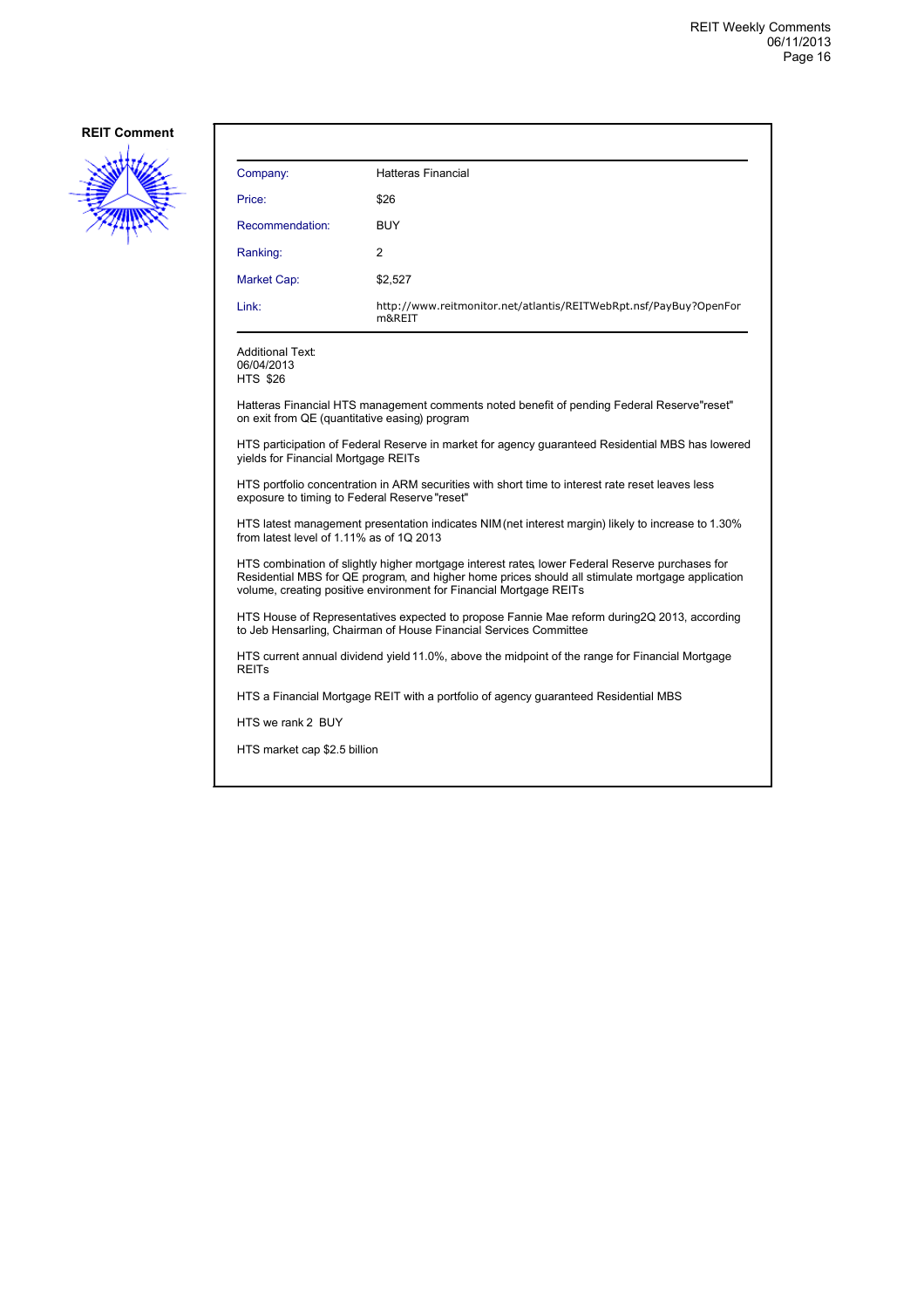

| Company:        | Annaly Capital Management                                                   |
|-----------------|-----------------------------------------------------------------------------|
| Price:          | \$14                                                                        |
| Recommendation: | <b>BUY</b>                                                                  |
| Ranking:        | 2                                                                           |
| Market Cap:     | \$13,742                                                                    |
| Link:           | http://www.reitmonitor.net/atlantis/REITWebRpt.nsf/PayBuy?OpenFor<br>m&REIT |

Additional Text: 06/04/2013 NLY \$14

Annaly Capital Management NLY another report of higher US home prices supports rally for Financial Mortgage REITs

NLY report today from CoreLogic showed prices of US existing homes UP +12.1% for April 2013 from previous year

NLY higher home prices should increase number of purchase transactions and allow more homeowners to refinance their mortgages, as home appraisals demonstrate higher values

NLY higher mortgage application volume benefits Financial Mortgage REITs, enabling portfolio repositioning through addition of new issues of Residential MBS

NLY regulatory agency FHFA (Federal Housing Finance Agency) has announced new joint venture securitization platform to consolidate guarantees by Fannie Mae and Freddie Mac, but specific provisions not yet approved by Congressional oversight committee

NLY proposals for Fannie Mae reform expected from Congress during 2Q 2013, according to Jeb Hensarling, Chairman of House Financial Services Committee

NLY completed acquisition of publicly traded NLY subsidiary CreXus Investment CXS, as part of strategic decision to invest up to 25% of equity in non-agency real estate assets

NLY stock price supported by current annual dividend yield of 13.3%, above the midpoint of the range for Financial Mortgage REITs

NLY a Financial Mortgage REIT with a portfolio of agency guaranteed Residential MBS

NLY we rank 2 BUY

NLY market cap \$13.7 billion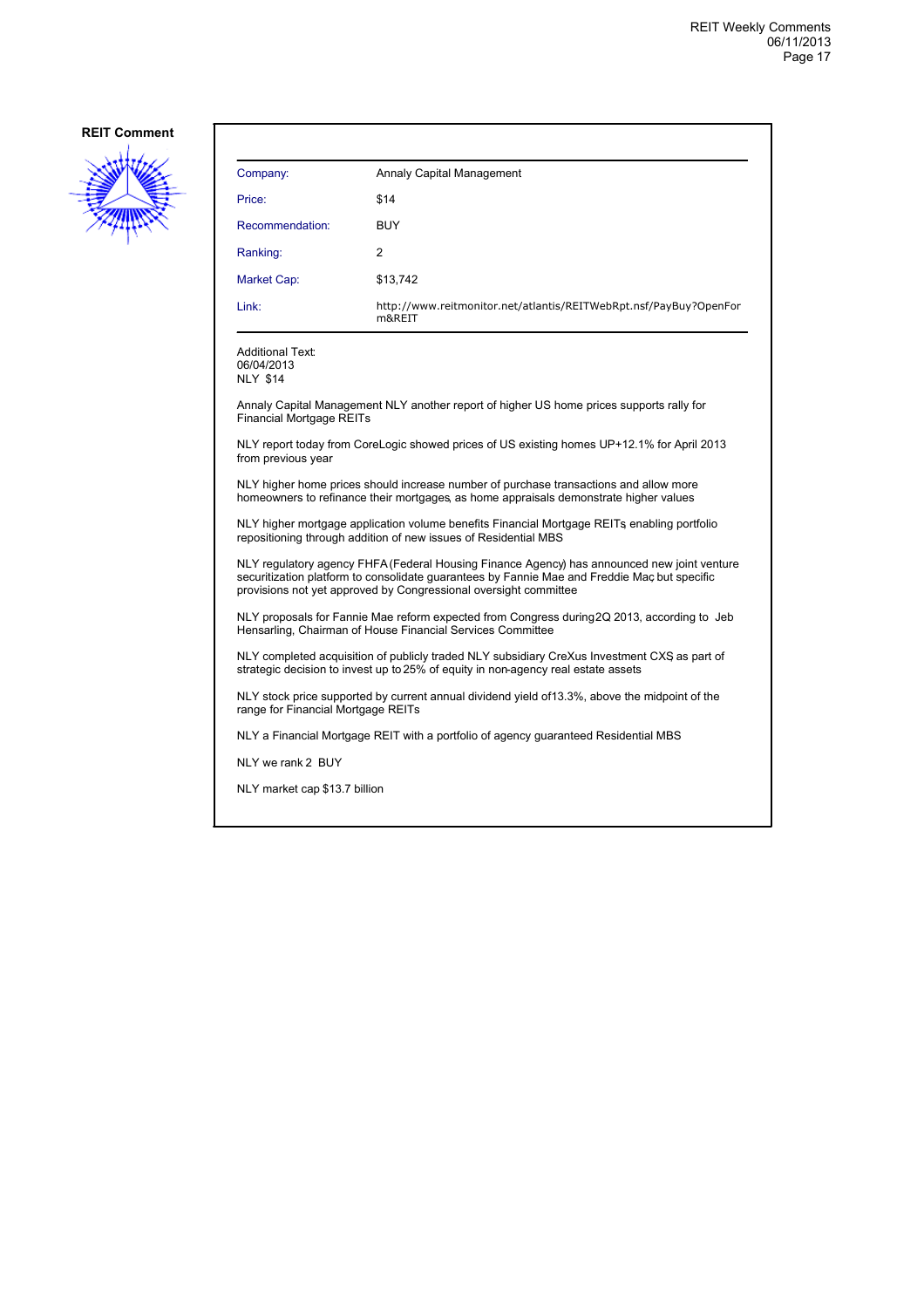

| Company:                                                                                                              | Duke Realty                                                                                                                                                                               |  |
|-----------------------------------------------------------------------------------------------------------------------|-------------------------------------------------------------------------------------------------------------------------------------------------------------------------------------------|--|
| Price:                                                                                                                | \$17                                                                                                                                                                                      |  |
| Recommendation:                                                                                                       | <b>BUY</b>                                                                                                                                                                                |  |
| Ranking:                                                                                                              | 2                                                                                                                                                                                         |  |
| Market Cap:                                                                                                           | \$4,717                                                                                                                                                                                   |  |
| Link:                                                                                                                 | http://www.reitmonitor.net/atlantis/REITWebRpt.nsf/PayBuy?OpenFor<br>m&REIT                                                                                                               |  |
| <b>Additional Text:</b><br>06/04/2013<br><b>DRE \$17</b>                                                              |                                                                                                                                                                                           |  |
| measure                                                                                                               | Duke Realty DRE report of lower manufacturing activity indicates variability in key economic                                                                                              |  |
| decreased DOWN (3.5%) to 48.8%                                                                                        | DRE report from ISM (Institute of Supply Management) found US manufacturing activity decreased<br>DOWN (1.7%) to 49.0% for May 2013 to lowest level since November 2012, while new orders |  |
| DRE variability in manufacturing output and slow growth in retail sales are key issues for Industrial<br><b>REITs</b> |                                                                                                                                                                                           |  |
| DRE reported FFO growth UP +8% for 1Q 2013                                                                            |                                                                                                                                                                                           |  |
| DRE guidance for FFO for 2013 indicates growth UP +9%                                                                 |                                                                                                                                                                                           |  |
| DRE growth rate of FFO for 2013 to be impacted by portfolio divestitures during 2012                                  |                                                                                                                                                                                           |  |
| DRE stock price supported by current annual dividend yield of 4.1%                                                    |                                                                                                                                                                                           |  |
| DRE an Industrial REIT with a diverse portfolio of distribution, industrial, commercial and office<br>properties      |                                                                                                                                                                                           |  |
| DRE we rank 2 BUY                                                                                                     |                                                                                                                                                                                           |  |
| DRE market cap \$4.7 billion                                                                                          |                                                                                                                                                                                           |  |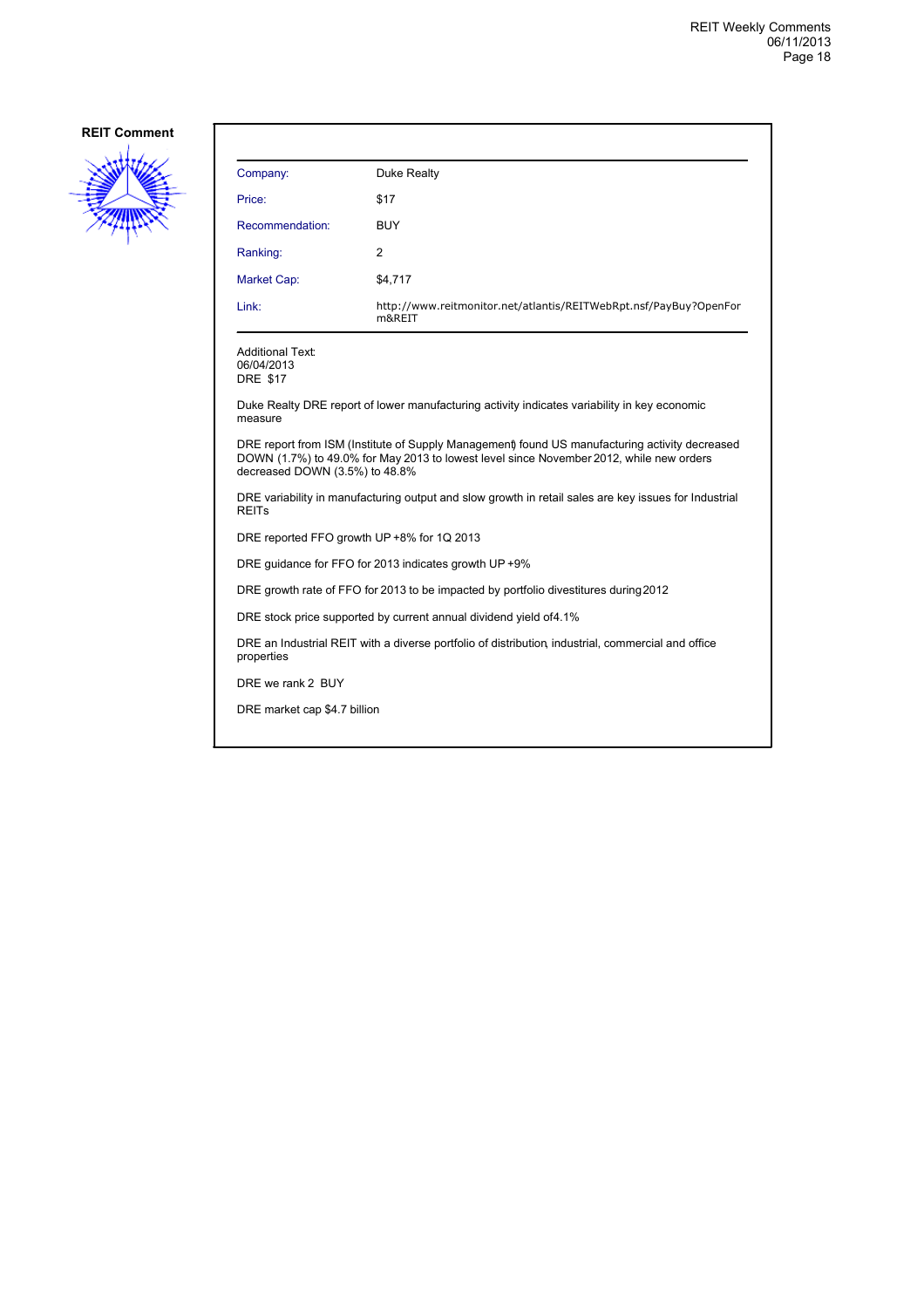

| Company:                                                                                                                                 | <b>CYS Investments</b>                                                                                                                                                |  |
|------------------------------------------------------------------------------------------------------------------------------------------|-----------------------------------------------------------------------------------------------------------------------------------------------------------------------|--|
| Price:                                                                                                                                   | \$10                                                                                                                                                                  |  |
| Recommendation:                                                                                                                          | <b>HOLD</b>                                                                                                                                                           |  |
| Ranking:                                                                                                                                 | 3                                                                                                                                                                     |  |
| Market Cap:                                                                                                                              | \$1,807                                                                                                                                                               |  |
| Link:                                                                                                                                    | http://www.reitmonitor.net/atlantis/REITWebRpt.nsf/PayBuy?OpenFor<br>m&REIT                                                                                           |  |
| <b>Additional Text:</b><br>06/04/2013<br>CYS \$10                                                                                        |                                                                                                                                                                       |  |
|                                                                                                                                          | CYS Investments CYS management comments in latest presentation note significance of pending<br>Federal Reserve exit from market for agency guaranteed Residential MBS |  |
| margins) for Financial Mortgage REITs                                                                                                    | CYS presence of Federal Reserve has provided "excess liquidity", depressing NIM (net interest                                                                         |  |
| CYS believes Federal Reserve market exit will enable portfolio yields to rise adding to NIM for<br><b>Financial Mortgage REITs</b>       |                                                                                                                                                                       |  |
| CYS timing of Federal Reserve exit coincides with rising mortgage interest rates also adding to<br>portfolio returns                     |                                                                                                                                                                       |  |
|                                                                                                                                          | CYS sees Financial Mortgage REITs entering "the sweet spot" of the market as yield curve rises                                                                        |  |
|                                                                                                                                          | CYS stock now trading at discount of (20%) to latest GAAP book value                                                                                                  |  |
| 2013                                                                                                                                     | CYS GAAP book value has declined (30%) from September 2012 to \$12.87 per share as of March                                                                           |  |
| CYS stock price supported by current annual dividend yield of 12.4%, at the high end of the range for<br><b>Financial Mortgage REITs</b> |                                                                                                                                                                       |  |
|                                                                                                                                          | CYS a Financial Mortgage REIT with a portfolio of agency quaranteed Residential MBS                                                                                   |  |
| CYS we rank 3 HOLD                                                                                                                       |                                                                                                                                                                       |  |
| CYS market cap \$1.8 billion                                                                                                             |                                                                                                                                                                       |  |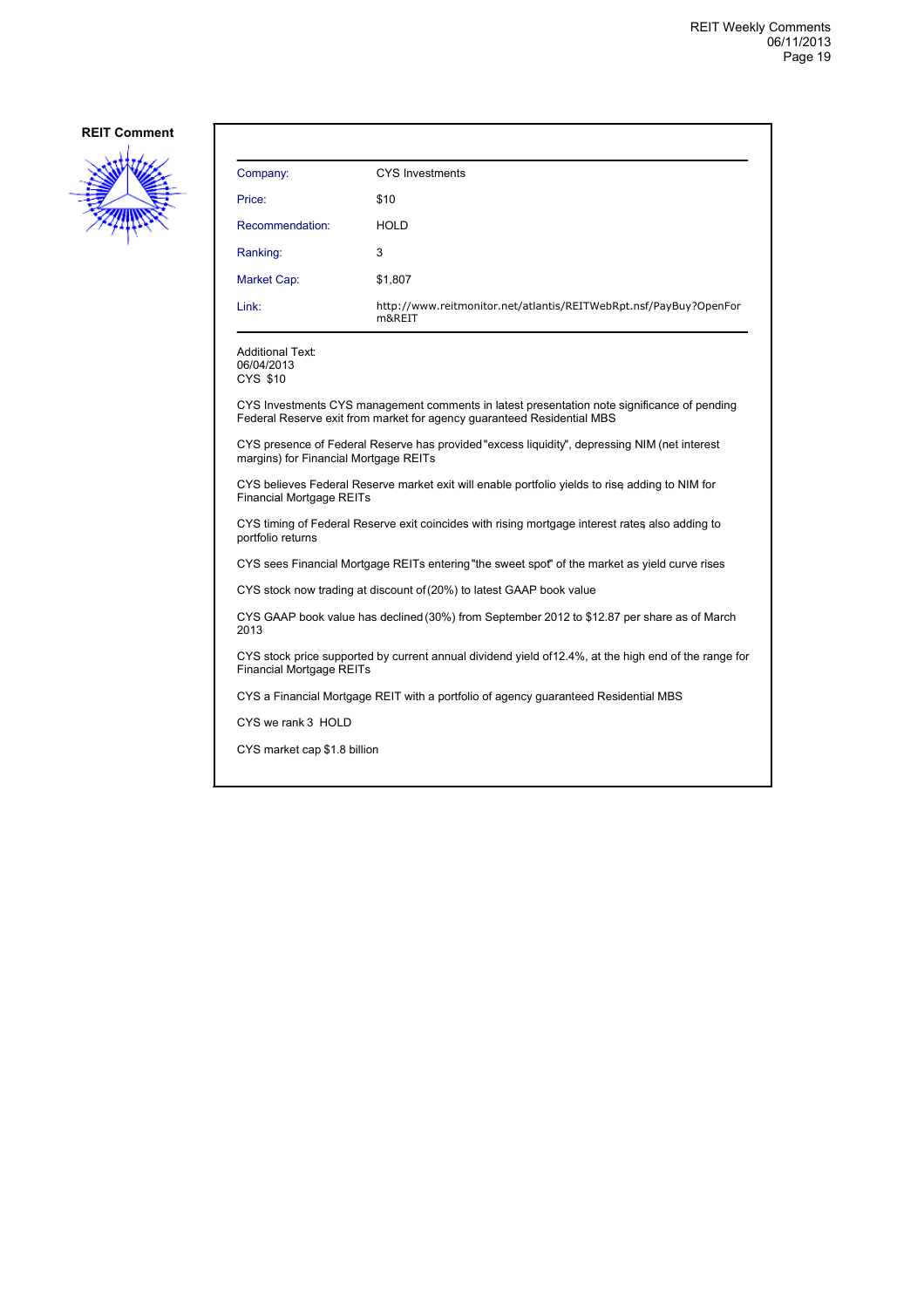

| Company:                                                                                                        | <b>Digital Realty Trust</b>                                                                                                                                                              |  |
|-----------------------------------------------------------------------------------------------------------------|------------------------------------------------------------------------------------------------------------------------------------------------------------------------------------------|--|
| Price:                                                                                                          | \$59                                                                                                                                                                                     |  |
| Recommendation:                                                                                                 | <b>BUY</b>                                                                                                                                                                               |  |
| Ranking:                                                                                                        | 1                                                                                                                                                                                        |  |
| Market Cap:                                                                                                     | \$8,138                                                                                                                                                                                  |  |
| Link:                                                                                                           | http://www.reitmonitor.net/atlantis/REITWebRpt.nsf/PayBuy?OpenFor<br>m&REIT                                                                                                              |  |
| <b>Additional Text:</b><br>06/04/2013<br><b>DLR \$59</b>                                                        |                                                                                                                                                                                          |  |
|                                                                                                                 | Digital Realty Trust DLR presentation on Thursday at REITWeek provides opportunity for<br>management to remind investors of exceptional growth opportunity for portfolio of data centers |  |
| DLR investing in international portfolio expansion through acquisition of data centers in UK Europe<br>and Asia |                                                                                                                                                                                          |  |
| DLR guidance for FFO for 2013 indicates growth UP +7%                                                           |                                                                                                                                                                                          |  |
| DLR stock price supported by current annual dividend yield of 5.3%                                              |                                                                                                                                                                                          |  |
| DLR an Office REIT with a portfolio of turnkey data centers and office properties                               |                                                                                                                                                                                          |  |
| DLR we rank 1 BUY                                                                                               |                                                                                                                                                                                          |  |
| DLR market cap \$8.1 billion                                                                                    |                                                                                                                                                                                          |  |
|                                                                                                                 |                                                                                                                                                                                          |  |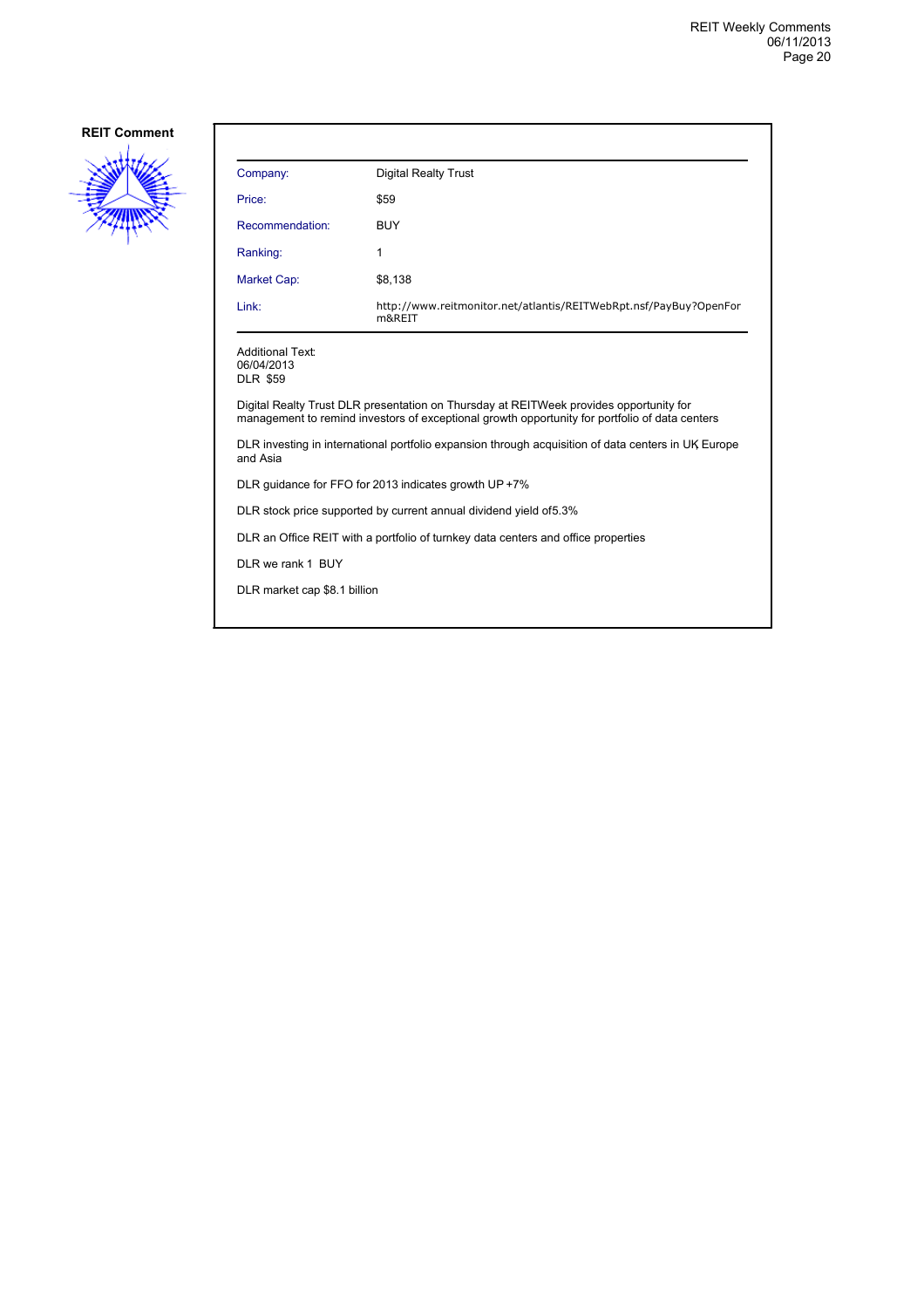

| Company:        | <b>AvalonBay Communities</b>                                                |
|-----------------|-----------------------------------------------------------------------------|
| Price:          | \$135                                                                       |
| Recommendation: | <b>BUY</b>                                                                  |
| Ranking:        | 2                                                                           |
| Market Cap:     | \$13,911                                                                    |
| Link:           | http://www.reitmonitor.net/atlantis/REITWebRpt.nsf/PayBuy?OpenFor<br>m&REIT |

Additional Text: 06/04/2013 AVB \$135

AvalonBay Communities AVB presentation tomorrow at REITWeek provides management with opportunity to update investors on success of recent strategic moves

AVB \$6.9 billion Archstone acquisition completed during 1Q 2013, providing significant portfolio expansion in high growth markets

AVB reported better than expected results for 1Q 2013, with FFO UP +6%, and increased guidance for FFO for 2013 to indicate growth UP more than +13%

AVB well positioned to gain market share, with \$2.2 billion development pipeline to contribute 22% to portfolio capacity

AVB provides current annual dividend yield of 3.2%

AVB a Residential REIT with a portfolio of upscale apartment communities in east coast and west coast locations

AVB we rank 2 BUY

AVB market cap \$13.9 billion

AVB an S&P 500 Index REIT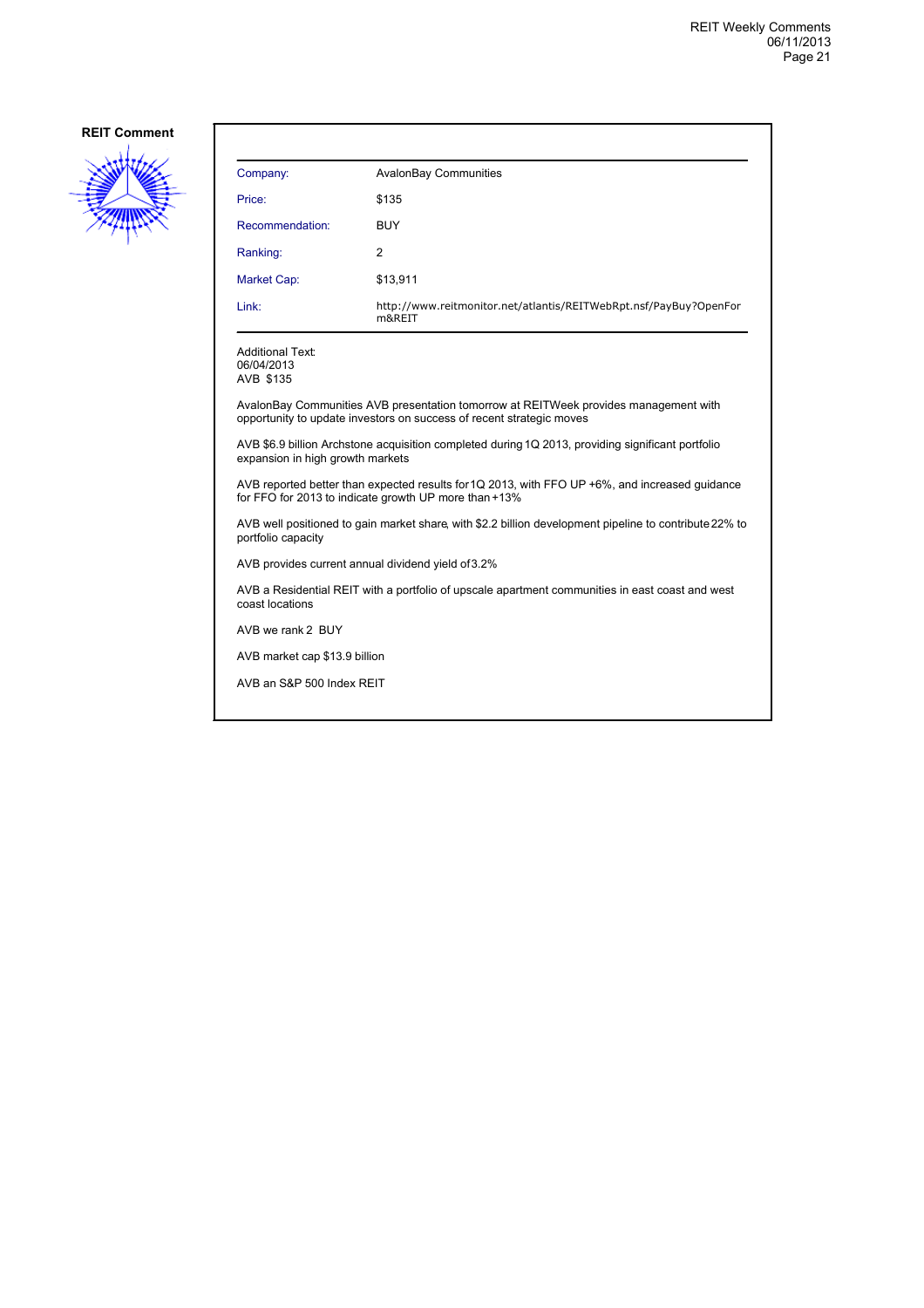

| Company:                                                                           | <b>MFA Financial</b>                                                        |
|------------------------------------------------------------------------------------|-----------------------------------------------------------------------------|
| Price:                                                                             | \$9                                                                         |
| Recommendation:                                                                    | <b>BUY</b>                                                                  |
| Ranking:                                                                           | 2                                                                           |
| <b>Market Cap:</b>                                                                 | \$3,145                                                                     |
| Link:                                                                              | http://www.reitmonitor.net/atlantis/REITWebRpt.nsf/PayBuy?OpenFor<br>m&REIT |
| <b>Additional Text:</b><br>06/04/2013<br><b>MFA \$9</b>                            |                                                                             |
| MFA Financial MFA management comments in recent presentations note positive trends |                                                                             |

MFA sees LTV (loan to value ratios) improving, as average size of loan decreases, while home values appreciate

MFA expects as much as half of conservative credit reserves totaling \$1.3 billion to be reversed as loans mature, supporting earnings

MFA increasing investor interest in non-agency guaranteed loans driving up portfolio prices, enabling recognition of gains on sale of portfolio positions

MFA increased quarterly dividend distribution by 10%, now providing current annual dividend yield of 10.0%, near the midpoint of the range for Financial Mortgage REITs

MFA a Financial Mortgage REIT with a portfolio of agency guaranteed and nonagency guaranteed Residential loans and MBS

MFA we rank 2 BUY

MFA market cap \$3.1 billion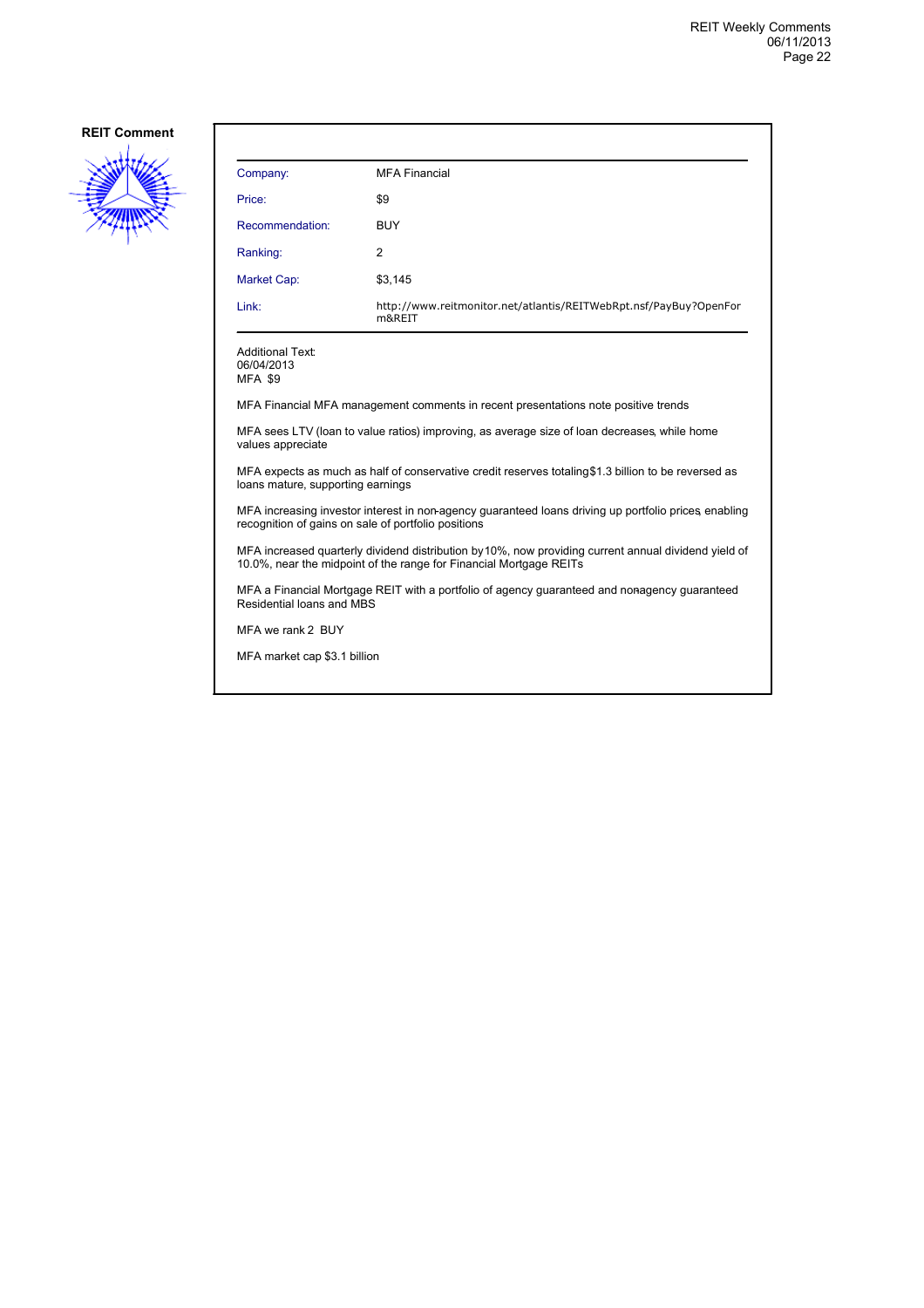

| Company:        | <b>Blackstone Mortgage Trust</b>                                            |
|-----------------|-----------------------------------------------------------------------------|
| Price:          | \$26                                                                        |
| Recommendation: | <b>HOLD</b>                                                                 |
| Ranking:        | 3                                                                           |
| Market Cap:     | \$750                                                                       |
| Link:           | http://www.reitmonitor.net/atlantis/REITWebRpt.nsf/PayBuy?OpenFor<br>m&REIT |

Additional Text: 06/04/2013 BXMT \$26

Blackstone Mortgage Trust BXMT new investor presentation highlights importance of relationship with Blackstone investment funds

BXMT management targeting 8% yield on portfolio investments

BXMT recently completed \$634 million offering recapitalized the REIT following merger and reverse stock split

BXMT to apply proceeds of offering to acquire senior mortgage loans and other loans on commercial real estate, with focus on "transitional assets"

BXMT Blackstone invested \$50 million to purchase 1.9 million shares at offering price of \$25.50, bringing current holding in BXMT to 8.7%

BXMT updated book value now \$24.58 per share, with stock now trading at premium of 6% to post-offering book value

BXMT Blackstone Mortgage Trust BXMT trading under new name following name change and reverse stock split by Capital Trust CT

BXMT former CTIMCO money management platform merged with Blackstone for \$21 million, plus investment in stock of CT, during December, 2012

BXMT remaining assets include interest in CT Legacy REIT Mezz Borrower, incentive management fee interests in CT Opportunity Partners I, and retained subordinate interests in 3 CT sponsored CDOs

BXMT new 17% owned joint venture established with Blackstone Holdings Finance Co to acquire \$377 million portfolio of west coast debt on office portfolio

BXMT guidance for dividends not provided, but long term status as a REIT indicates dividend yield should eventually be similar to other Financial Commercial REITs

BXMT a Financial Commercial REIT

BXMT we rank 3 HOLD

BXMT market cap \$750 million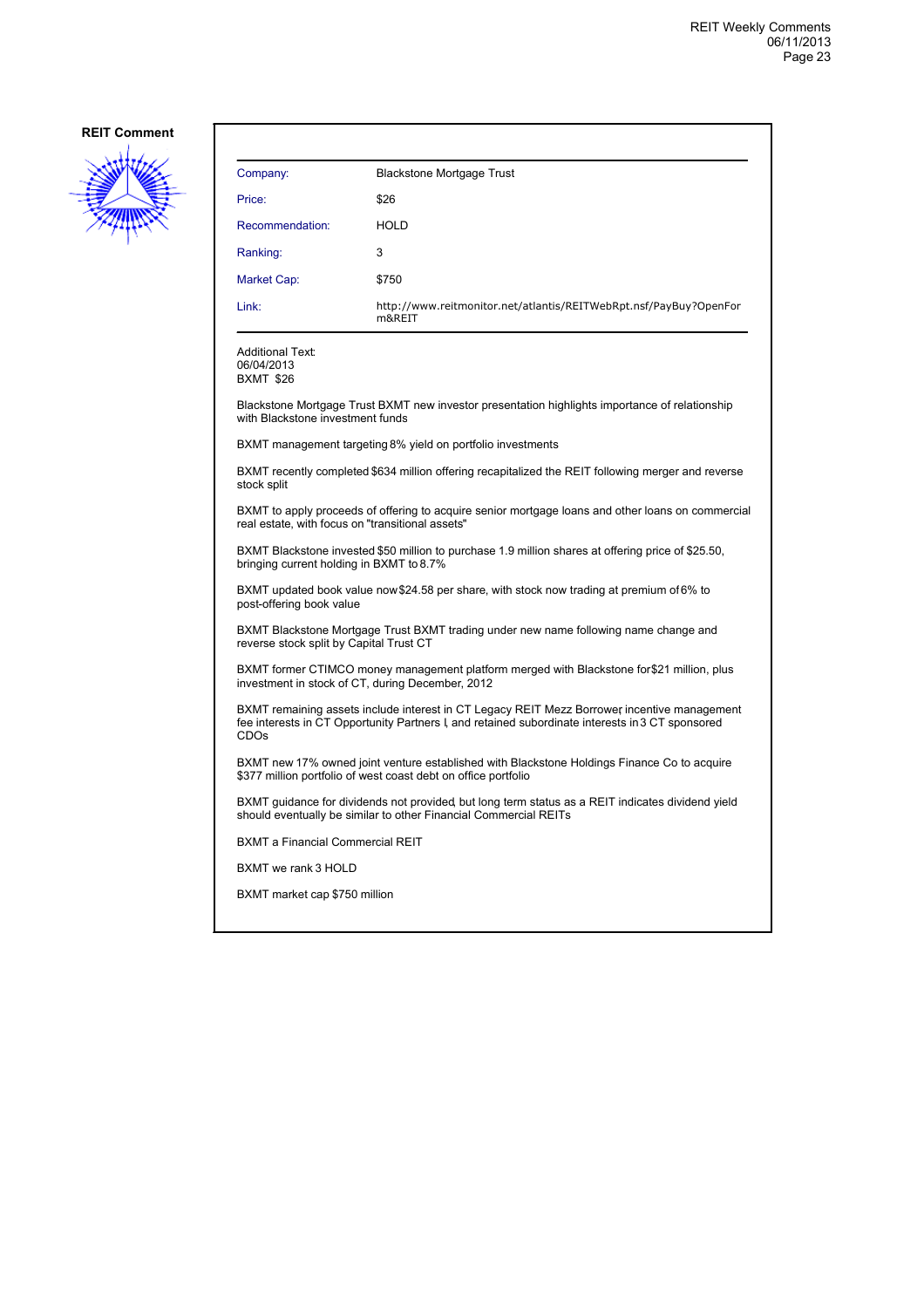

| Company:                                                                                               | <b>Brandywine Realty Trust</b>                                                    |  |
|--------------------------------------------------------------------------------------------------------|-----------------------------------------------------------------------------------|--|
| Price:                                                                                                 | \$14                                                                              |  |
| Recommendation:                                                                                        | <b>HOLD</b>                                                                       |  |
| Ranking:                                                                                               | 3                                                                                 |  |
| Market Cap:                                                                                            | \$2,015                                                                           |  |
| Link:                                                                                                  | http://www.reitmonitor.net/atlantis/REITWebRpt.nsf/PayBuy?OpenFor<br>m&REIT       |  |
| <b>Additional Text:</b><br>06/04/2013<br><b>BDN \$14</b>                                               |                                                                                   |  |
|                                                                                                        | Brandywine Realty Trust BDN traded DOWN (\$0.61) per share to close DOWN (4%) day |  |
| BDN stock traded UP +13% year to date for 2013, outperforming Office REITs, trading UP +9% for<br>2013 |                                                                                   |  |
| BDN Office REITs face lagging rental rates in many markets                                             |                                                                                   |  |
| BDN demonstrated strong rebound in 1Q 2013, with FFO UP +9%                                            |                                                                                   |  |
| BDN quidance for FFO for 2013 indicates growth UP +4%                                                  |                                                                                   |  |
| BDN stock price supported by current dividend yield of 4.4%                                            |                                                                                   |  |
| BDN an Office REIT with a portfolio of office properties in mid-Atlantic states                        |                                                                                   |  |
| BDN we rank 3 HOLD                                                                                     |                                                                                   |  |
| BDN market cap \$2.0 billion                                                                           |                                                                                   |  |
|                                                                                                        |                                                                                   |  |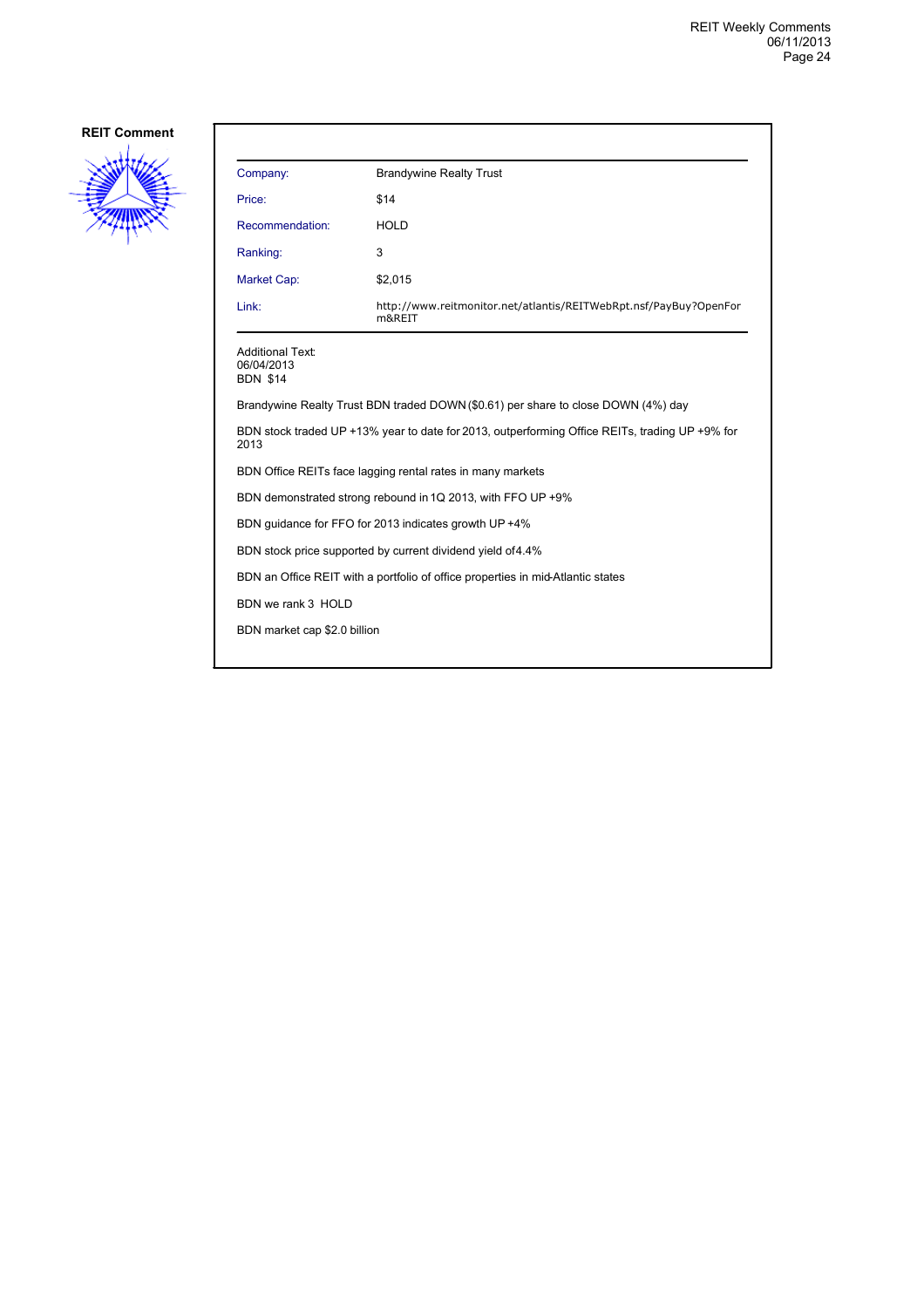

| Company:                                                                                                                                  | <b>Parkway Properties</b>                                                    |  |
|-------------------------------------------------------------------------------------------------------------------------------------------|------------------------------------------------------------------------------|--|
| Price:                                                                                                                                    | \$17                                                                         |  |
| Recommendation:                                                                                                                           | <b>HOLD</b>                                                                  |  |
| Ranking:                                                                                                                                  | 3                                                                            |  |
| Market Cap:                                                                                                                               | \$740                                                                        |  |
| Link:                                                                                                                                     | http://www.reitmonitor.net/atlantis/REITWebRpt.nsf/PayBuy?OpenFor<br>m&REIT  |  |
| <b>Additional Text:</b><br>06/04/2013<br><b>PKY \$17</b>                                                                                  |                                                                              |  |
|                                                                                                                                           | Parkway Properties PKY traded DOWN (\$0.58) per share to close DOWN (3%) day |  |
| PKY stock traded UP +19% year to date for 2013, outperforming Office REITs, trading UP +9% for<br>2013                                    |                                                                              |  |
| PKY making opportunistic acquisitions of office properties in urban locations with almost \$400<br>million invested year to date for 2013 |                                                                              |  |
| PKY guidance for FFO for 2013 indicates decline DOWN (20%) due to recent share issuance on<br>March 2013 offering                         |                                                                              |  |
| PKY provides current dividend yield of 3.6%                                                                                               |                                                                              |  |
| PKY an Office REIT                                                                                                                        |                                                                              |  |
| PKY we rank 3 HOLD                                                                                                                        |                                                                              |  |
| PKY market cap \$740 million                                                                                                              |                                                                              |  |
|                                                                                                                                           |                                                                              |  |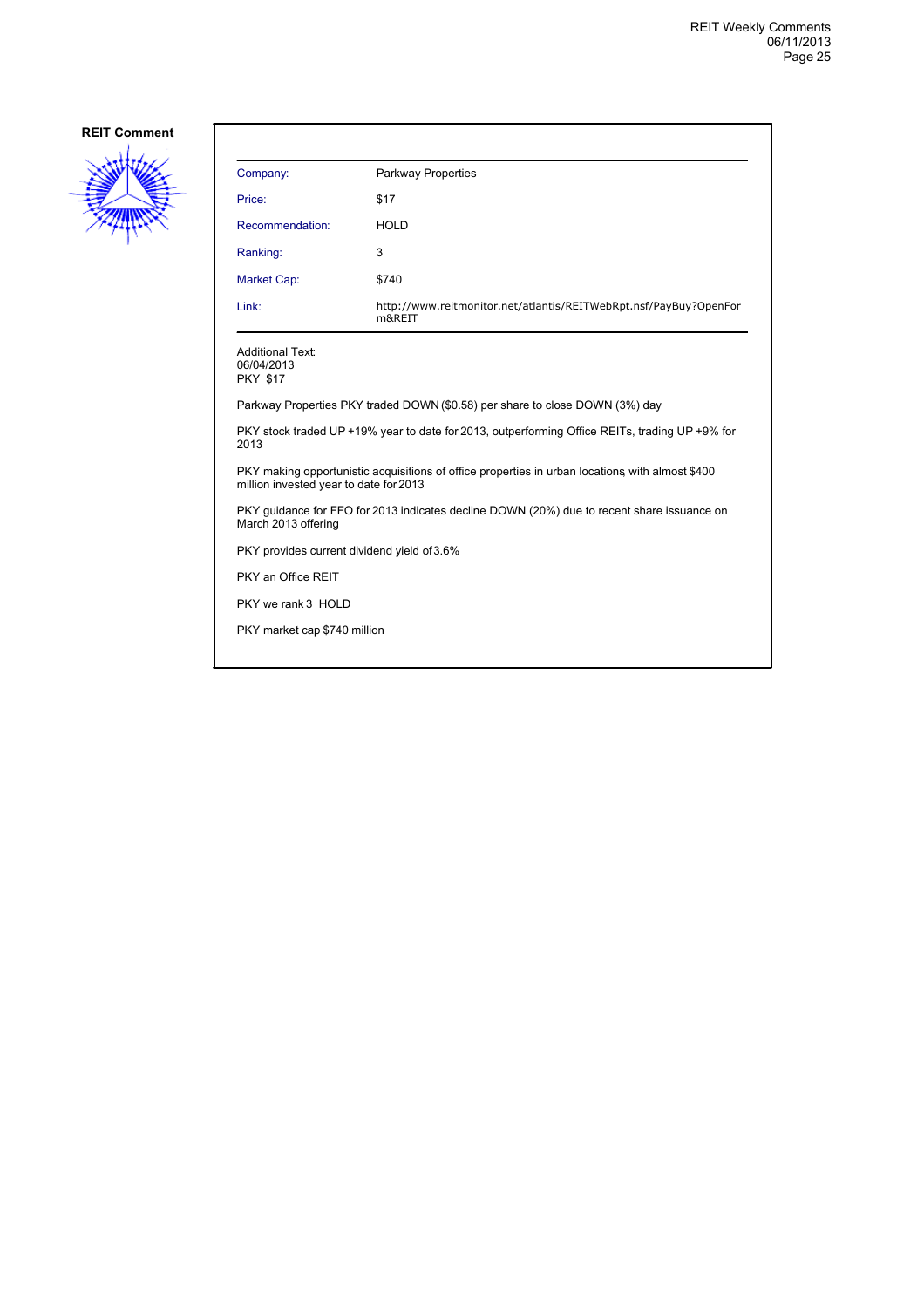

| Company:        | Mid-America Apartment Communities                                           |
|-----------------|-----------------------------------------------------------------------------|
| Price:          | \$67                                                                        |
| Recommendation: | <b>BUY</b>                                                                  |
| Ranking:        | 2                                                                           |
| Market Cap:     | \$2,955                                                                     |
| Link:           | http://www.reitmonitor.net/atlantis/REITWebRpt.nsf/PayBuy?OpenFor<br>m&REIT |

Additional Text: 06/04/2013 MAA \$67

Mid-America Apartment Communities MAA traded UP \$1.20 per share to close UP +2% day

MAA stock traded UP +4% year to date for 2013, outperforming Residential REITs, trading UP +2% for 2013

MAA pending \$8.6 billion merger with Colonial Properties Trust CLP in stock for stock transaction announced this week

MAA portfolios of both REITs are concentrated in southern cities, with top markets of combined portfolios to include Dallas 12%, Atlanta 7%, Austin 6%, Raleigh 6% and Charlotte 6%

MAA management projects \$25 million expense synergies, with slight dilution for FFO on share issuance, to be offset by expected NOI increase

MAA reported better than expected results for 1Q 2013, with FFO growth UP +12%

MAA increased guidance for FFO for 2013 to indicate growth UP +9%

MAA expects to maintain current dividend of \$2.78 per share, providing current yield of 4.1%

MAA a Residential REIT with a portfolio of apartment communities in southern and midwestern states

MAA we rank 2 BUY

MAA market cap \$3.0 billion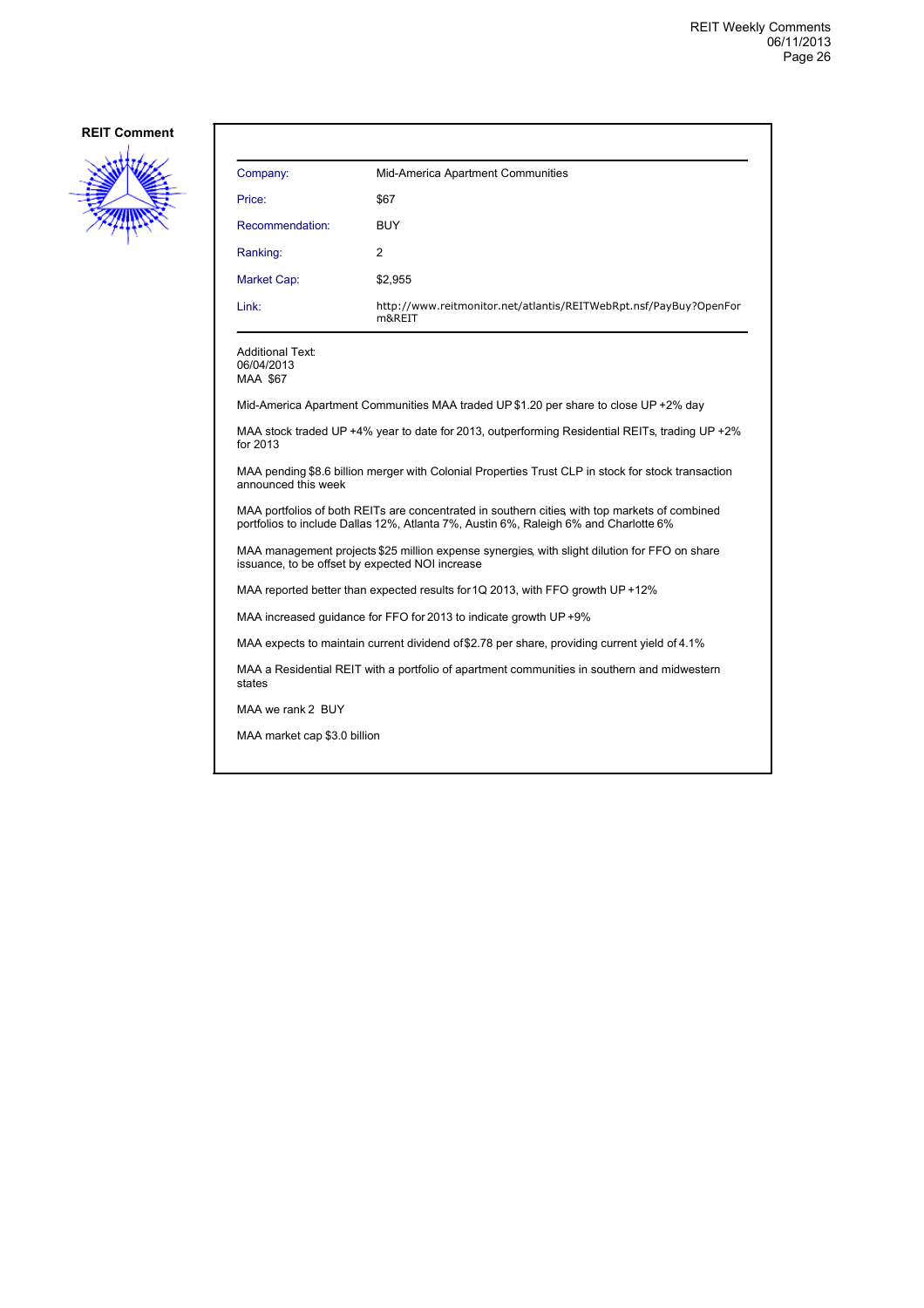

| Company:        | Apartment Investment and Management                                         |
|-----------------|-----------------------------------------------------------------------------|
| Price:          | \$30                                                                        |
| Recommendation: | <b>BUY</b>                                                                  |
| Ranking:        | 2                                                                           |
| Market Cap:     | \$4,403                                                                     |
| Link:           | http://www.reitmonitor.net/atlantis/REITWebRpt.nsf/PayBuy?OpenFor<br>m&REIT |

Additional Text: 06/04/2013 AIV \$30

Apartment Investment and Management AIV traded DOWN (\$0.63) per share to close DOWN (2%) day

AIV stock traded UP +12% year to date for 2013, outperforming Residential REITs, trading UP +2% for 2013

AIV meeting this week at REITWeek provides opportunity for management to update investors with latest metrics on rental rates and occupancy

AIV reported better than expected results for 1Q 2013, with FFO UP +20%

AIV also increased guidance for FFO for 2013 to indicate growth UP +14%

AIV provides current dividend yield of 3.2%

AIV a Residential REIT with a diverse portfolio of conventional and affordable apartment communities

AIV we rank 2 BUY

AIV market cap \$4.4 billion

AIV an S&P 500 Index REIT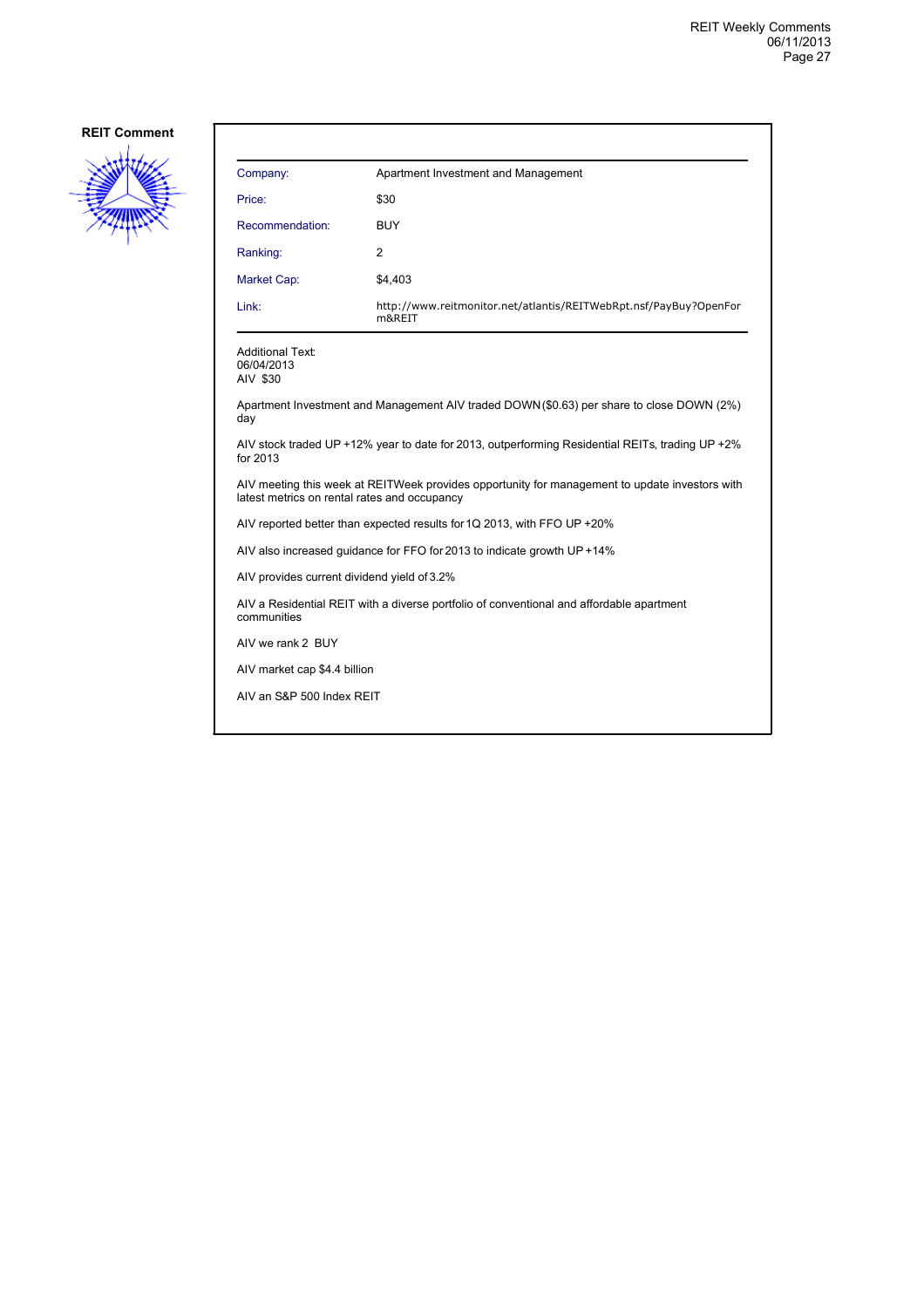

| Company:                                                                                                                                                                                  | <b>Equity Residential</b>                                                   |  |
|-------------------------------------------------------------------------------------------------------------------------------------------------------------------------------------------|-----------------------------------------------------------------------------|--|
| Price:                                                                                                                                                                                    | \$57                                                                        |  |
| Recommendation:                                                                                                                                                                           | <b>BUY</b>                                                                  |  |
| Ranking:                                                                                                                                                                                  | $\overline{2}$                                                              |  |
| Market Cap:                                                                                                                                                                               | \$18,273                                                                    |  |
| Link:                                                                                                                                                                                     | http://www.reitmonitor.net/atlantis/REITWebRpt.nsf/PayBuy?OpenFor<br>m&REIT |  |
| <b>Additional Text:</b><br>06/05/2013<br>EQR \$57                                                                                                                                         |                                                                             |  |
| Equity Residential EQR slower than expected new job creation raises concern over demand growth                                                                                            |                                                                             |  |
| EQR report from ADP (payroll processor Automatic Data Processing) indicates 135,000 private<br>sector jobs created for May 2013, UP +22,000 from revised number of 113,000 for April 2013 |                                                                             |  |
| EQR report expected later this week from Labor Department may confirm slowing due to inclusion of<br>shrinking government jobs                                                            |                                                                             |  |

EQR like all Residential REITs reporting high occupancy and rental rate increases, supported by improving employment trends

EQR reported FFO UP +5% for 1Q 2013, and made no change to guidance for FFO for 2013 indicating growth UP +5%

EQR stock supported by current annual dividend yield of 3.1%

EQR the largest publicly traded Residential REIT with a diverse portfolio of apartment communities

EQR we rank 2 BUY

EQR market cap \$18.3 billion

EQR an S&P 500 Index REIT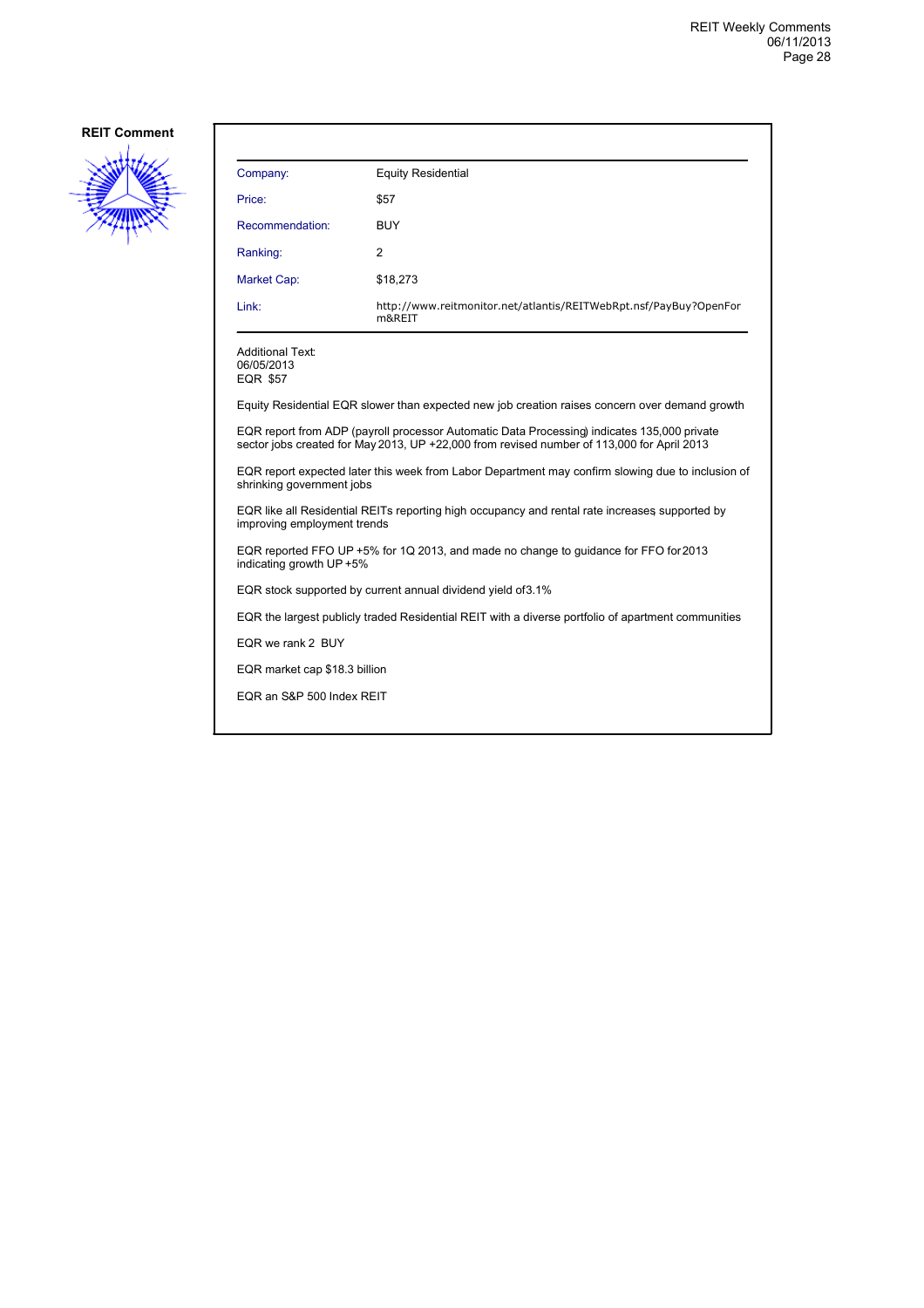

| Company:                                                                                                                                          | Extra Space Storage                                                         |  |
|---------------------------------------------------------------------------------------------------------------------------------------------------|-----------------------------------------------------------------------------|--|
| Price:                                                                                                                                            | \$42                                                                        |  |
| Recommendation:                                                                                                                                   | <b>BUY</b>                                                                  |  |
| Ranking:                                                                                                                                          | 2                                                                           |  |
| Market Cap:                                                                                                                                       | \$4,686                                                                     |  |
| Link:                                                                                                                                             | http://www.reitmonitor.net/atlantis/REITWebRpt.nsf/PayBuy?OpenFor<br>m&REIT |  |
| Additional Text:<br>06/05/2013<br><b>EXR \$42</b>                                                                                                 |                                                                             |  |
| Extra Space Storage EXR management comments at REITWeek noted competitive pricing<br>continues, while occupancy gains indicate strength of demand |                                                                             |  |
| EXR expects occupancy increase UP+1%-+2% for 2013                                                                                                 |                                                                             |  |
| EXR asking rental rates for new leases UP +3%-+5%, while existing tenants face regular rental rate<br>increases UP +9% every 5-9 months           |                                                                             |  |
| EXR 2012 acquisitions of \$700 million included \$500 million from joint venture fund                                                             |                                                                             |  |
| EXR 2013 acquisitions likely to be in range of \$150-\$175 million                                                                                |                                                                             |  |
| EXR recent FFO growth helped by significant acquisitions with FFO for 1Q 2013 UP +35%,<br>following FFO reported UP +33% for 2012                 |                                                                             |  |
| EXR recently increased quidance for FFO for 2013 to indicate growth UP +23%                                                                       |                                                                             |  |
| EXR stock price supported by current annual dividend yield of 2.4%                                                                                |                                                                             |  |
| EXR a Specialty REIT with a portfolio of self-storage properties concentrated in east coast states                                                |                                                                             |  |
| EXR we rank 2 BUY                                                                                                                                 |                                                                             |  |
| EXR market cap \$4.7 billion                                                                                                                      |                                                                             |  |
|                                                                                                                                                   |                                                                             |  |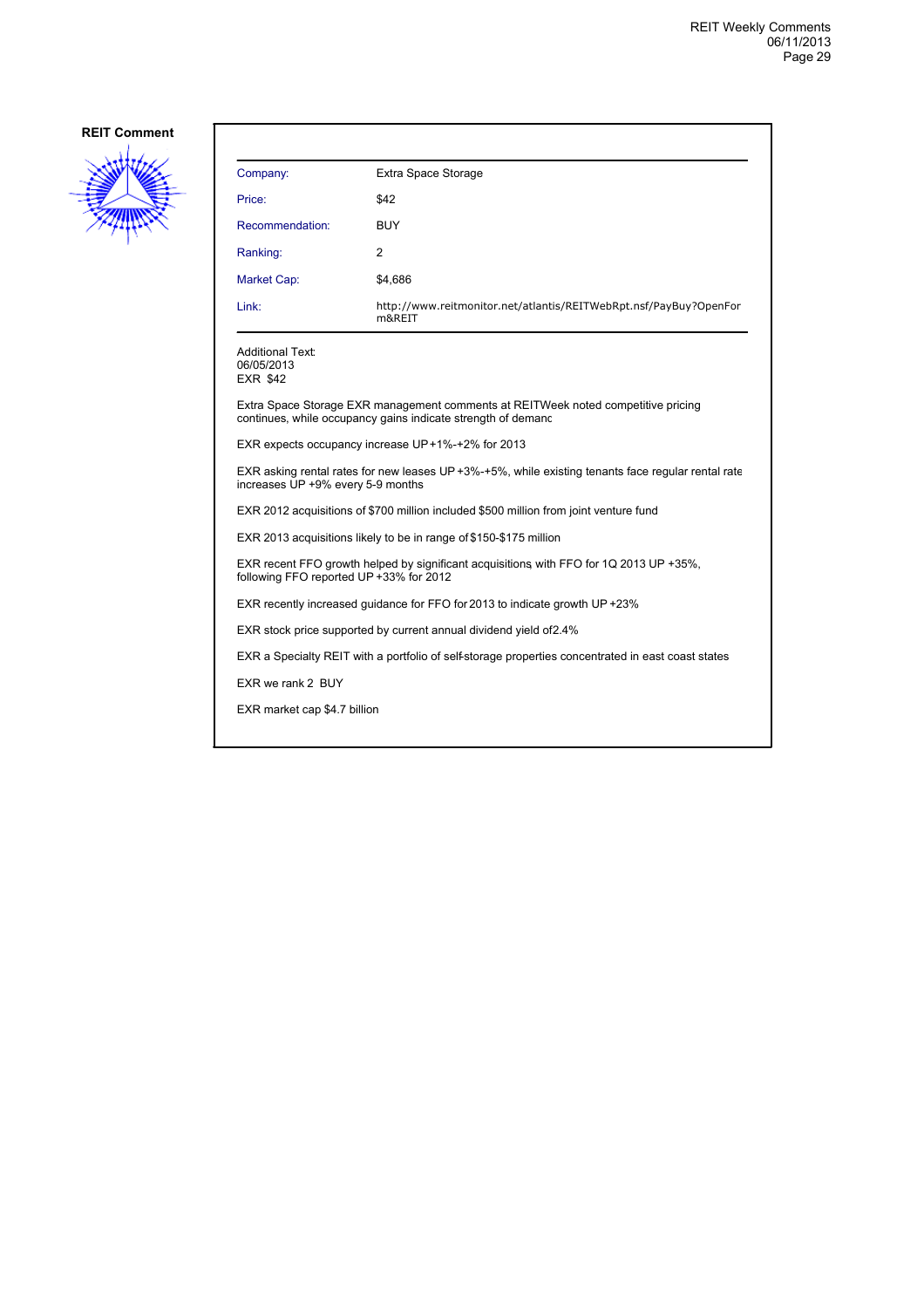

| Company:                                                                                                                                                                                       | Prologis Inc                                                                                                                                                                                                                                                                                                                                                                   |  |
|------------------------------------------------------------------------------------------------------------------------------------------------------------------------------------------------|--------------------------------------------------------------------------------------------------------------------------------------------------------------------------------------------------------------------------------------------------------------------------------------------------------------------------------------------------------------------------------|--|
| Price:                                                                                                                                                                                         | \$39                                                                                                                                                                                                                                                                                                                                                                           |  |
| Recommendation:                                                                                                                                                                                | <b>BUY</b>                                                                                                                                                                                                                                                                                                                                                                     |  |
| Ranking:                                                                                                                                                                                       | 2                                                                                                                                                                                                                                                                                                                                                                              |  |
| Market Cap:                                                                                                                                                                                    | \$18,151                                                                                                                                                                                                                                                                                                                                                                       |  |
| Link:                                                                                                                                                                                          | http://www.reitmonitor.net/atlantis/REITWebRpt.nsf/PayBuy?OpenFor<br>m&REIT                                                                                                                                                                                                                                                                                                    |  |
| <b>Additional Text:</b><br>06/05/2013<br><b>PLD \$39</b>                                                                                                                                       | Prologis Inc PLD news of growth for non-manufacturing economic activity indicates forward                                                                                                                                                                                                                                                                                      |  |
| momentum for service economy continues<br>PLD report from ISM (Institute of Supply Management) found US non-manufacturing activity<br>increased UP +0.6% to 53.7% for May 2013                 |                                                                                                                                                                                                                                                                                                                                                                                |  |
| PLD new orders for service companies increased UP+1.5% to 56.0%, while employment DOWN<br>(1.9%) to 50.1%                                                                                      |                                                                                                                                                                                                                                                                                                                                                                                |  |
|                                                                                                                                                                                                | PLD relevant portions of ISM non-manufacturing sectors for Industrial REITs with bulk distribution<br>facilities include wholesale trade, transportation and warehousing and retail trade, while less<br>relevant sectors include accomodation and food service, arts, entertainment and recreation,<br>professional services, technology, finance and insurance and utilities |  |
| PLD retail sales are most important coincident indicator for Industrial REITs with portfolios of bulk<br>distribution facilities, as well as industrial production, exports and freight volume |                                                                                                                                                                                                                                                                                                                                                                                |  |
| PLD conservative guidance for FFO for 2013 indicates decline DOWN (8%) due to property<br>contributions to joint ventures, to be offset by new development projects                            |                                                                                                                                                                                                                                                                                                                                                                                |  |
|                                                                                                                                                                                                |                                                                                                                                                                                                                                                                                                                                                                                |  |

PLD provides current yield of 2.8%

PLD an Industrial REIT with a portfolio of bulk distribution facilities in US, Europe and Asia

PLD we rank 2 BUY

PLD market cap \$18.2 billion

PLD an S&P 500 Index REIT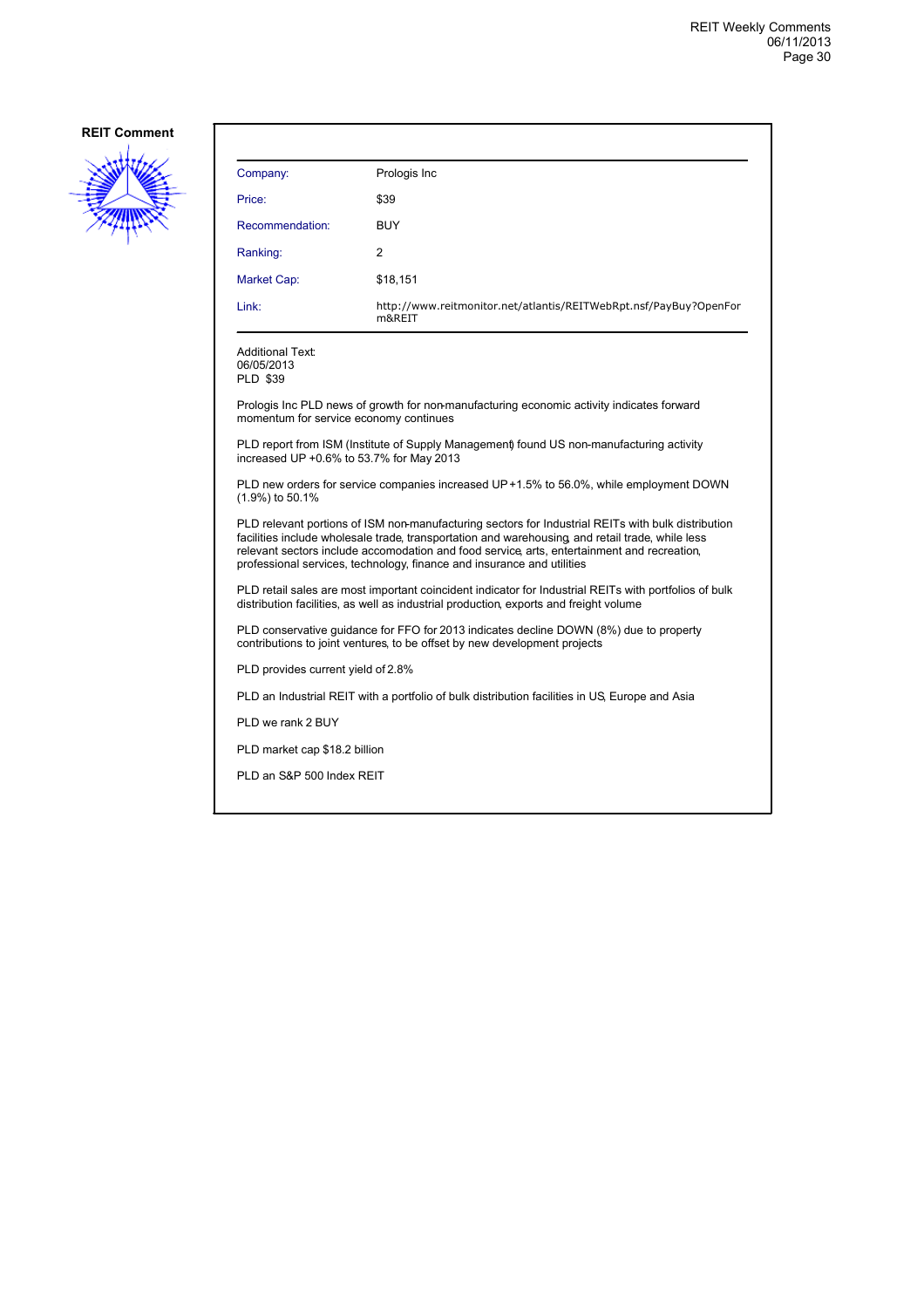

| Company:                                                                                                                                                                    | <b>Boston Properties</b>                                                    |  |
|-----------------------------------------------------------------------------------------------------------------------------------------------------------------------------|-----------------------------------------------------------------------------|--|
| Price:                                                                                                                                                                      | \$109                                                                       |  |
| Recommendation:                                                                                                                                                             | SELL                                                                        |  |
| Ranking:                                                                                                                                                                    | 4                                                                           |  |
| Market Cap:                                                                                                                                                                 | \$16,497                                                                    |  |
| Link:                                                                                                                                                                       | http://www.reitmonitor.net/atlantis/REITWebRpt.nsf/PayBuy?OpenFor<br>m&REIT |  |
| Additional Text:<br>06/05/2013<br><b>BXP \$109</b>                                                                                                                          |                                                                             |  |
| Boston Properties BXP management comments at REITWeek noted variability of demand for office<br>space by urban area                                                         |                                                                             |  |
| BXP most concerned over leasing trends in metropolitan DC area while San Francisco continues to<br>be an exceptionally strong market, and Boston and New York appear stable |                                                                             |  |
| BXP office market in DC still facing tenant downsizing and lease terminations while new leases for<br>vacant space seeing some recapture of rental growth                   |                                                                             |  |
| BXP demand for office space from technology tenants in San Francisco market may be impacted by<br>new supply in suburban markets to south of San Francisco                  |                                                                             |  |
| BXP must find replacement for retiring director of leasing in NYC market                                                                                                    |                                                                             |  |
| BXP new CEO Owen D. Thomas previously Chairman of the Board of Lehman Brothers Holdings as<br>well as member of Morgan Stanley Management Committee                         |                                                                             |  |
| BXP investing \$1.9 billion in 7 construction projects, now 52% pre-leased                                                                                                  |                                                                             |  |
| BXP most recent guidance for FFO for 2013 indicates growth UP +3%, while guidance for FFO for<br>2Q 2013 indicates decline DOWN (9%)                                        |                                                                             |  |
| BXP provides current annual dividend yield of 2.4%                                                                                                                          |                                                                             |  |
| BXP an Office REIT with a portfolio of upscale office properties in NY, Boston, DC and San<br>Francisco                                                                     |                                                                             |  |
| BXP we rank 4 SELL                                                                                                                                                          |                                                                             |  |
| BXP market cap \$16.5 billion                                                                                                                                               |                                                                             |  |
| BXP an S&P 500 Index REIT                                                                                                                                                   |                                                                             |  |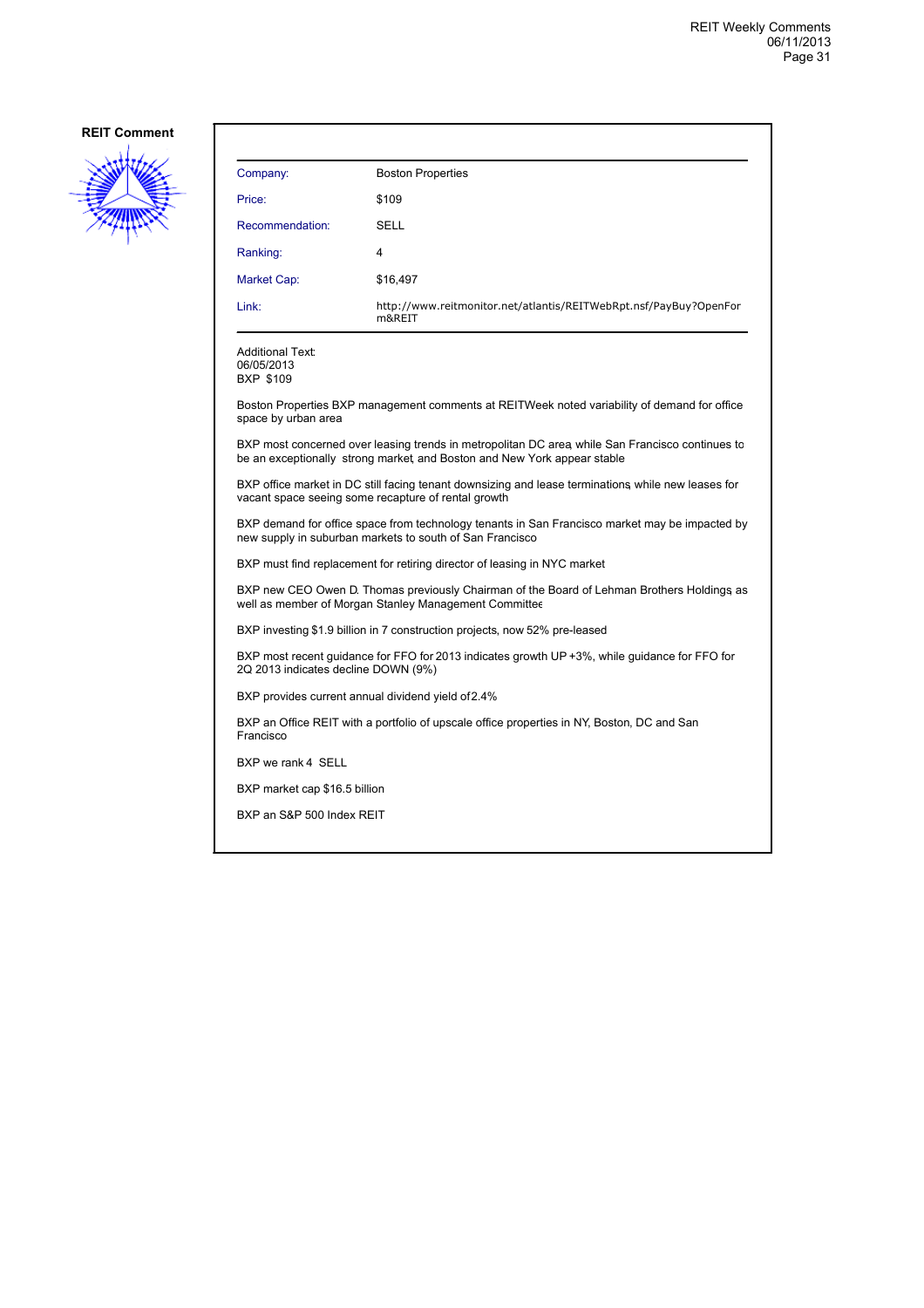

| Company:                                                                                                                                           | <b>AvalonBay Communities</b>                                                |  |
|----------------------------------------------------------------------------------------------------------------------------------------------------|-----------------------------------------------------------------------------|--|
| Price:                                                                                                                                             | \$136                                                                       |  |
| Recommendation:                                                                                                                                    | <b>BUY</b>                                                                  |  |
| Ranking:                                                                                                                                           | 2                                                                           |  |
| Market Cap:                                                                                                                                        | \$13,995                                                                    |  |
| Link:                                                                                                                                              | http://www.reitmonitor.net/atlantis/REITWebRpt.nsf/PayBuy?OpenFor<br>m&REIT |  |
| <b>Additional Text:</b><br>06/05/2013<br>AVB \$136                                                                                                 |                                                                             |  |
| AvalonBay Communities AVB management comments at REITWeek highlighted rental rate growth<br>with limited concern over supply of new apartments     |                                                                             |  |
| AVB new supply of apartments available for leaseup now at average rate of new construction for<br>apartment industry over last 20 years            |                                                                             |  |
| AVB portfolio position at upscale end of apartment sector makes their own development pipeline the<br>most significant factor impacting FFO growth |                                                                             |  |

AVB expects delivery of new upscale apartments FLAT for 2014 with 2013 and lower for 2015 than for 2014

AVB still seeing rental rates UP +7% through July 2013, with Seattle at high end, UP +8%-+9%, while DC rents UP only +1%-+2%

AVB results for recent \$6.9 billion Archstone acquisition ahead of NOI expectations by +2%-+3%

AVB guidance for FFO for 2013 indicates growth UP +21%

AVB provides current annual dividend yield of 3.2%

AVB a Residential REIT with a portfolio of upscale apartment communities in east coast and west coast locations

AVB we rank 2 BUY

AVB market cap \$14.0 billion

AVB an S&P 500 Index REIT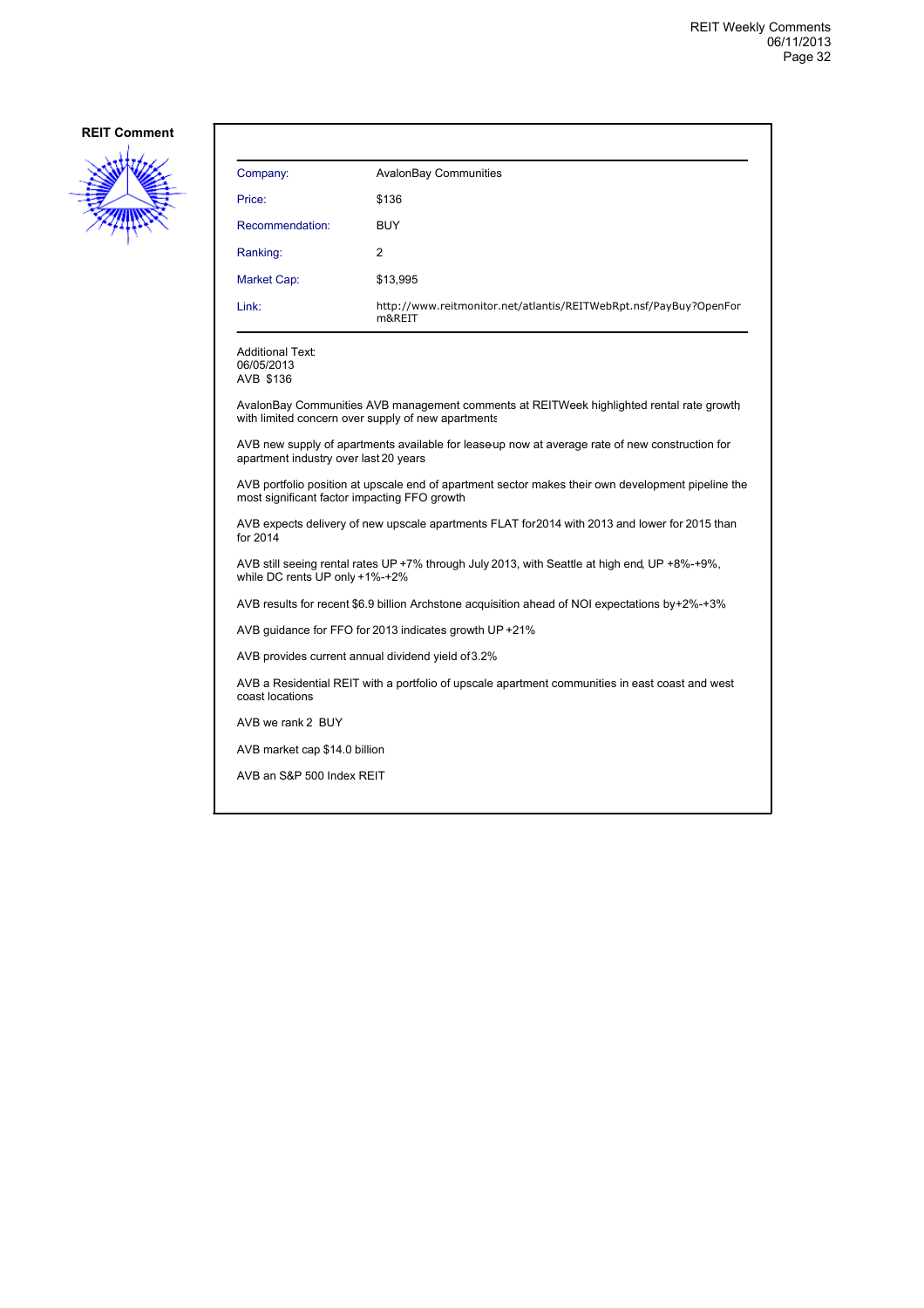

| Company:                                                                                                                               | <b>Regency Centers</b>                                                               |  |
|----------------------------------------------------------------------------------------------------------------------------------------|--------------------------------------------------------------------------------------|--|
| Price:                                                                                                                                 | \$51                                                                                 |  |
| Recommendation:                                                                                                                        | <b>BUY</b>                                                                           |  |
| Ranking:                                                                                                                               | 2                                                                                    |  |
| Market Cap:                                                                                                                            | \$4,587                                                                              |  |
| Link:                                                                                                                                  | http://www.reitmonitor.net/atlantis/REITWebRpt.nsf/PayBuy?OpenFor<br>m&REIT          |  |
| Additional Text:<br>06/05/2013<br><b>REG \$51</b>                                                                                      |                                                                                      |  |
| Regency Centers REG management comments at REITWeek noted robust demand for space in<br>portfolio of grocery anchored shopping centers |                                                                                      |  |
| REG most significant rental growth coming from smaller tenants seeking to expand                                                       |                                                                                      |  |
| REG seeing grocery tenants focused on increasing productivity of existing space                                                        |                                                                                      |  |
| REG expects to seek up to \$150 million new development starts annually, while acquisitions will be<br>opportunistic                   |                                                                                      |  |
|                                                                                                                                        | REG also focusing investment on renovations of existing grocery anchored strip malls |  |
| REG recent \$294 million developments of 4 retail properties now fully leased                                                          |                                                                                      |  |
| REG conservative guidance for FFO for 2013 indicates a FLAT year                                                                       |                                                                                      |  |
| REG stock price supported by current annual dividend yield of 3.6%                                                                     |                                                                                      |  |
| REG a Retail REIT with a portfolio of grocery anchored shopping centers                                                                |                                                                                      |  |
| REG we rank 2 BUY                                                                                                                      |                                                                                      |  |
| REG market cap \$4.6 billion                                                                                                           |                                                                                      |  |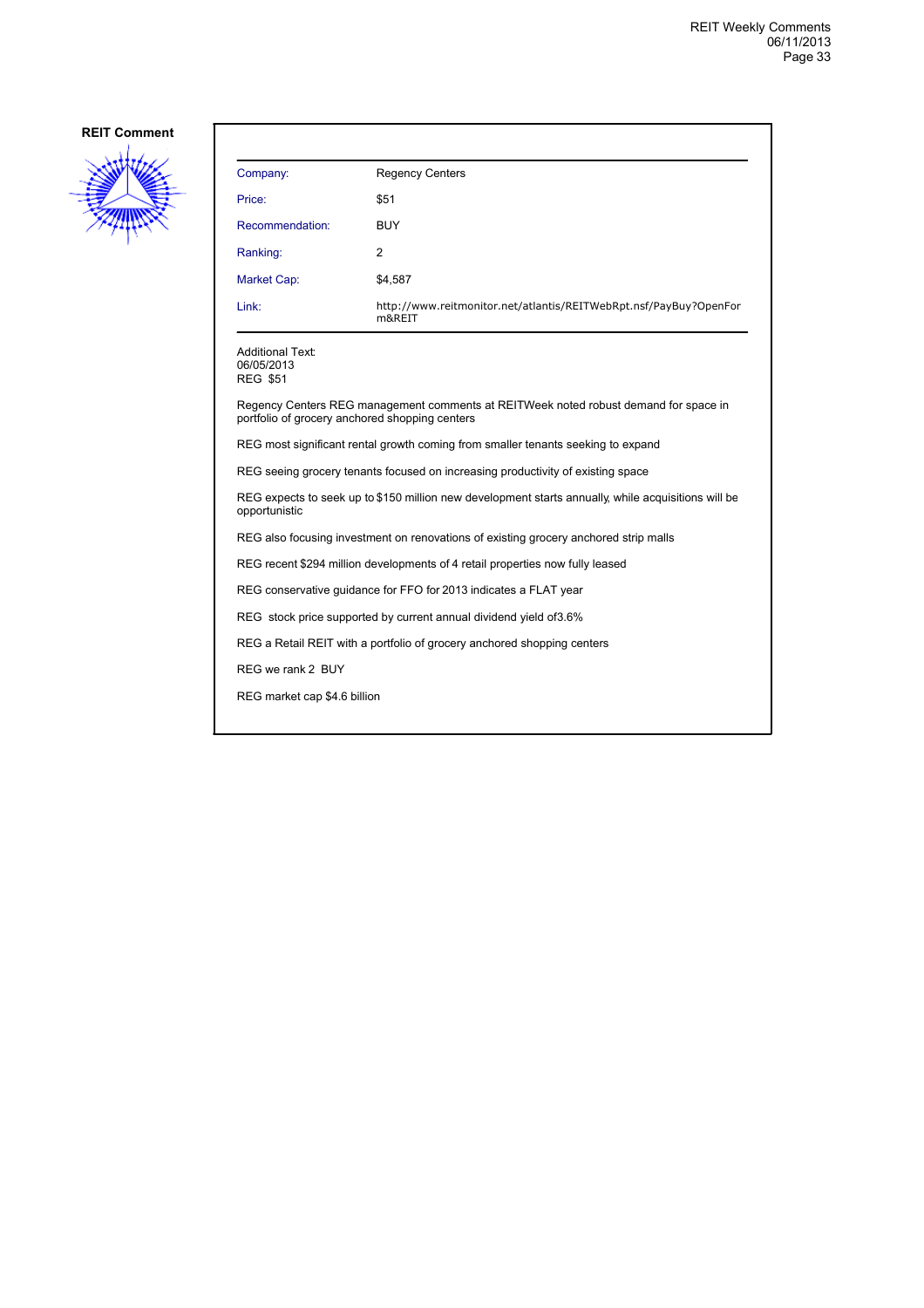

| Company:                                                                                                                                                            | Apartment Investment and Management                                         |  |
|---------------------------------------------------------------------------------------------------------------------------------------------------------------------|-----------------------------------------------------------------------------|--|
| Price:                                                                                                                                                              | \$30                                                                        |  |
| Recommendation:                                                                                                                                                     | <b>BUY</b>                                                                  |  |
| Ranking:                                                                                                                                                            | $\overline{2}$                                                              |  |
| Market Cap:                                                                                                                                                         | \$4,403                                                                     |  |
| Link:                                                                                                                                                               | http://www.reitmonitor.net/atlantis/REITWebRpt.nsf/PayBuy?OpenFor<br>m&REIT |  |
| <b>Additional Text:</b><br>06/05/2013<br>AIV \$30                                                                                                                   |                                                                             |  |
| Apartment Investment and Management comments at REITWeek highlighted durability of demand<br>for apartment rentals                                                  |                                                                             |  |
| AIV management believes demographic changes have added to propensity to rent with segment of<br>tenants over age 40 now as large as segment of tenants under age 30 |                                                                             |  |
| AIV delayed age of marriage and delayed age of childbearing due to economic pressures as well as<br>lifestyle decision                                              |                                                                             |  |
| AIV apartment turnover lower than for other Residential REITs due to low average monthly rent and<br>limited availability of low rent apartment segment             |                                                                             |  |
| AIV rental rate increases now in second year above+5%                                                                                                               |                                                                             |  |
| AIV increased quidance for FFO for 2013 to indicate FFO growth UP +14%                                                                                              |                                                                             |  |
| AIV provides current dividend yield of 3.2%                                                                                                                         |                                                                             |  |

AIV a Residential REIT with a diverse portfolio of conventional and affordable apartment communities

AIV we rank 2 BUY

AIV market cap \$4.4 billion

AIV an S&P 500 Index REIT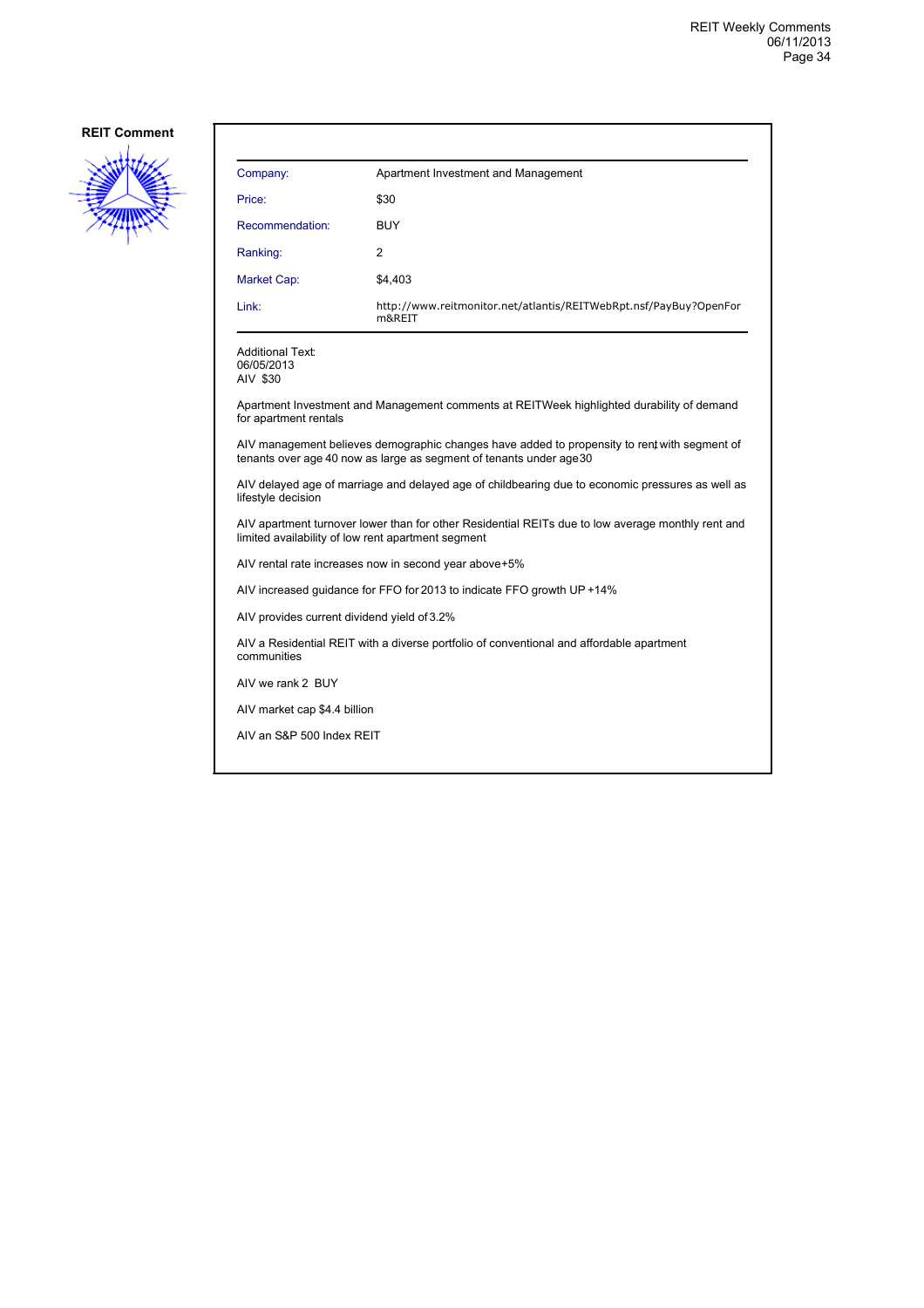

| Company:                                                                                                                                                                      | Simon Property Group                                                        |  |
|-------------------------------------------------------------------------------------------------------------------------------------------------------------------------------|-----------------------------------------------------------------------------|--|
| Price:                                                                                                                                                                        | \$166                                                                       |  |
| Recommendation:                                                                                                                                                               | <b>BUY</b>                                                                  |  |
| Ranking:                                                                                                                                                                      | 2                                                                           |  |
| <b>Market Cap:</b>                                                                                                                                                            | \$51,339                                                                    |  |
| Link:                                                                                                                                                                         | http://www.reitmonitor.net/atlantis/REITWebRpt.nsf/PayBuy?OpenFor<br>m&REIT |  |
| <b>Additional Text:</b><br>06/05/2013<br>SPG \$166                                                                                                                            |                                                                             |  |
| Simon Property Group SPG management comments at REITWeek highlighted ongoing portfolio<br>investments                                                                         |                                                                             |  |
| SPG international expansion through joint ventures and direct investment supplemented by new<br>developments of regional malls and brand name outlet centers in US and Canada |                                                                             |  |
| SPG management not emphasizing acquisitions at this time as asking prices are significantly higher<br>than for recent years                                                   |                                                                             |  |
| SPG noted JC Penney JCP turnaround still uncertain while Sears expected to downsize portfolic<br>while remaining committed to mall locations                                  |                                                                             |  |
| SPG recently increased guidance for FFO for 2013 to indicate growth UP +8%                                                                                                    |                                                                             |  |
| SPG provides current annual dividend yield of 2.8%                                                                                                                            |                                                                             |  |
| SPG a Retail REIT with a portfolio of regional malls and brand name outlet centers in US Europe<br>and Asia                                                                   |                                                                             |  |
| SPG we rank 2 BUY                                                                                                                                                             |                                                                             |  |
| SPG market cap \$51.3 billion                                                                                                                                                 |                                                                             |  |
| SPG an S&P 500 Index REIT                                                                                                                                                     |                                                                             |  |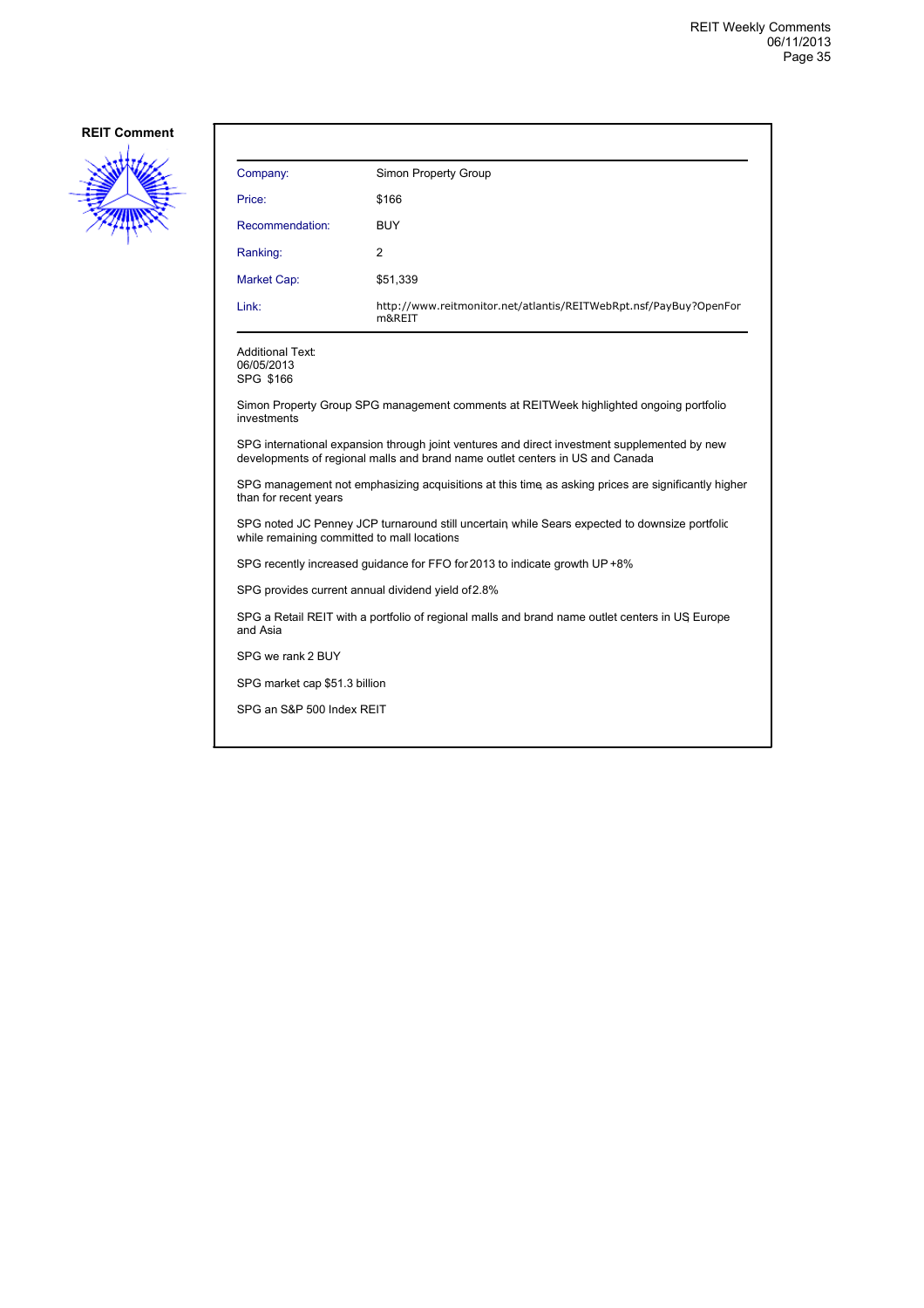

| Company:                                                                                                                                                                                 | <b>American Tower</b>                                                                                                                                                   |  |
|------------------------------------------------------------------------------------------------------------------------------------------------------------------------------------------|-------------------------------------------------------------------------------------------------------------------------------------------------------------------------|--|
| Price:                                                                                                                                                                                   | \$77                                                                                                                                                                    |  |
| Recommendation:                                                                                                                                                                          | <b>BUY</b>                                                                                                                                                              |  |
| Ranking:                                                                                                                                                                                 | 2                                                                                                                                                                       |  |
| Market Cap:                                                                                                                                                                              | \$30,623                                                                                                                                                                |  |
| Link:                                                                                                                                                                                    | http://www.reitmonitor.net/atlantis/REITWebRpt.nsf/PayBuy?OpenFor<br>m&REIT                                                                                             |  |
| <b>Additional Text:</b><br>06/05/2013<br>AMT \$77                                                                                                                                        |                                                                                                                                                                         |  |
|                                                                                                                                                                                          | American Tower AMT presentation at REITWeek highlighted growth potential of existing base of<br>wireless towers and broadcast equipment in US and international markets |  |
| AMT technology upgrade to LTE driving incremental investment as well as higher rents for existing<br>customer base of wireless carriers                                                  |                                                                                                                                                                         |  |
| AMT significant growth in mobile Internet devices requires carriers to expand network coverage and<br>add to delivery capacity                                                           |                                                                                                                                                                         |  |
| AMT domestic revenues represent 64% of total revenue, international revenues 36%                                                                                                         |                                                                                                                                                                         |  |
| AMT reported FFO growth UP +10% for 1Q 2013, while guidance for FFO for 2013 indicates growth<br>UP +23%                                                                                 |                                                                                                                                                                         |  |
| AMT current dividend distribution rate of \$1.04 per share is less than 60% of current run rate for<br>pretax income, indicating potential for 50% dividend increase over next 12 months |                                                                                                                                                                         |  |
| AMT provides current annual dividend yield of 1.4%                                                                                                                                       |                                                                                                                                                                         |  |
| AMT converted to REIT status on merger with American Tower REIT in January 2012                                                                                                          |                                                                                                                                                                         |  |
| AMT a Specialty REIT with a portfolio of wireless and broadcast communications real estate with<br>towers in US, Europe, South America, Africa and India                                 |                                                                                                                                                                         |  |
| AMT we rank 2 BUY                                                                                                                                                                        |                                                                                                                                                                         |  |
| AMT market cap \$30.6 billion                                                                                                                                                            |                                                                                                                                                                         |  |

AMT an S&P 500 Index REIT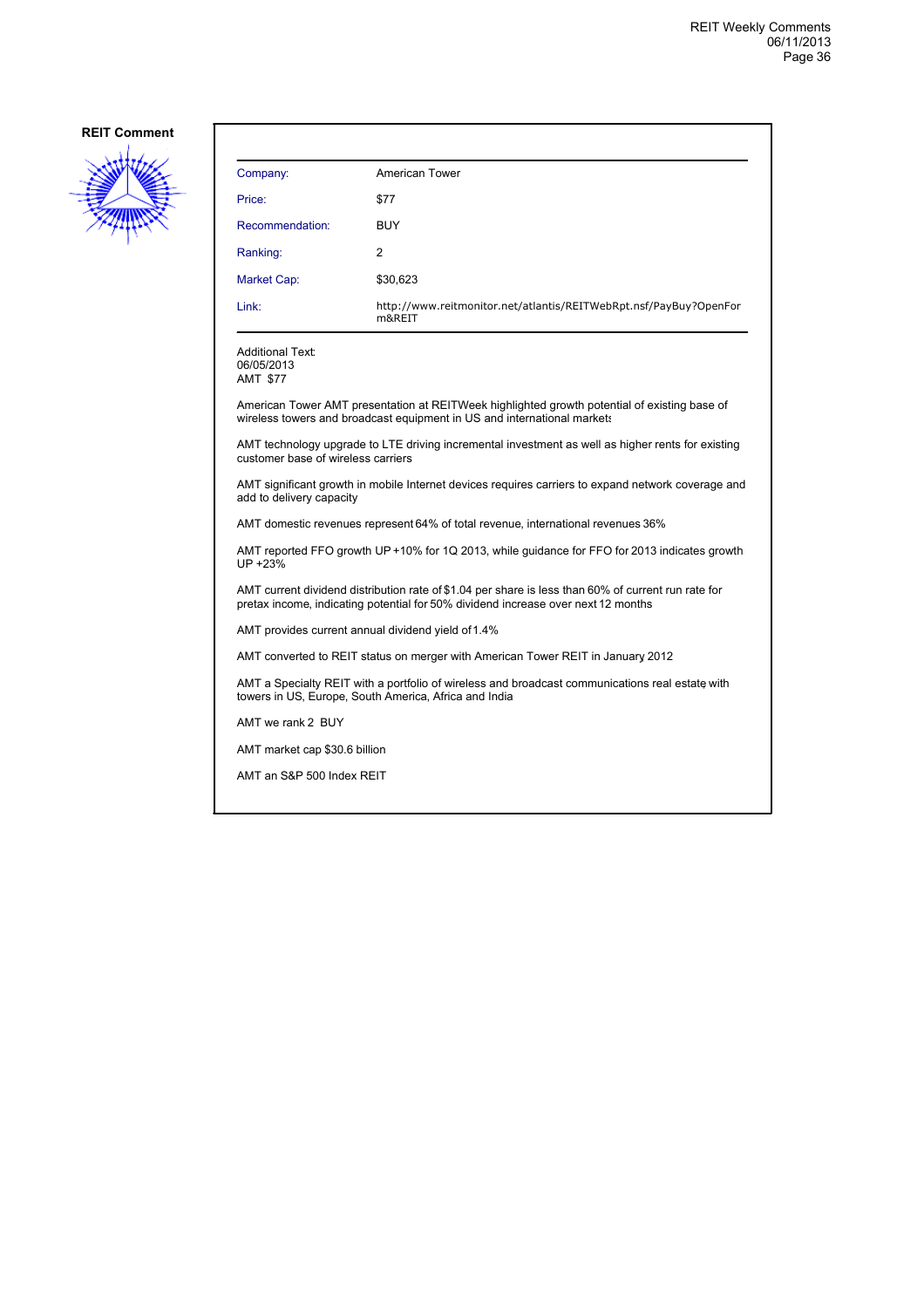

| Company:                                                                                                                                                                                                                     | <b>Brookfield Office Properties</b>                                                    |  |
|------------------------------------------------------------------------------------------------------------------------------------------------------------------------------------------------------------------------------|----------------------------------------------------------------------------------------|--|
| Price:                                                                                                                                                                                                                       | \$17                                                                                   |  |
| Recommendation:                                                                                                                                                                                                              | <b>SELL</b>                                                                            |  |
| Ranking:                                                                                                                                                                                                                     | 4                                                                                      |  |
| Market Cap:                                                                                                                                                                                                                  | \$8,606                                                                                |  |
| Link:                                                                                                                                                                                                                        | http://www.reitmonitor.net/atlantis/REITWebRpt.nsf/PayBuy?OpenFor<br>m&REIT            |  |
| <b>Additional Text:</b><br>06/05/2013<br><b>BPO \$17</b>                                                                                                                                                                     |                                                                                        |  |
|                                                                                                                                                                                                                              | Brookfield Office Properties BPO traded DOWN (\$0.45) per share to close DOWN (3%) day |  |
| BPO stock traded unchanged year to date for 2013, underperforming Office REITs, trading UP +9%<br>for 2013                                                                                                                   |                                                                                        |  |
| BPO investing in new office developments, while divesting older office properties, to upgrade<br>portfolio                                                                                                                   |                                                                                        |  |
| BPO management challenged to replace pending Merrill Lynch lease expiration for 4Q 2013 at (\$40)<br>million annual rent, representing (\$0.08) per share impact to FFO, expected to be made up from new<br>tenants for 2014 |                                                                                        |  |
| BPO guidance for FFO for 2013 indicates growth UP +5%                                                                                                                                                                        |                                                                                        |  |
| BPO stock price supported by current annual dividend yield of 3.3%                                                                                                                                                           |                                                                                        |  |
| BPO an Office REIT with a portfolio of upscale office properties in US, Canada, UK and Australia                                                                                                                             |                                                                                        |  |
| BPO we rank 4 SELL                                                                                                                                                                                                           |                                                                                        |  |
| BPO market cap \$8.6 billion                                                                                                                                                                                                 |                                                                                        |  |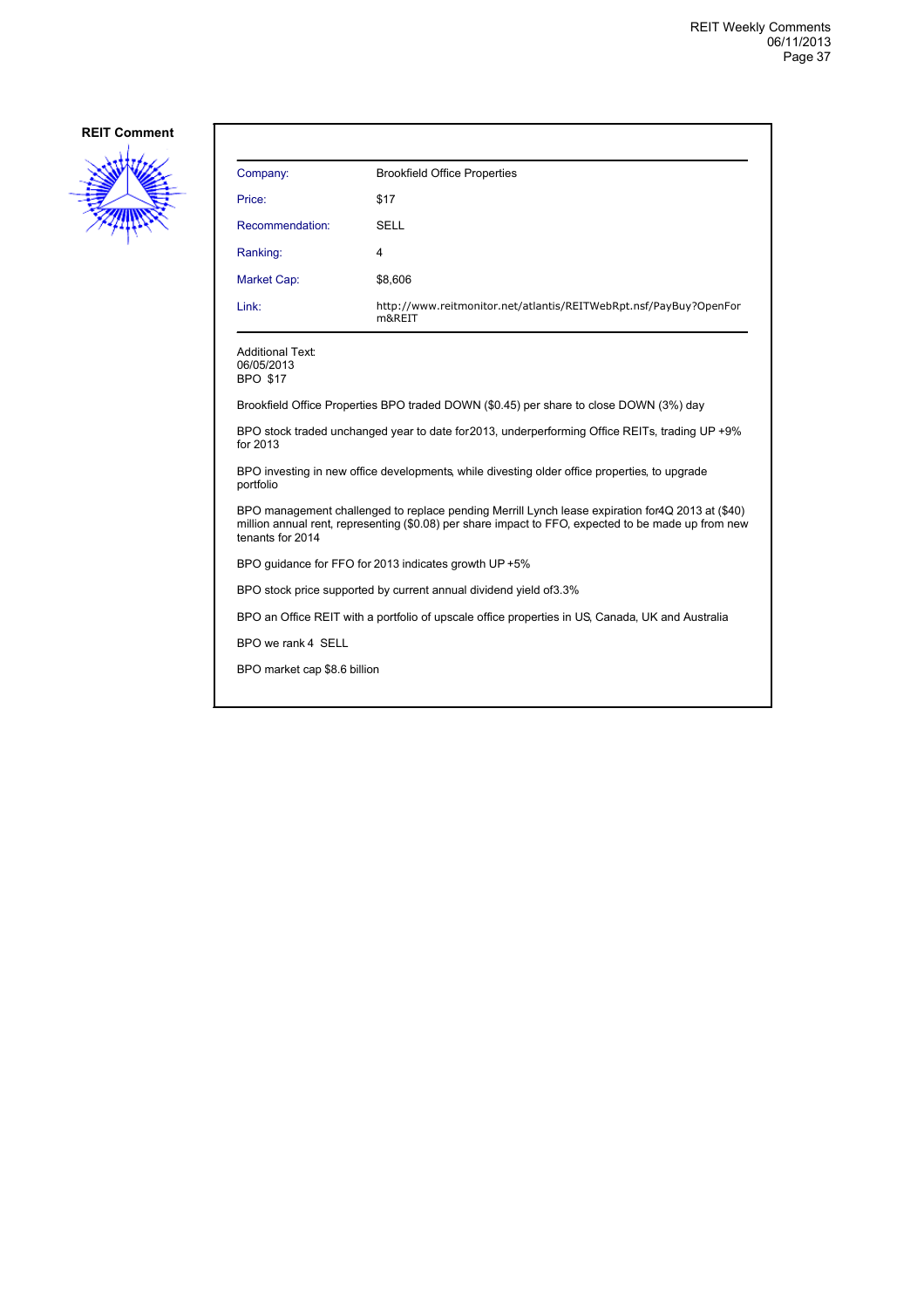

| Company:                                                                                                                                | <b>Strategic Hotels &amp; Resorts</b>                                                |  |
|-----------------------------------------------------------------------------------------------------------------------------------------|--------------------------------------------------------------------------------------|--|
| Price:                                                                                                                                  | \$8                                                                                  |  |
| Recommendation:                                                                                                                         | <b>HOLD</b>                                                                          |  |
| Ranking:                                                                                                                                | 3                                                                                    |  |
| <b>Market Cap:</b>                                                                                                                      | \$1,624                                                                              |  |
| Link:                                                                                                                                   | http://www.reitmonitor.net/atlantis/REITWebRpt.nsf/PayBuy?OpenFor<br>m&REIT          |  |
| <b>Additional Text:</b><br>06/05/2013<br><b>BEE \$8</b>                                                                                 |                                                                                      |  |
|                                                                                                                                         | Strategic Hotels & Resorts BEE traded DOWN (\$0.16) per share to close DOWN (2%) day |  |
| BEE stock traded UP +23% year to date for 2013, outperforming Hotel REITs, trading UP +21% for<br>2013                                  |                                                                                      |  |
| BEE quidance 2013 FFO assumes comparable EBITDA (adjusted) \$195-\$210 million, representing<br>FFO in range of \$0.33-\$0.40 per share |                                                                                      |  |
| BEE \$475 million refinance of joint venture owned Hotel del Coronado during March2013 should<br>lower interest expense                 |                                                                                      |  |
| BEE has not yet restored common stock dividends                                                                                         |                                                                                      |  |
| BEE a Hotel REIT with a portfolio of upscale and resort hotels in US Europe and Mexico                                                  |                                                                                      |  |
| BEE we rank 3 HOLD                                                                                                                      |                                                                                      |  |
| BEE market cap \$1.6 billion                                                                                                            |                                                                                      |  |
|                                                                                                                                         |                                                                                      |  |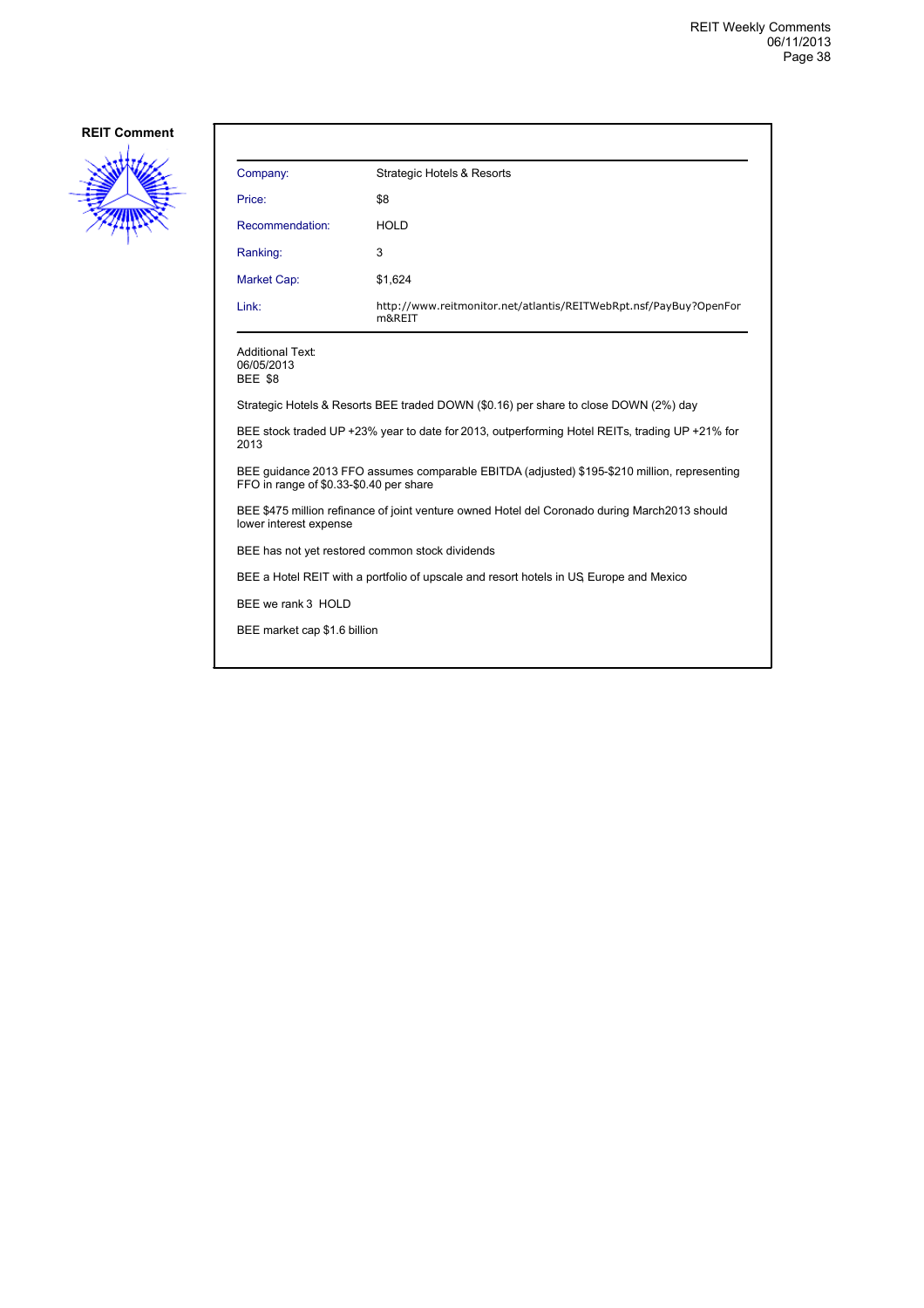

| Company:                                                                                                                                                           | <b>Digital Realty Trust</b>                                                 |  |
|--------------------------------------------------------------------------------------------------------------------------------------------------------------------|-----------------------------------------------------------------------------|--|
| Price:                                                                                                                                                             | \$62                                                                        |  |
| Recommendation:                                                                                                                                                    | BUY                                                                         |  |
| Ranking:                                                                                                                                                           | 1                                                                           |  |
| Market Cap:                                                                                                                                                        | \$8,497                                                                     |  |
| Link:                                                                                                                                                              | http://www.reitmonitor.net/atlantis/REITWebRpt.nsf/PayBuy?OpenFor<br>m&REIT |  |
| <b>Additional Text:</b><br>06/05/2013<br><b>DLR \$62</b>                                                                                                           |                                                                             |  |
| Digital Realty Trust DLR traded UP \$2.99 per share to close UP +5% day                                                                                            |                                                                             |  |
| DLR stock traded DOWN (9%) year to date for 2013, underperforming Office REITs, trading UP<br>+9% for 2013                                                         |                                                                             |  |
| DLR tomorrow's presentation at REITWeek provides opportunity for management to remind<br>investors of exceptional growth opportunity for portfolio of data centers |                                                                             |  |
| DLR investing in international portfolio expansion through acquisition of data centers in UK Europe<br>and Asia                                                    |                                                                             |  |
| DLR quidance for FFO for 2013 indicates growth UP +7%                                                                                                              |                                                                             |  |
| DLR stock price supported by current annual dividend yield of 5.1%                                                                                                 |                                                                             |  |
| DLR an Office REIT with a portfolio of turnkey data centers and office properties                                                                                  |                                                                             |  |
| DLR we rank 1 BUY                                                                                                                                                  |                                                                             |  |
| DLR market cap \$8.5 billion                                                                                                                                       |                                                                             |  |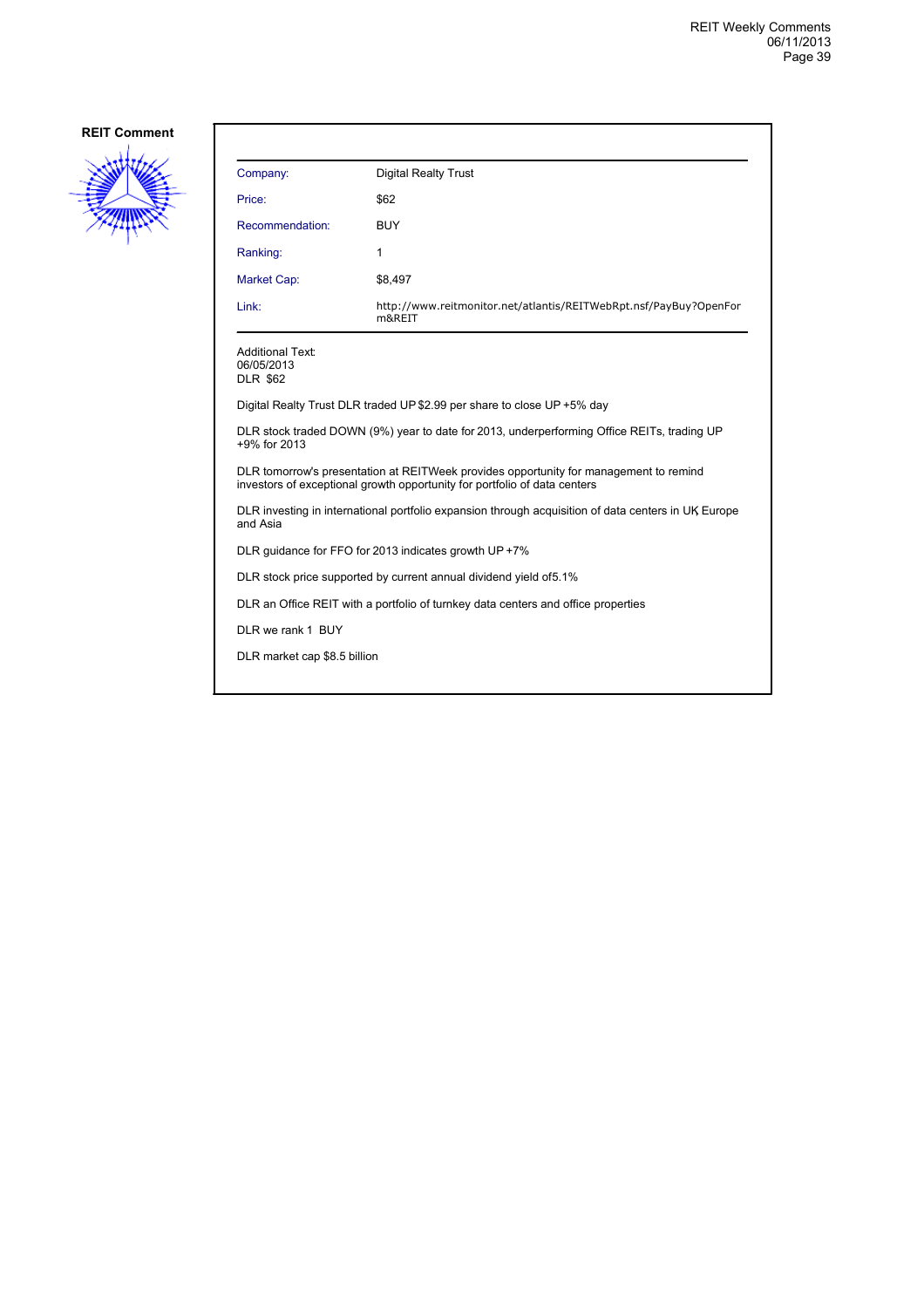

| Company:                                                                                                | <b>National Retail Properties</b>                                           |  |
|---------------------------------------------------------------------------------------------------------|-----------------------------------------------------------------------------|--|
| Price:                                                                                                  | \$35                                                                        |  |
| Recommendation:                                                                                         | <b>BUY</b>                                                                  |  |
| Ranking:                                                                                                | 2                                                                           |  |
| Market Cap:                                                                                             | \$3,924                                                                     |  |
| Link:                                                                                                   | http://www.reitmonitor.net/atlantis/REITWebRpt.nsf/PayBuy?OpenFor<br>m&REIT |  |
| <b>Additional Text:</b><br>06/05/2013<br><b>NNN \$35</b>                                                |                                                                             |  |
| National Retail Properties NNN traded UP \$0.45 per share to close UP +1% day                           |                                                                             |  |
| NNN stock traded UP +12% year to date for 2012, outperforming Retail REITs, trading UP +11% for<br>2013 |                                                                             |  |
| NNN reported better than expected results for 1Q 2013, with FFO UP +14%                                 |                                                                             |  |
| NNN increased quidance for FFO for 2013 to indicate growth UP +8%                                       |                                                                             |  |
| NNN providing income investors with current annual dividend yield of 4.5%                               |                                                                             |  |
| NNN a Retail REIT with a portfolio of net leased retail and commercial properties                       |                                                                             |  |
| NNN we rank 2 BUY                                                                                       |                                                                             |  |
| NNN market cap \$3.9 billion                                                                            |                                                                             |  |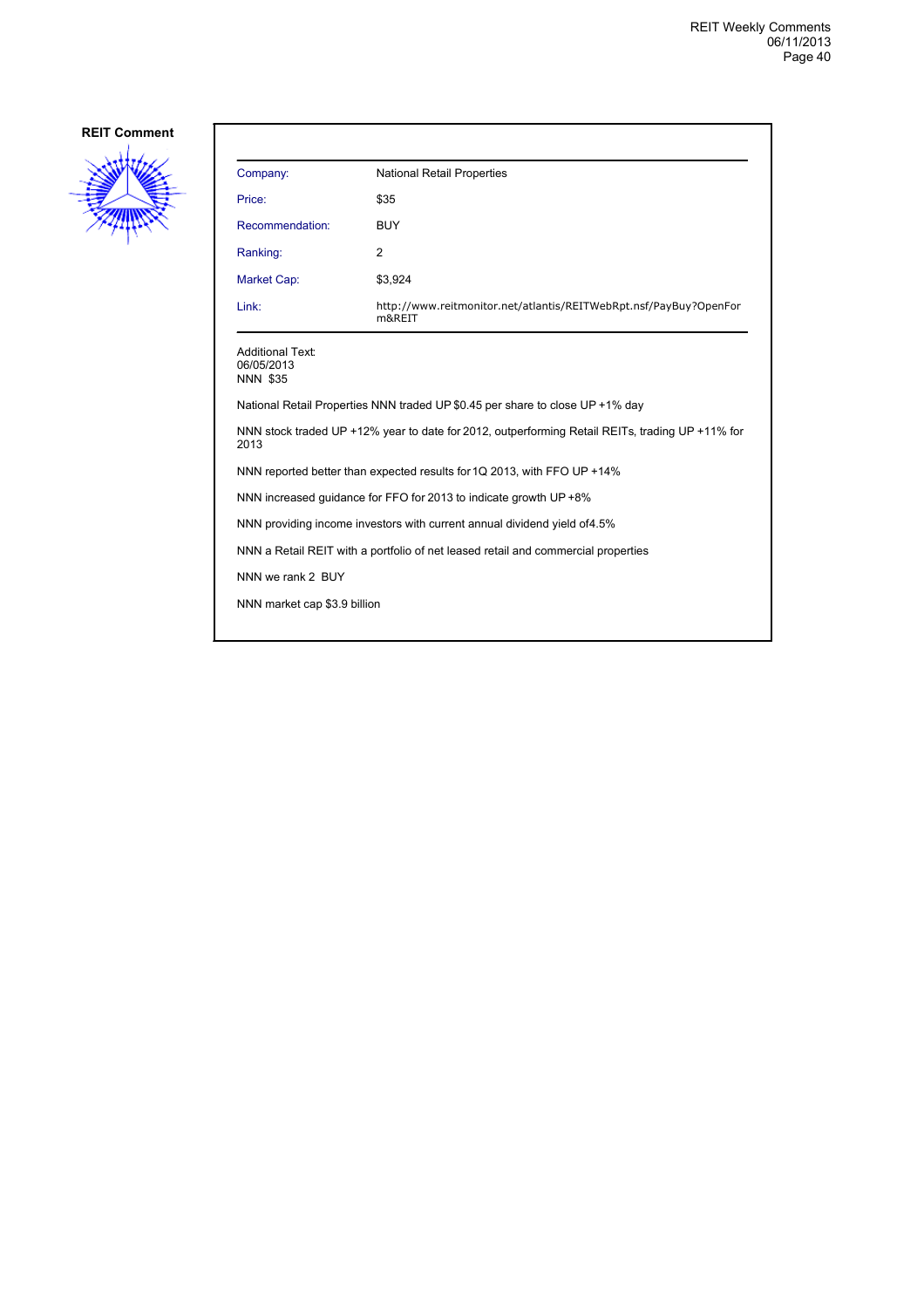

| Company:                                                                                                                                                   | UDR Inc.                                                                       |  |
|------------------------------------------------------------------------------------------------------------------------------------------------------------|--------------------------------------------------------------------------------|--|
| Price:                                                                                                                                                     | \$24                                                                           |  |
| Recommendation:                                                                                                                                            | <b>BUY</b>                                                                     |  |
| Ranking:                                                                                                                                                   | $\overline{2}$                                                                 |  |
| Market Cap:                                                                                                                                                | \$6,412                                                                        |  |
| Link:                                                                                                                                                      | http://www.reitmonitor.net/atlantis/REITWebRpt.nsf/PayBuy?OpenFor<br>m&REIT    |  |
| <b>Additional Text:</b><br>06/06/2013<br><b>UDR \$24</b>                                                                                                   |                                                                                |  |
|                                                                                                                                                            | UDR Inc UDR news of lower unemployment claims supports Residential REIT stocks |  |
| UDR Labor Department reported new unemployment claims DOWN (11,000) to 346,000 for week<br>ended June 1, 2013                                              |                                                                                |  |
| UDR more important, 4 week moving average of new unemployment claims increased slightly, UP<br>+4,500 to 352,500 from revised number for previous week     |                                                                                |  |
| UDR Residential REITs benefit from positive employment trends, as most jobs are taken by 25-34<br>year old age group, target market for apartment dwellers |                                                                                |  |
| UDR reporting higher profitability on improved occupancy and higher monthly rental rates like all<br><b>Residential REITs</b>                              |                                                                                |  |
| UDR investing in \$1.2 billion development pipeline for 6% portfolio capacity increment                                                                    |                                                                                |  |
| UDR guidance for FFO for 2013 indicates growth UP +3%                                                                                                      |                                                                                |  |
| UDR stock price supported by current annual dividend yield of 3.9%                                                                                         |                                                                                |  |
| UDR a Residential REIT with a diverse portfolio of apartment communities                                                                                   |                                                                                |  |
| UDR we rank 2 BUY                                                                                                                                          |                                                                                |  |
| UDR market cap \$6.4 billion                                                                                                                               |                                                                                |  |
|                                                                                                                                                            |                                                                                |  |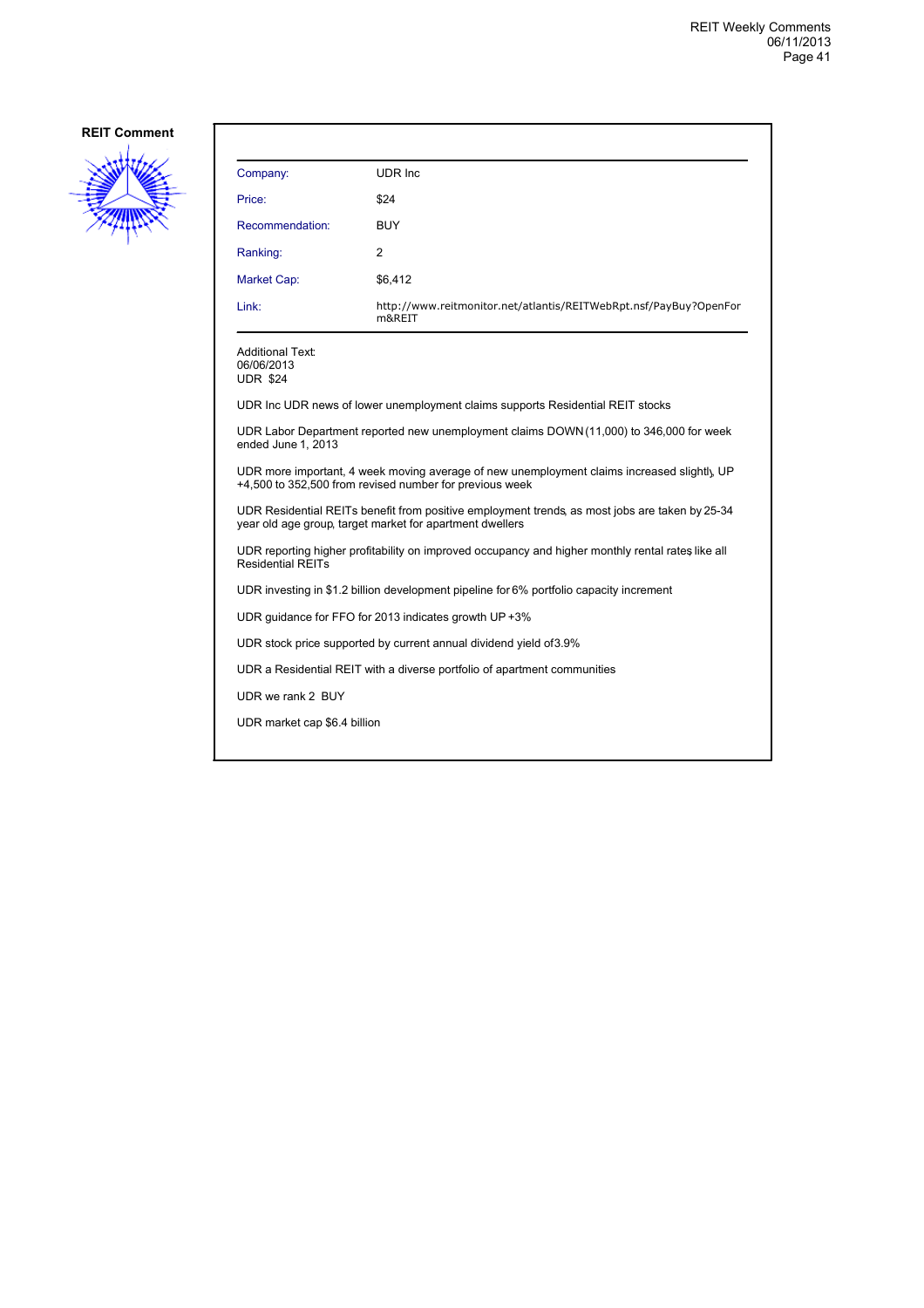

| Company:        | <b>Brookfield Office Properties</b>                                         |
|-----------------|-----------------------------------------------------------------------------|
| Price:          | \$17                                                                        |
| Recommendation: | <b>SELL</b>                                                                 |
| Ranking:        | 4                                                                           |
| Market Cap:     | \$8,606                                                                     |
| Link:           | http://www.reitmonitor.net/atlantis/REITWebRpt.nsf/PayBuy?OpenFor<br>m&REIT |

Additional Text: 06/06/2013 BPO \$17

Brookfield Office Properties BPO management comments at REITWeek highlighted importance of development pipeline in attracting and retaining upscale office tenants

BPO investing \$1.2 billion in development of 17 million square feet of new office properties, representing 26% portfolio expansion over next 8 years

BPO seeing newest office properties commanding decisions by top quality tenants

BPO management excited about joint venture acquisition of MPG Office properties in LA, with significant opportunities to improve occupancy through capital investment and updating services

BPO downtown LA market seeing improved demand in recent months

BPO guidance for FFO for 2013 indicates growth UP +5%

BPO stock price supported by current annual dividend yield of 3.3%

BPO an Office REIT with a portfolio of upscale office properties in US, Canada, UK and Australia

BPO we rank 4 SELL

BPO market cap \$8.6 billion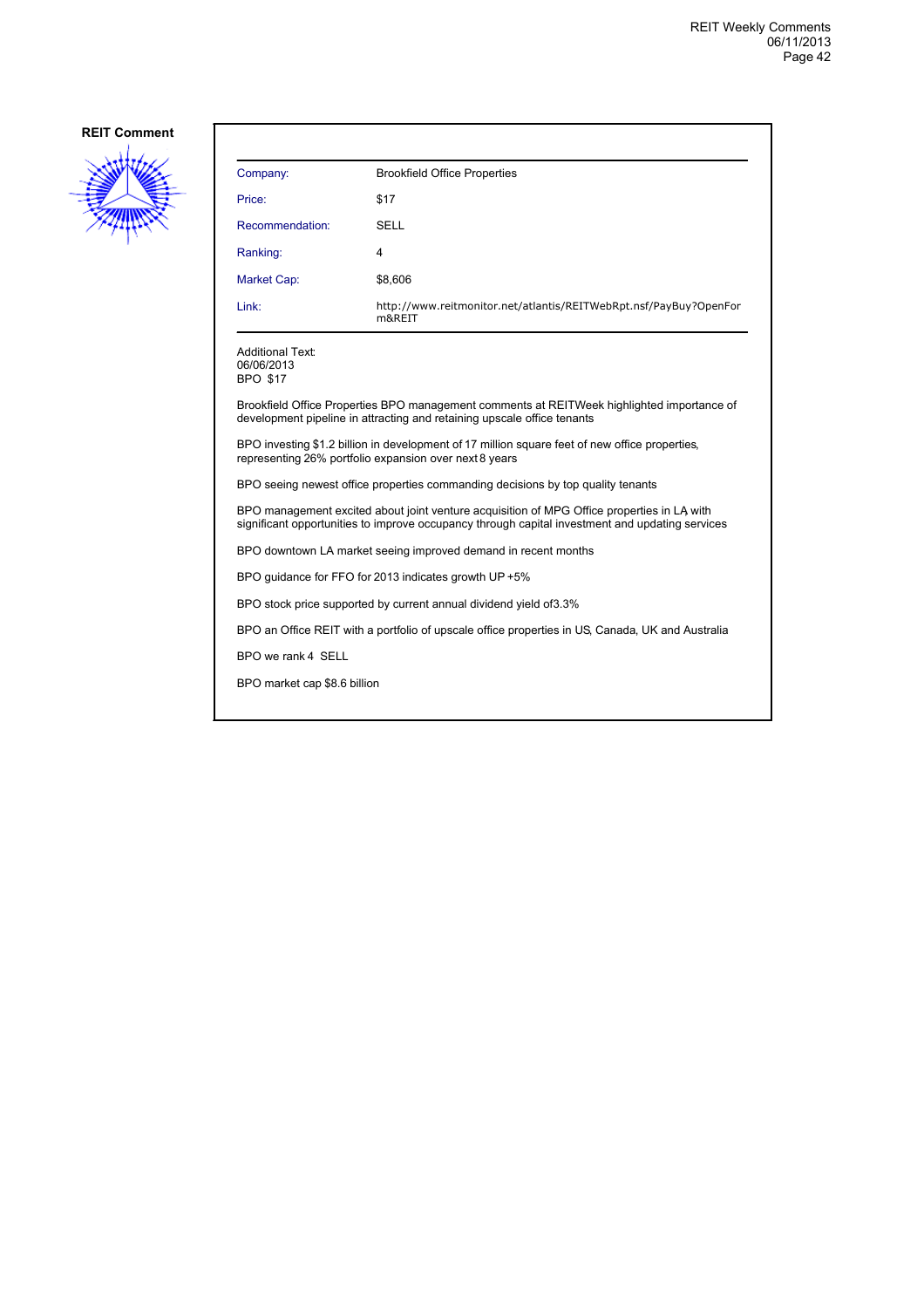

| Company:                                                                                                                                                                                | NorthStar Realty Finance                                                                  |  |
|-----------------------------------------------------------------------------------------------------------------------------------------------------------------------------------------|-------------------------------------------------------------------------------------------|--|
| Price:                                                                                                                                                                                  | \$9                                                                                       |  |
| Recommendation:                                                                                                                                                                         | BUY                                                                                       |  |
| Ranking:                                                                                                                                                                                | 2                                                                                         |  |
| Market Cap:                                                                                                                                                                             | \$1,245                                                                                   |  |
| Link:                                                                                                                                                                                   | http://www.reitmonitor.net/atlantis/REITWebRpt.nsf/PayBuy?OpenFor<br>m&REIT               |  |
| Additional Text:<br>06/06/2013<br><b>NRF \$9</b>                                                                                                                                        |                                                                                           |  |
| new portfolio concentration                                                                                                                                                             | NorthStar Realty Finance NRF management comments at REITWeek highlighted several areas of |  |
| NRF portfolio diversification driven by new investments in residential properties including<br>manufactured housing communities and senior housing                                      |                                                                                           |  |
| NRF recent \$865 million acquisition of manufactured home communities in FL and UT adds to<br>portfolio of operating properties                                                         |                                                                                           |  |
| NRF sees opportunities for novel securitizations, with example of recent \$255 million offering for a<br>single Times Square hotel and retail property, with equity now 35% held by NRF |                                                                                           |  |
| NRF priority remains first mortgage loans on commercial properties with secure cash flow                                                                                                |                                                                                           |  |
| NRF 1Q 2013 portfolio \$5.7 billion including \$1.8 billion real estate debt, \$1.5 billion operating real<br>estate and \$1.2 billion commercial loan securities                       |                                                                                           |  |
|                                                                                                                                                                                         | NRF asset management subsidiary now generating \$40 million fee revenue for 2013          |  |
| NRF increased quarterly dividend distribution by 6%, now providing current annual dividend yield of<br>8.9%                                                                             |                                                                                           |  |
| NRF increased quarterly dividend distributions for 7 consecutive quarters, including 2Q 2013                                                                                            |                                                                                           |  |
|                                                                                                                                                                                         | NRF a Financial Commercial REIT                                                           |  |
| NRF we rank 2 BUY                                                                                                                                                                       |                                                                                           |  |
| NRF market cap \$1.2 billion                                                                                                                                                            |                                                                                           |  |
|                                                                                                                                                                                         |                                                                                           |  |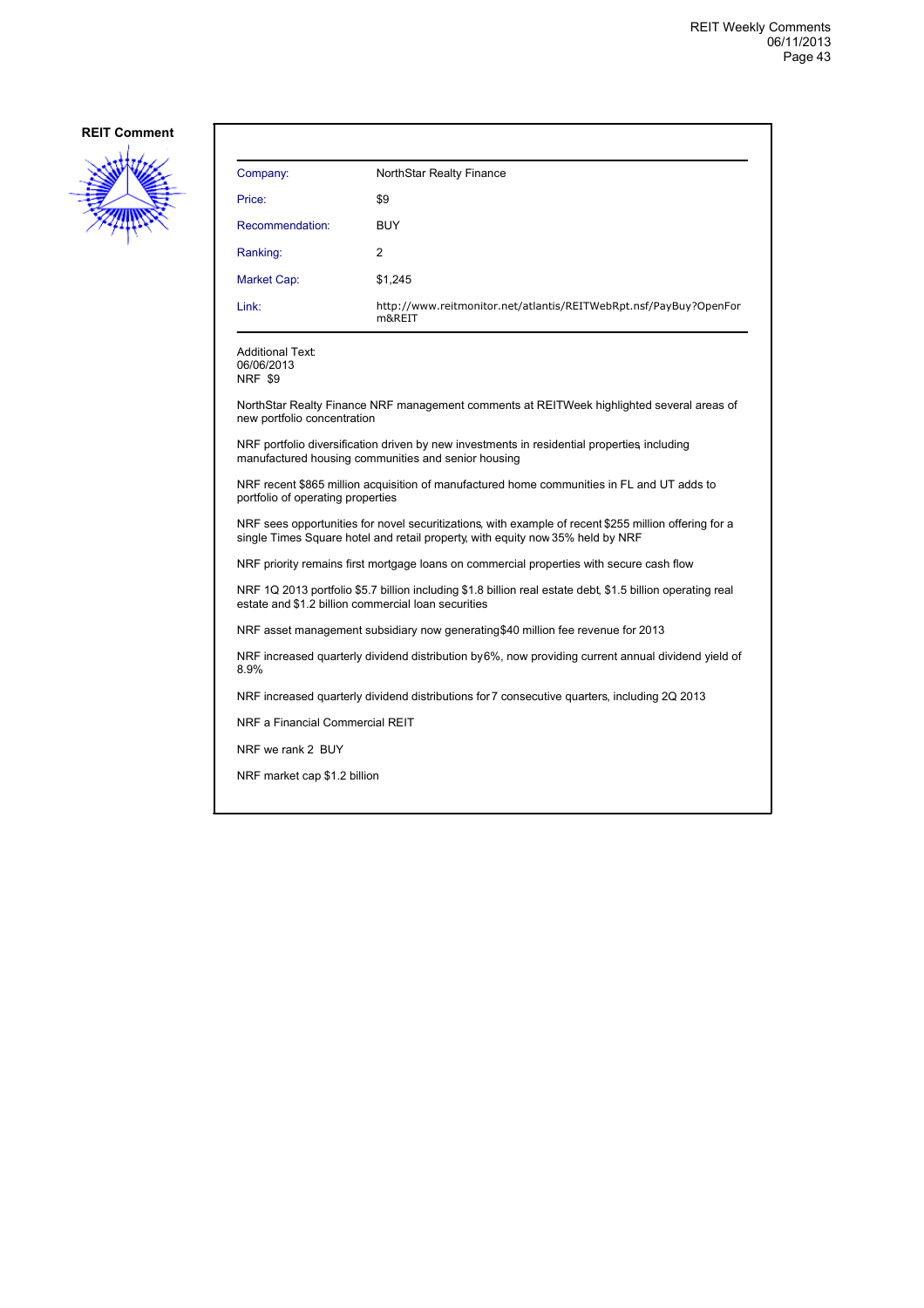

| Company:           | <b>DCT</b> Industrial Trust                                                 |
|--------------------|-----------------------------------------------------------------------------|
| Price:             | \$7                                                                         |
| Recommendation:    | <b>BUY</b>                                                                  |
| Ranking:           | 2                                                                           |
| <b>Market Cap:</b> | \$1,998                                                                     |
| Link:              | http://www.reitmonitor.net/atlantis/REITWebRpt.nsf/PayBuy?OpenFor<br>m&REIT |

06/05/2013

DCT \$7

DCT Industrial Trust DCT management comments at REITWeek noted ongoing recovery in demand for bulk distribution space leased by Industrial REITs

DCT recovery in occupancy now in third year, with vacancy rate for newest bulk distribution facilities now down to 6%-7%

DCT for recent months 2013 saw positive growth in rental rates for both new and renewed leases

DCT in last 6 months seeing significant growth in demand from smaller tenants, less than 25,000 square feet

DCT growth in demand concentrated near major port facilities as corporate customers rationalize their global distribution requirements

DCT increases in GAAP rental rates leading to higher profitability as occupancy reaches stability in 92%-95% range

DCT investing to expand portfolio in coastal regions, while divesting assets in midwest

DCT stock price supported by current annual dividend yield of 3.8%

DCT an Industrial REIT

DCT we rank 2 BUY

DCT market cap \$2.0 billion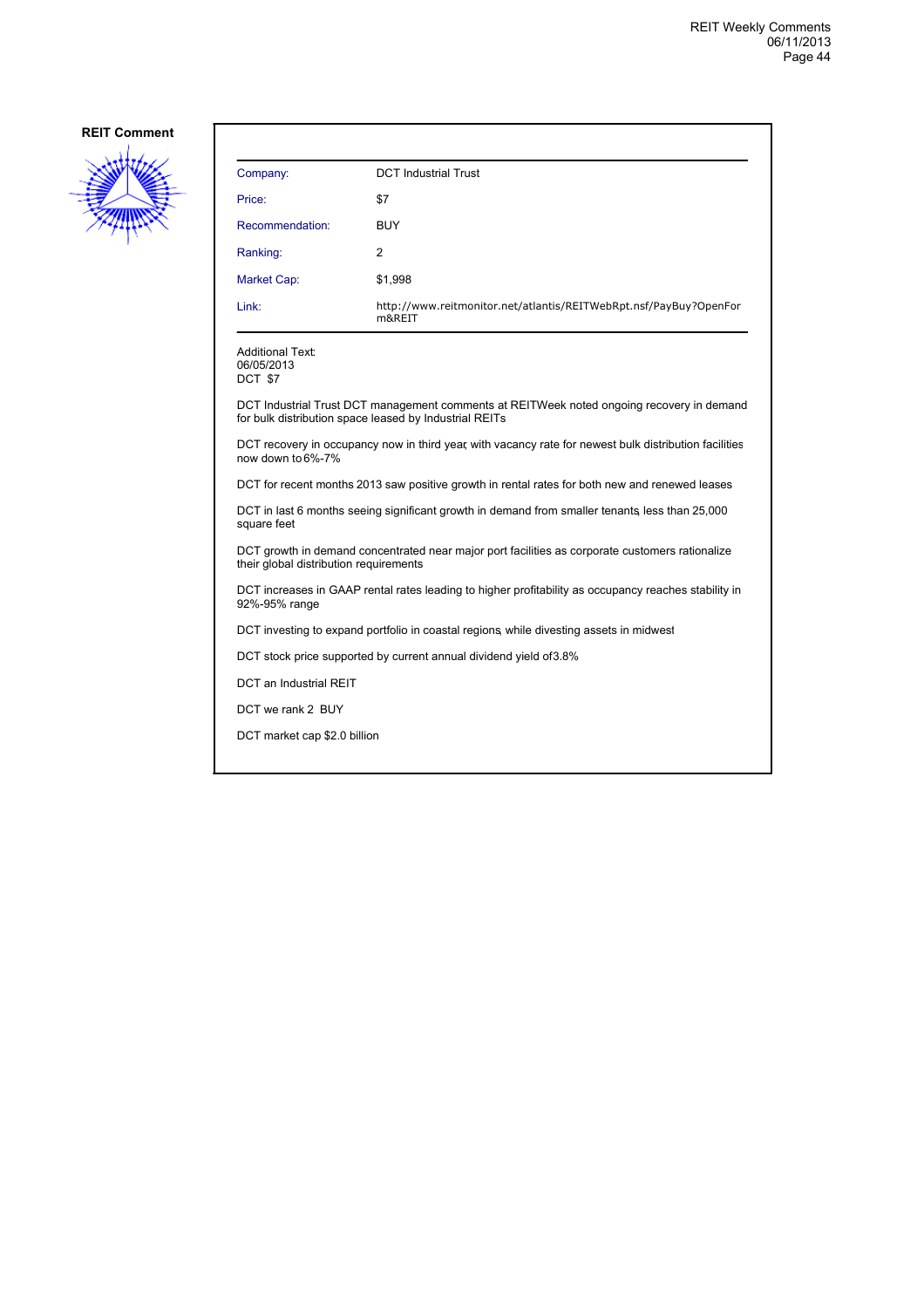

| Company:        | DuPont Fabros Technology                                                    |
|-----------------|-----------------------------------------------------------------------------|
| Price:          | \$24                                                                        |
| Recommendation: | <b>BUY</b>                                                                  |
| Ranking:        | 2                                                                           |
| Market Cap:     | \$1,981                                                                     |
| Link:           | http://www.reitmonitor.net/atlantis/REITWebRpt.nsf/PayBuy?OpenFor<br>m&REIT |

Additional Text: 06/06/2013 DFT \$24

DuPont Fabros Technology DFT this afternoon's presentation at REITWeek provides opportunity for management to present growth outlook for wholesale data centers supporting Internet services and trend for corporate cloud computing

DFT report released today by Pew Research Center found 56% of US population now owns a smartphone, highlighting growing demand for Internet services supporting mobile Internet devices

DFT market share for all cellphones now led by Android at 28% market share, Apple iPhone 25%, Blackberry 4% and Windows 1%

DFT guidance for FFO for 2913 now indicates growth as much as UP +30%

DFT increased dividend by 25% for 2Q 2013, now providing current annual dividend yield of 4.2%

DFT an Office REIT with a portfolio of wholesale data centers leased to key Internet portals and service providers

DFT we rank 2 BUY

DFT market cap \$2.0 billion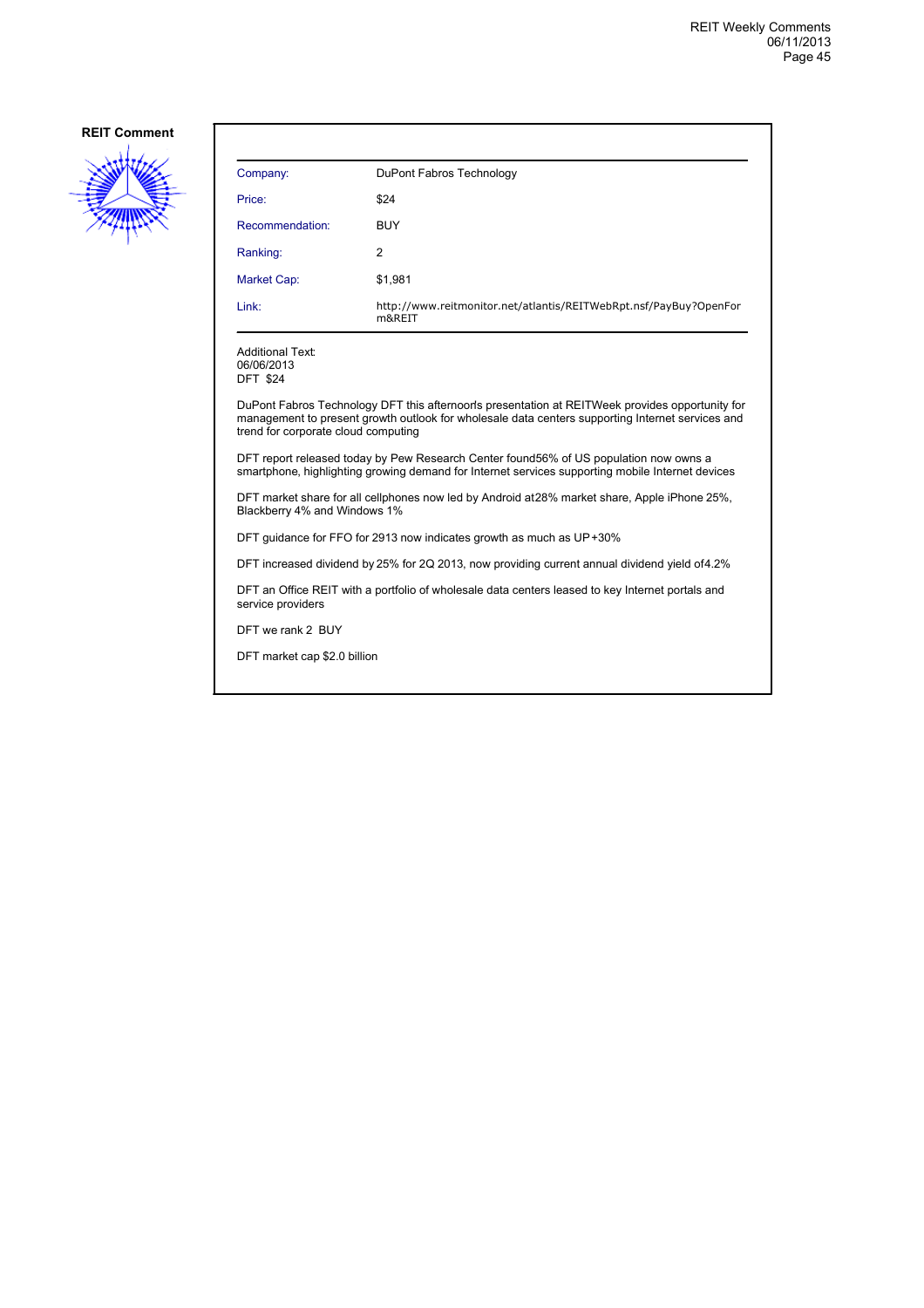

| Company:        | <b>Tanger Factory Outlet Centers</b>                                        |
|-----------------|-----------------------------------------------------------------------------|
| Price:          | \$34                                                                        |
| Recommendation: | <b>BUY</b>                                                                  |
| Ranking:        | 2                                                                           |
| Market Cap:     | \$3,403                                                                     |
| Link:           | http://www.reitmonitor.net/atlantis/REITWebRpt.nsf/PayBuy?OpenFor<br>m&REIT |

Additional Text: 06/05/2013 SKT \$34

Tanger Factory Outlet Centers SKT attractive growth characteristics of outlet center niche of retailing highlighted by SKT management comments at REITWeek

SKT outlet centers now total only 55 million square feet of retail space in US, compared to 7 billion square feet total retail space

SKT outlet centers offer highest profitability for brand name retailers, with best returns generated by brands that successfully compete for consumer dollars spent at full price retail venues

SKT plans to open 2 new outlet centers annually, with focus for this year on Washington Harbor project in DC, to open Holiday 2013, and new ground-up development in Ottawa, Canada

SKT additional portfolio developments include Foxwoods resort in CT, and Scottsdale, AZ, as well as 2 joint venture development projects with Simon Property Group SPG in Charlotte NC and in Columbus, OH

SKT reported FFO growth UP +14% for 1Q 2013

SKT increased guidance for FFO for 2013 to indicate growth UP +11%

SKT provides current annual dividend yield of 2.6%

SKT a Retail REIT with a portfolio of brand name outlet centers

SKT we rank 2 BUY

SKT market cap \$3.4 billion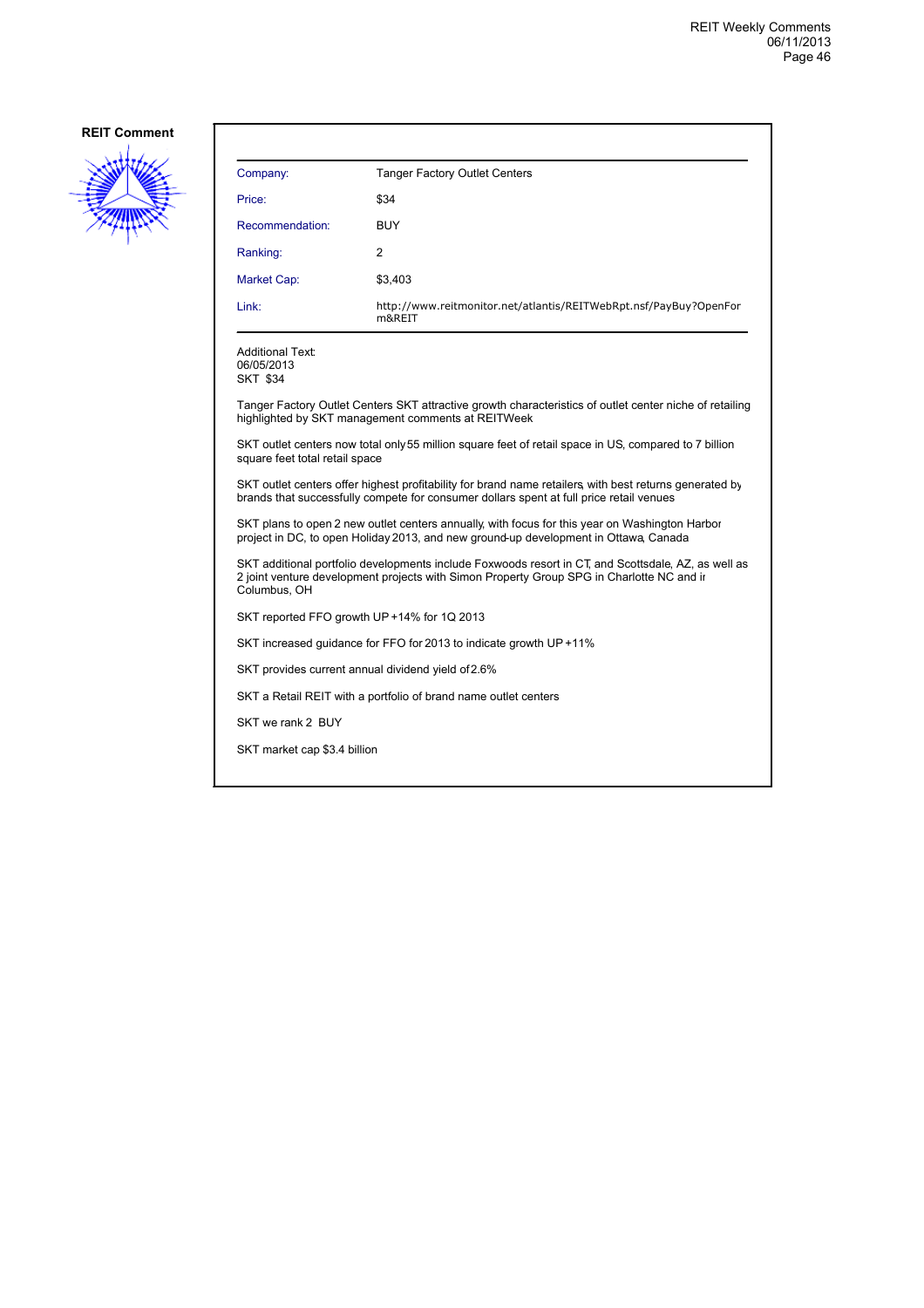

| Company:                                                                                                                                                                                                                              | Corporate Office Properties Trust                                                                                                                                                      |  |
|---------------------------------------------------------------------------------------------------------------------------------------------------------------------------------------------------------------------------------------|----------------------------------------------------------------------------------------------------------------------------------------------------------------------------------------|--|
| Price:                                                                                                                                                                                                                                | \$26                                                                                                                                                                                   |  |
| Recommendation:                                                                                                                                                                                                                       | SELL                                                                                                                                                                                   |  |
| Ranking:                                                                                                                                                                                                                              | 5                                                                                                                                                                                      |  |
| Market Cap:                                                                                                                                                                                                                           | \$2,154                                                                                                                                                                                |  |
| Link:                                                                                                                                                                                                                                 | http://www.reitmonitor.net/atlantis/REITWebRpt.nsf/PayBuy?OpenFor<br>m&REIT                                                                                                            |  |
| Additional Text:<br>06/05/2013<br>OFC \$26                                                                                                                                                                                            |                                                                                                                                                                                        |  |
|                                                                                                                                                                                                                                       | Corporate Office Properties Trust OFC management comments at REITWeek noted unique<br>characteristics of office and data center portfolio built to specifications of strategic tenants |  |
| OFC strategic tenants now occupy 70% of portfolio space, including military, intelligence and<br>security government agencies at 24% and contractors serving those agencies at 46%                                                    |                                                                                                                                                                                        |  |
| OFC building requirements defined by compliance with ATF (anti-terrorism force) protection<br>standards and SCIF (sensitive compartmented information facility) compliance                                                            |                                                                                                                                                                                        |  |
| OFC management believes tenant decisions no longer impacted by specter of lower defense budget<br>as preparations for lower spending began in 2010, enabling 3 year adjustment process for \$50 billion<br>defense spending reduction |                                                                                                                                                                                        |  |
| OFC furloughs of civilian employees a short term issue, to end by September 30, 2013                                                                                                                                                  |                                                                                                                                                                                        |  |
|                                                                                                                                                                                                                                       | OFC guidance unchanged indicating 2013 FFO decline DOWN (13%) due to portfolio divestitures                                                                                            |  |
| OFC stock price supported by current annual dividend yield of4.3%                                                                                                                                                                     |                                                                                                                                                                                        |  |
|                                                                                                                                                                                                                                       | OFC an Office REIT with a portfolio of office properties concentrated in metropolitan DC area                                                                                          |  |
| OFC we rank 5 SELL                                                                                                                                                                                                                    |                                                                                                                                                                                        |  |
| OFC market cap \$2.2 billion                                                                                                                                                                                                          |                                                                                                                                                                                        |  |
|                                                                                                                                                                                                                                       |                                                                                                                                                                                        |  |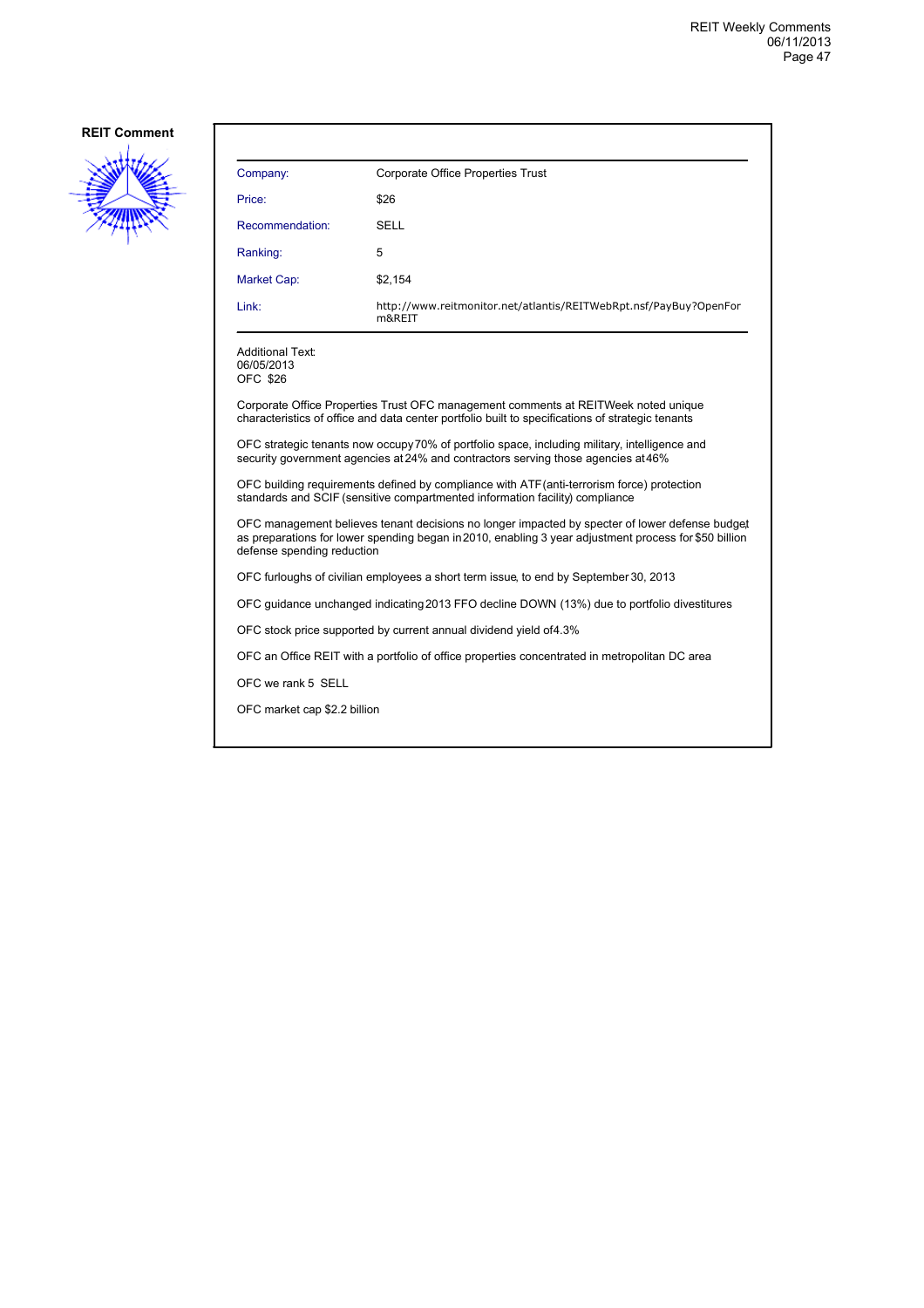

| Company:                                                                                                                               | Potlatch                                                                              |  |
|----------------------------------------------------------------------------------------------------------------------------------------|---------------------------------------------------------------------------------------|--|
| Price:                                                                                                                                 | \$44                                                                                  |  |
| Recommendation:                                                                                                                        | <b>BUY</b>                                                                            |  |
| Ranking:                                                                                                                               | 2                                                                                     |  |
| Market Cap:                                                                                                                            | \$1,787                                                                               |  |
| Link:                                                                                                                                  | http://www.reitmonitor.net/atlantis/REITWebRpt.nsf/PayBuy?OpenFor<br>m&REIT           |  |
| <b>Additional Text:</b><br>06/05/2013<br><b>PCH \$44</b>                                                                               |                                                                                       |  |
| Potlatch PCH management comments at REITWeek noted Specialty Timber REITs supported by<br>strength of demand from US housing sector    |                                                                                       |  |
| PCH concerns over short term variability of lumber prices detract from clear trend for annual<br>demand growth                         |                                                                                       |  |
|                                                                                                                                        | PCH recent seasonal decline in lumber prices driven by higher supply not lower demand |  |
| PCH export markets also variable, due to slower growth of manufacturing in China while other Asian<br>markets seeing consistent growth |                                                                                       |  |
| PCH see average price of lumber UP +20% from previous year for 2013, with another increase<br>pending UP +3%-5% for 2014               |                                                                                       |  |
| PCH reported better than expected results for 1Q 2013, with more harvest volume and much<br>improved prices for sawlogs and lumber     |                                                                                       |  |
| PCH provides current dividend yield of 2.8%                                                                                            |                                                                                       |  |
|                                                                                                                                        | PCH a Specialty Timber REIT with a portfolio of timberlands and sawlog mills          |  |
| PCH we rank 2 BUY                                                                                                                      |                                                                                       |  |
| PCH market cap \$1.8 billion                                                                                                           |                                                                                       |  |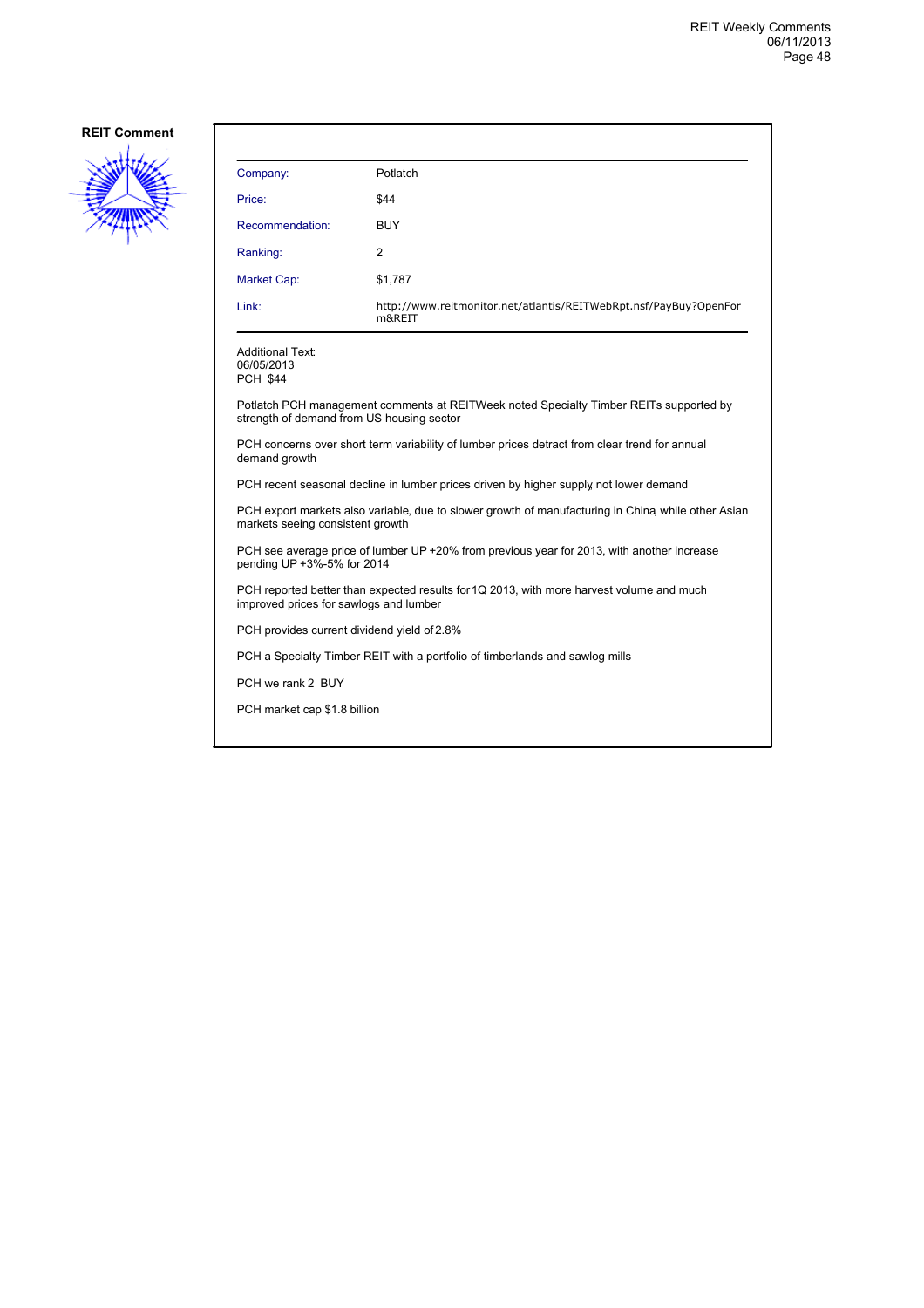

| Company:                                                                                                                                                                                        | HCP Inc                                                                                                                                                                                            |  |
|-------------------------------------------------------------------------------------------------------------------------------------------------------------------------------------------------|----------------------------------------------------------------------------------------------------------------------------------------------------------------------------------------------------|--|
| Price:                                                                                                                                                                                          | \$47                                                                                                                                                                                               |  |
| Recommendation:                                                                                                                                                                                 | <b>BUY</b>                                                                                                                                                                                         |  |
| Ranking:                                                                                                                                                                                        | 2                                                                                                                                                                                                  |  |
| <b>Market Cap:</b>                                                                                                                                                                              | \$21,064                                                                                                                                                                                           |  |
| Link:                                                                                                                                                                                           | http://www.reitmonitor.net/atlantis/REITWebRpt.nsf/PayBuy?OpenFor<br>m&REIT                                                                                                                        |  |
| Additional Text:<br>06/05/2013<br><b>HCP \$47</b>                                                                                                                                               |                                                                                                                                                                                                    |  |
| strength and stability of FFO growth                                                                                                                                                            | HCP Inc HCP management comments at REITWeek noted portfolio diversification supporting                                                                                                             |  |
|                                                                                                                                                                                                 | HCP portfolio segments include senior housing contributing 37% of NOI, post-acute and skilled<br>nursing 30%, life science 17%, medical office building 15%, acute care and specialty hospitals 5% |  |
| HCP management sees "steady state" NOI growth UP +3.0%-+3.5%, translating through leverage to<br>FFO growth UP +5.5%-+6.0%                                                                      |                                                                                                                                                                                                    |  |
| HCP off-balance sheet contributions to portfolio expansion include joint venture development fund<br>and debt platform                                                                          |                                                                                                                                                                                                    |  |
| HCP largest portfolio segment, senior housing, still seeing acquisition activity due to fragmentation of<br>industry, with largest investors owning only 20% of total senior housing properties |                                                                                                                                                                                                    |  |
| HCP acute care hospitals, particularly privately held institutions, likely to be most favorably impacted<br>by growth stimulated by Affordable Care Act                                         |                                                                                                                                                                                                    |  |
| HCP expects hospitals to reinvest incremental profits to acquire and to develop affiliated medical<br>office buildings                                                                          |                                                                                                                                                                                                    |  |
| HCP management expects dividend distributions and percentage payout to increase gradually over<br>time                                                                                          |                                                                                                                                                                                                    |  |
| HCP quidance for FFO for 2013 indicates growth UP +7%                                                                                                                                           |                                                                                                                                                                                                    |  |
| HCP recently increased dividend by 5%, bringing current yield to 4.5%                                                                                                                           |                                                                                                                                                                                                    |  |
|                                                                                                                                                                                                 | HCP a Health Care REIT with a diverse portfolio of health care and life science properties                                                                                                         |  |
| HCP we rank 2 BUY                                                                                                                                                                               |                                                                                                                                                                                                    |  |
| HCP market cap \$21.1 billion                                                                                                                                                                   |                                                                                                                                                                                                    |  |
|                                                                                                                                                                                                 | HCP an S&P 500 Index REIT                                                                                                                                                                          |  |
|                                                                                                                                                                                                 |                                                                                                                                                                                                    |  |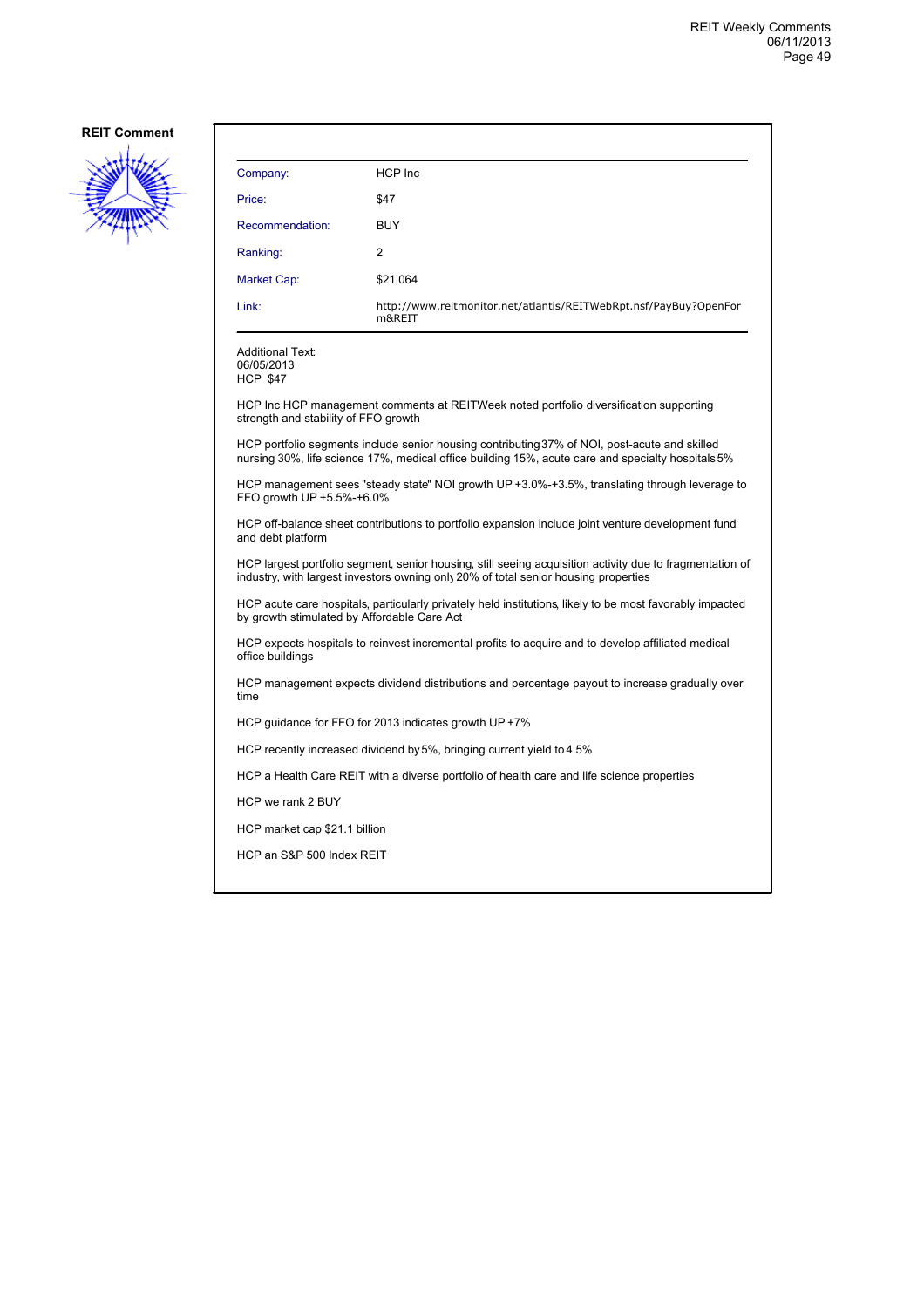

| Company:                                                                                                                                                                                                            | DuPont Fabros Technology                                                                           |  |
|---------------------------------------------------------------------------------------------------------------------------------------------------------------------------------------------------------------------|----------------------------------------------------------------------------------------------------|--|
| Price:                                                                                                                                                                                                              | \$24                                                                                               |  |
| Recommendation:                                                                                                                                                                                                     | <b>BUY</b>                                                                                         |  |
| Ranking:                                                                                                                                                                                                            | 2                                                                                                  |  |
| Market Cap:                                                                                                                                                                                                         | \$1,981                                                                                            |  |
| Link:                                                                                                                                                                                                               | http://www.reitmonitor.net/atlantis/REITWebRpt.nsf/PayBuy?OpenFor<br>m&REIT                        |  |
| <b>Additional Text:</b><br>06/06/2013<br><b>DFT \$24</b>                                                                                                                                                            |                                                                                                    |  |
| DuPont Fabros Technology DFT comments at REITWeek highlighted rental rate gains at highest<br>volume wholesale data centers in VA and CA                                                                            |                                                                                                    |  |
| DFT seeing rents UP +3% in Ashburn VA and UP +3% in Santa Clara CA, while Chicago data<br>center now fully leased                                                                                                   |                                                                                                    |  |
| DFT unconcerned about customer investment to develop in-house data centers, as external data<br>centers owned by DFT viewed as critical capacity for offload of internal demands at times of peak<br>Internet usage |                                                                                                    |  |
| DFT maintenance cost of wholesale data centers almost completely passed through to tenants                                                                                                                          |                                                                                                    |  |
| DFT portfolio of wholesale data centers is completely net leased in contrast to competitors with<br>higher service component                                                                                        |                                                                                                    |  |
| DFT reported better than expected results for 1Q 2013, with FFO growth UP +12%                                                                                                                                      |                                                                                                    |  |
| DFT increased guidance for FFO for 2013 to indicate potential for FFO growth UP+30%                                                                                                                                 |                                                                                                    |  |
| yield of 4.0%                                                                                                                                                                                                       | DFT also increased dividend distribution by 25% for 2Q 2013, now providing current annual dividend |  |
| DFT an Office REIT with a portfolio of wholesale data centers leased to key Internet portals and<br>service providers                                                                                               |                                                                                                    |  |

DFT we rank 2 BUY

DFT market cap \$2.0 billion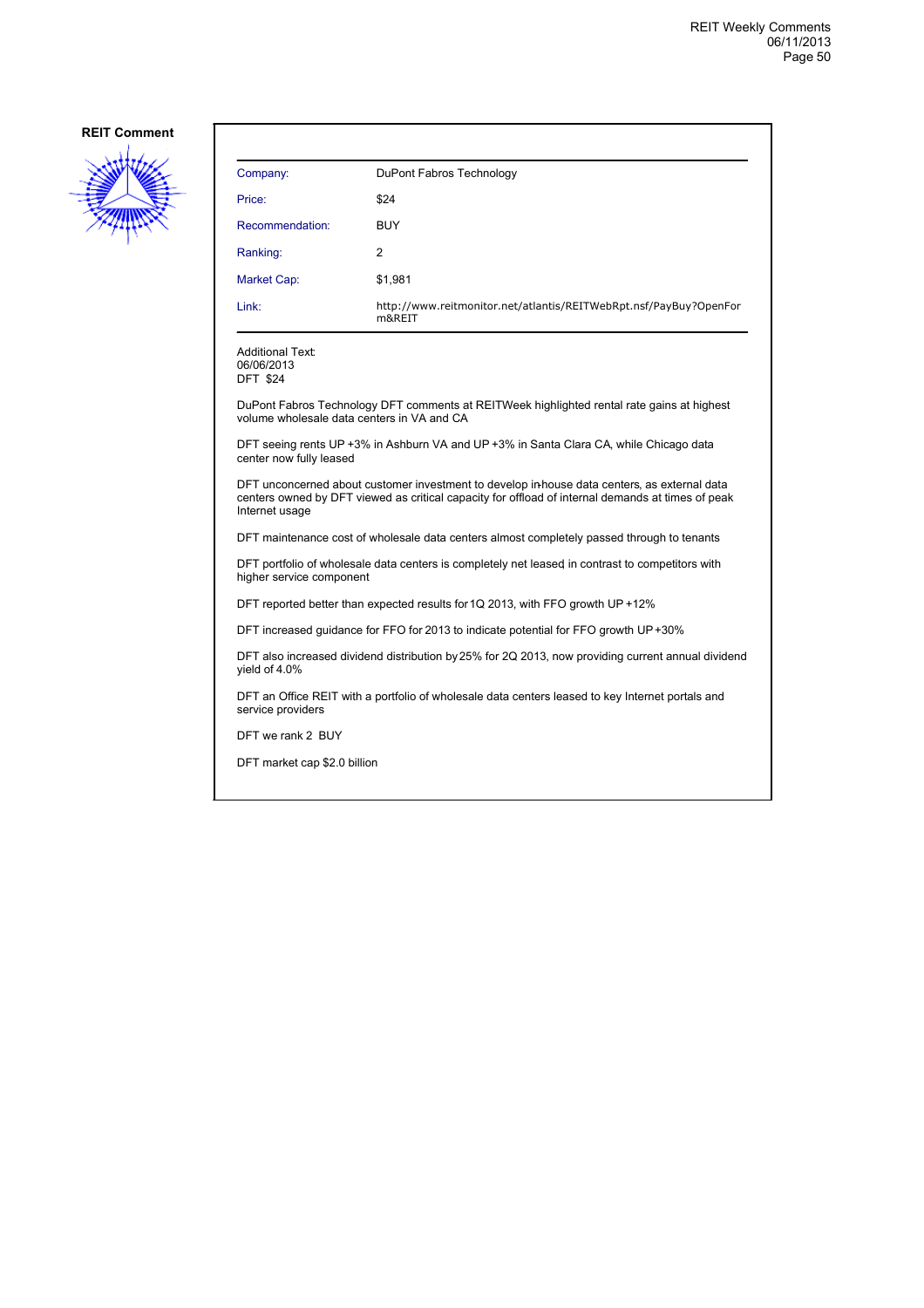

| Company:                                                                                                                                                                                                                                                | <b>Digital Realty Trust</b>                                                              |  |
|---------------------------------------------------------------------------------------------------------------------------------------------------------------------------------------------------------------------------------------------------------|------------------------------------------------------------------------------------------|--|
| Price:                                                                                                                                                                                                                                                  | \$62                                                                                     |  |
| Recommendation:                                                                                                                                                                                                                                         | <b>BUY</b>                                                                               |  |
| Ranking:                                                                                                                                                                                                                                                | 1                                                                                        |  |
| Market Cap:                                                                                                                                                                                                                                             | \$8,497                                                                                  |  |
| Link:                                                                                                                                                                                                                                                   | http://www.reitmonitor.net/atlantis/REITWebRpt.nsf/PayBuy?OpenFor<br>m&REIT              |  |
| Additional Text:<br>06/06/2013<br><b>DLR \$62</b>                                                                                                                                                                                                       |                                                                                          |  |
| outsourcing accelerating                                                                                                                                                                                                                                | Digital Realty Trust DLR highlight of REITWeek comments indicated growth of corporate IT |  |
| DLR corporate IT outsourcing increasingly accepted as alternative to internal investment leveraging<br>internal cloud software development with capital from external sources                                                                           |                                                                                          |  |
| DLR turnkey data center concept began as a service of DLR in 2006, now most frequently bid<br>service provided by DLR                                                                                                                                   |                                                                                          |  |
| DLR announcement by IBM of pending \$2 billion acquisition of SoftLayer Technologies (already a<br>DLR tenant) indicates importance of cloud computing to IBM long term strategy adding<br>"Infrastructure as a Service" to IBM existing cloud products |                                                                                          |  |
| DLR IBM to combine SoftLayer Technologies with existing IBM SmartCloud unit as new IBM Cloud<br>Service Division                                                                                                                                        |                                                                                          |  |
| DLR does not directly compete with Google GOOG or Amazon AMZN but views them as minor<br>tenants, providing them and other Internet service providers with limited data center capacity as<br>backup for periods of high Internet usage                 |                                                                                          |  |
| DLR expects dividend distribution and dividend payout to increase in line with growth in pretax<br>income                                                                                                                                               |                                                                                          |  |
| DLR investing in international portfolio expansion through acquisition of data centers in UK Europe<br>and Asia                                                                                                                                         |                                                                                          |  |
| DLR guidance for FFO for 2013 indicates growth UP $+7\%$                                                                                                                                                                                                |                                                                                          |  |
|                                                                                                                                                                                                                                                         | DLR stock price supported by current annual dividend yield of 5.0%                       |  |
|                                                                                                                                                                                                                                                         | DLR an Office REIT with a portfolio of turnkey data centers and office properties        |  |
| DLR we rank 1 BUY                                                                                                                                                                                                                                       |                                                                                          |  |
| DLR market cap \$8.5 billion                                                                                                                                                                                                                            |                                                                                          |  |
|                                                                                                                                                                                                                                                         |                                                                                          |  |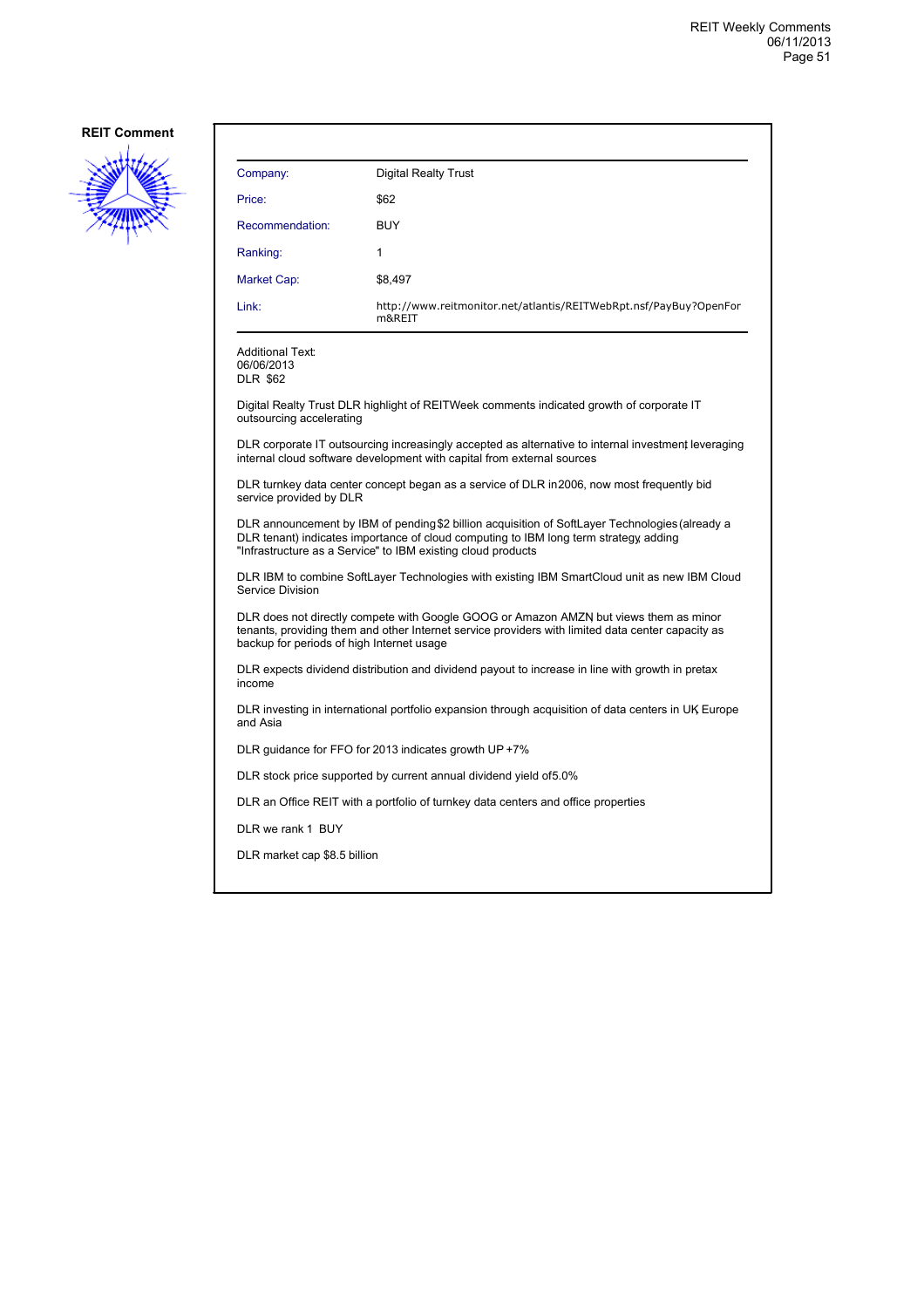

| Company:                                                                                                                                                                                                                                                | Kimco Realty                                                                                |  |
|---------------------------------------------------------------------------------------------------------------------------------------------------------------------------------------------------------------------------------------------------------|---------------------------------------------------------------------------------------------|--|
| Price:                                                                                                                                                                                                                                                  | \$21                                                                                        |  |
| Recommendation:                                                                                                                                                                                                                                         | <b>BUY</b>                                                                                  |  |
| Ranking:                                                                                                                                                                                                                                                | 1                                                                                           |  |
| Market Cap:                                                                                                                                                                                                                                             | \$8,747                                                                                     |  |
| Link:                                                                                                                                                                                                                                                   | http://www.reitmonitor.net/atlantis/REITWebRpt.nsf/PayBuy?OpenFor<br>m&REIT                 |  |
| <b>Additional Text:</b><br>06/06/2013<br><b>KIM \$21</b>                                                                                                                                                                                                |                                                                                             |  |
| relationships with national retailers                                                                                                                                                                                                                   | Kimco Realty KIM presentation at REITWeek noted portfolio diversity and importance of       |  |
|                                                                                                                                                                                                                                                         | KIM portfolio occupancy and rental growth consistently exceeds national retail averages     |  |
| compared to only 13% for national retail average                                                                                                                                                                                                        | KIM portfolio concentrated in largest chains, with anchors representing 78% of total space, |  |
| KIM exposure to segments impacted by Internet retailing at8% of total space, including books and<br>video (Barnes & Noble BKS), office supplies (Office Depot ODP) and electronics (Best Buy BBY)                                                       |                                                                                             |  |
| KIM is largest landlord to key anchor tenants The Home Depot HD, Target TGT, TJX, Costco COST<br>and Walgreens WAG                                                                                                                                      |                                                                                             |  |
| KIM joint venture investment opportunity in SUPERVALU similar to 15 other opportunistic<br>investments previously made in retailer owned real estate                                                                                                    |                                                                                             |  |
| KIM management comments noted retailers now eager to expand with national chains increasingly<br>willing to outsource new development                                                                                                                   |                                                                                             |  |
| KIM slightly increased guidance 2013 FFO to \$1.30-\$1.34 (adjusted) v \$1.25 UP +4%-+7%<br>KIM new guidance 2013 FFO excludes net charge of (\$0.01) per share relating to transaction costs<br>KIM previous guidance 2013 FFO \$1.29-\$1.33 per share |                                                                                             |  |
| KIM provides current annual dividend yield of 3.9%                                                                                                                                                                                                      |                                                                                             |  |
| KIM a Retail REIT with a diverse portfolio of retail properties, including neighborhood and community<br>shopping centers and big box retail, as well as grocery anchored shopping centers                                                              |                                                                                             |  |
| KIM we rank 1 BUY                                                                                                                                                                                                                                       |                                                                                             |  |
| KIM market cap \$8.7 billion                                                                                                                                                                                                                            |                                                                                             |  |
| KIM an S&P 500 Index REIT                                                                                                                                                                                                                               |                                                                                             |  |
|                                                                                                                                                                                                                                                         |                                                                                             |  |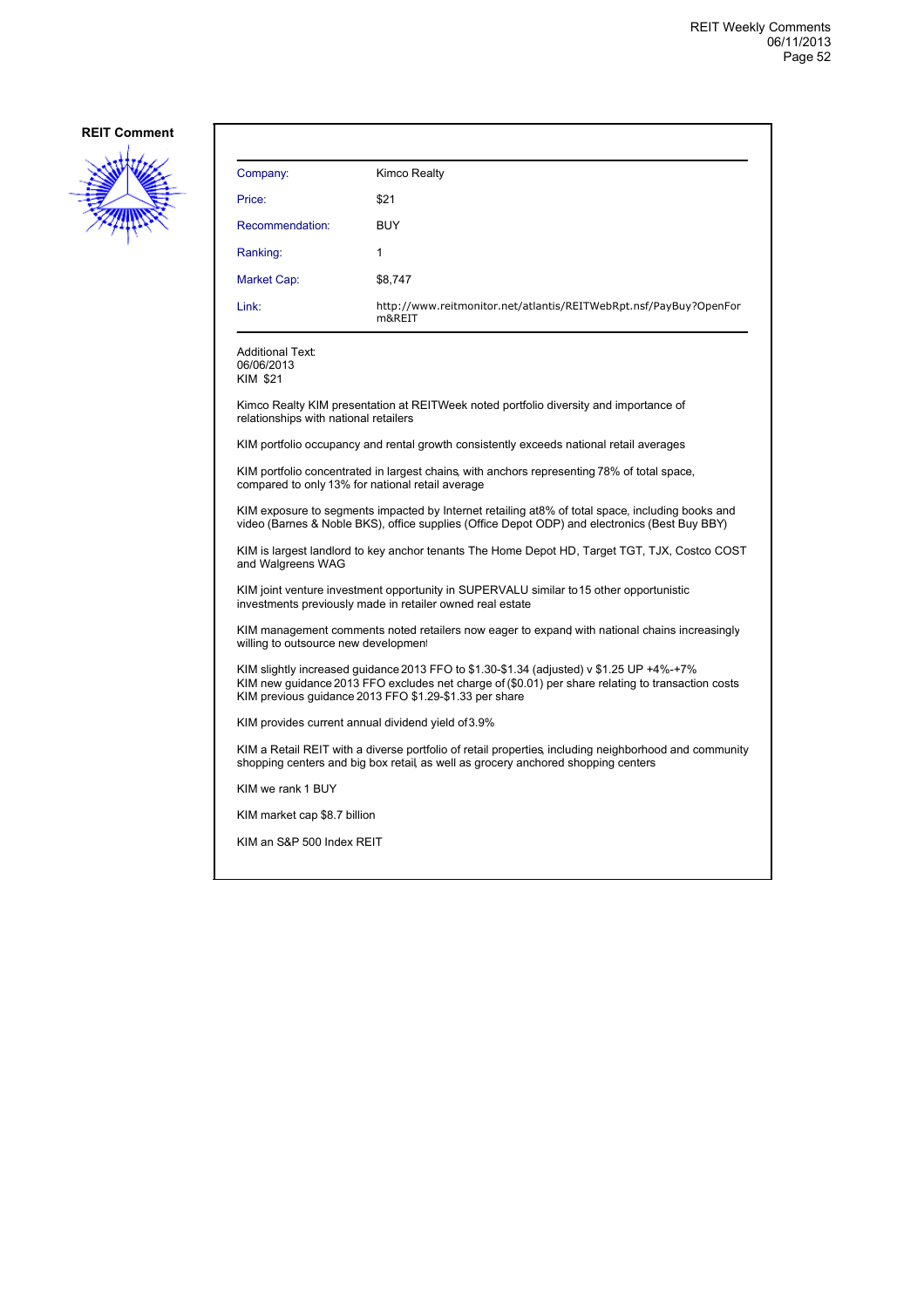

| Company:                                                                                                                                                                                          | <b>Senior Housing Properties Trust</b>                                             |  |
|---------------------------------------------------------------------------------------------------------------------------------------------------------------------------------------------------|------------------------------------------------------------------------------------|--|
| Price:                                                                                                                                                                                            | \$27                                                                               |  |
| Recommendation:                                                                                                                                                                                   | <b>BUY</b>                                                                         |  |
| Ranking:                                                                                                                                                                                          | 2                                                                                  |  |
| Market Cap:                                                                                                                                                                                       | \$4,768                                                                            |  |
| Link:                                                                                                                                                                                             | http://www.reitmonitor.net/atlantis/REITWebRpt.nsf/PayBuy?OpenFor<br>m&REIT        |  |
| <b>Additional Text:</b><br>06/05/2013<br><b>SNH \$27</b>                                                                                                                                          |                                                                                    |  |
|                                                                                                                                                                                                   | Senior Housing Properties Trust SNH traded UP \$0.93 per share to close UP +4% day |  |
| SNH stock traded UP +14% year to date for 2013, outperforming Health Care REITs, trading UP<br>+11% for 2013                                                                                      |                                                                                    |  |
| SNH positive comments by Health Care REITs at REITWeek conference indicate improving outlook<br>for medical office properties as a result of Affordable Care Act to take effect from 2014 to 2017 |                                                                                    |  |
| SNH no quidance provided for FFO for 2013                                                                                                                                                         |                                                                                    |  |
| SNH investors considering upside for all related companies to CommonWealth REIT CWH in light of<br>pending proxy battle for control of CWH                                                        |                                                                                    |  |
| SNH managed by same outside management group as CWH                                                                                                                                               |                                                                                    |  |
| SNH stock price supported by current annual dividend yield of 6.0%                                                                                                                                |                                                                                    |  |
| SNH a Health Care REIT with a diverse portfolio of health care properties                                                                                                                         |                                                                                    |  |
| SNH we rank 2 BUY                                                                                                                                                                                 |                                                                                    |  |
| SNH market cap \$4.8 billion                                                                                                                                                                      |                                                                                    |  |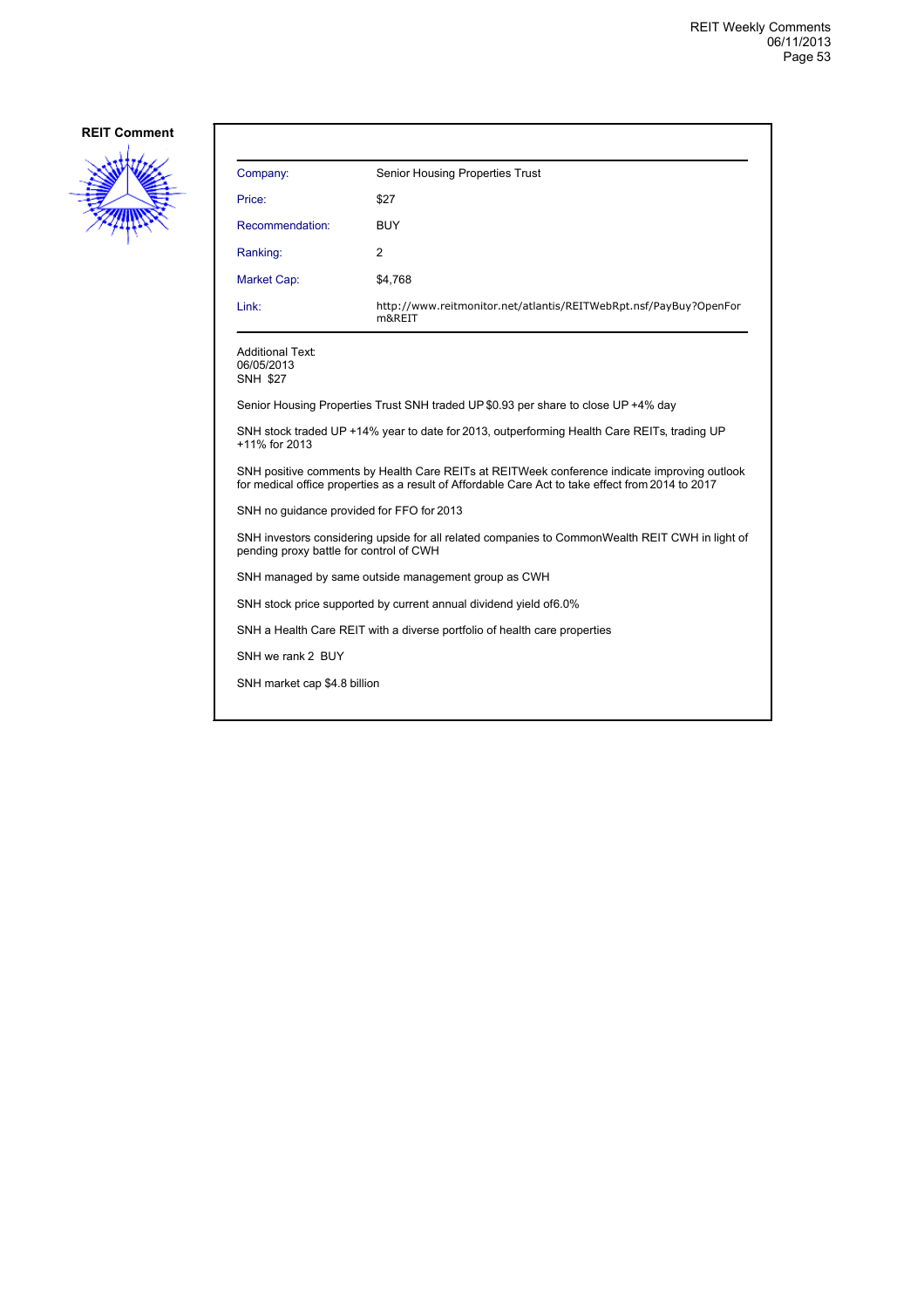

| Company:                                                                                                                | <b>General Growth Properties</b>                                            |  |
|-------------------------------------------------------------------------------------------------------------------------|-----------------------------------------------------------------------------|--|
| Price:                                                                                                                  | \$21                                                                        |  |
| Recommendation:                                                                                                         | <b>BUY</b>                                                                  |  |
| Ranking:                                                                                                                | 2                                                                           |  |
| Market Cap:                                                                                                             | \$20,979                                                                    |  |
| Link:                                                                                                                   | http://www.reitmonitor.net/atlantis/REITWebRpt.nsf/PayBuy?OpenFor<br>m&REIT |  |
| <b>Additional Text:</b><br>06/05/2013<br>GGP \$21                                                                       |                                                                             |  |
| General Growth Properties GGP traded UP \$0.67 per share to close UP +3% day                                            |                                                                             |  |
| GGP stock traded UP +4% year to date for 2013, underperforming Retail REITs, trading UP +11%<br>for 2013                |                                                                             |  |
| GGP Retail REITs presenting at REITWeek all commenting on positive rent growth as key retailers<br>seek expansion space |                                                                             |  |
| GGP reported better than expected results for 1Q 2013, with FFO growth UP +14%                                          |                                                                             |  |
| GGP recent guidance for FFO for 2013 indicates growth UP +16%                                                           |                                                                             |  |
| GGP provides current annual dividend yield of 2.4%                                                                      |                                                                             |  |
| GGP a Retail REIT with a portfolio of regional malls                                                                    |                                                                             |  |
| GGP we rank 3 HOLD                                                                                                      |                                                                             |  |
| GGP market cap \$21.0 billion                                                                                           |                                                                             |  |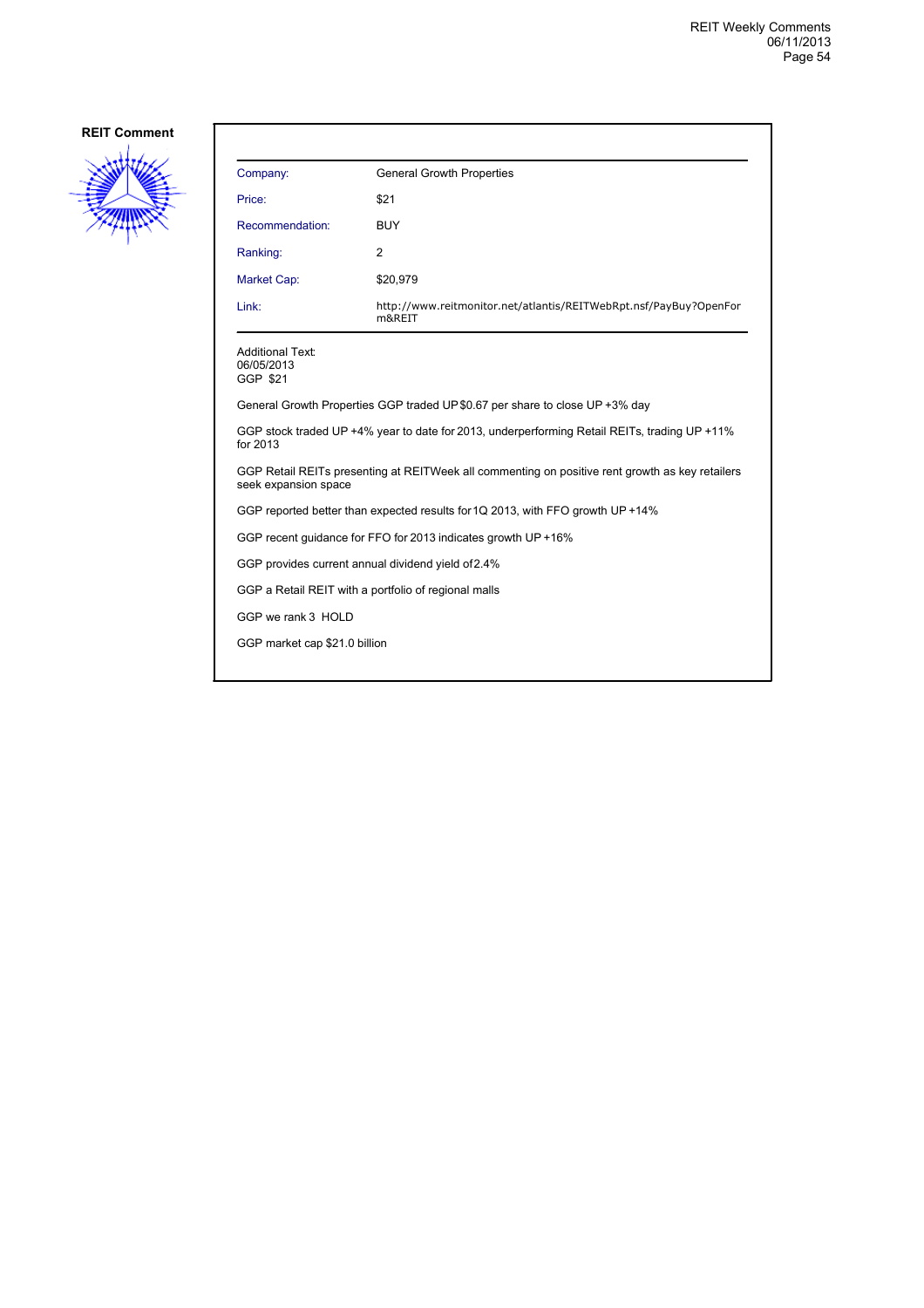

| Company:                                                                                                                        | <b>First Potomac Realty Trust</b>                                           |  |
|---------------------------------------------------------------------------------------------------------------------------------|-----------------------------------------------------------------------------|--|
| Price:                                                                                                                          | \$14                                                                        |  |
| Recommendation:                                                                                                                 | <b>HOLD</b>                                                                 |  |
| Ranking:                                                                                                                        | 3                                                                           |  |
| <b>Market Cap:</b>                                                                                                              | \$739                                                                       |  |
| Link:                                                                                                                           | http://www.reitmonitor.net/atlantis/REITWebRpt.nsf/PayBuy?OpenFor<br>m&REIT |  |
| <b>Additional Text:</b><br>06/05/2013<br><b>FPO \$14</b>                                                                        |                                                                             |  |
| First Potomac Realty Trust FPO traded UP \$0.39 per share to close UP +3% day                                                   |                                                                             |  |
| FPO stock traded UP +13% year to date for 2013, in line with Industrial REITs, also trading UP<br>+13% for 2013                 |                                                                             |  |
| FPO to focus new investment on office sector, following divestiture of industrial portfolio                                     |                                                                             |  |
| FPO guidance for FFO for 2013 indicates a FLAT year, impacted by portfolio divestitures                                         |                                                                             |  |
| FPO provides current annual dividend yield of 4.4%                                                                              |                                                                             |  |
| FPO an Industrial REIT with a portfolio of industrial, commercial and office properties concentrated<br>in metropolitan DC area |                                                                             |  |
| FPO we rank 3 HOLD                                                                                                              |                                                                             |  |
| FPO market cap \$739 million                                                                                                    |                                                                             |  |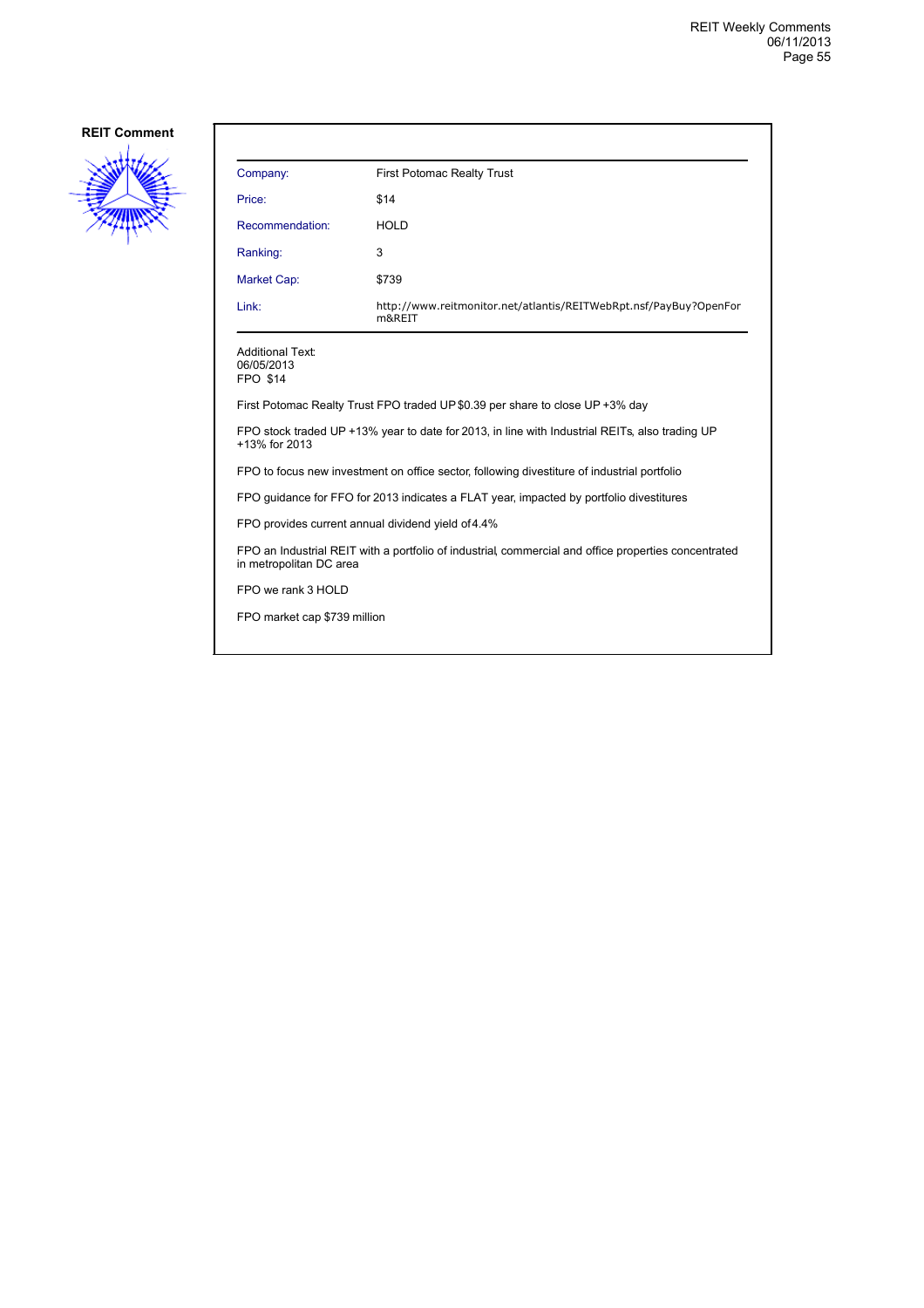

| Company:                                                                                                                                                          | <b>Taubman Centers</b>                                                      |  |
|-------------------------------------------------------------------------------------------------------------------------------------------------------------------|-----------------------------------------------------------------------------|--|
| Price:                                                                                                                                                            | \$81                                                                        |  |
| Recommendation:                                                                                                                                                   | <b>BUY</b>                                                                  |  |
| Ranking:                                                                                                                                                          | 2                                                                           |  |
| Market Cap:                                                                                                                                                       | \$12,467                                                                    |  |
| Link:                                                                                                                                                             | http://www.reitmonitor.net/atlantis/REITWebRpt.nsf/PayBuy?OpenFor<br>m&REIT |  |
| <b>Additional Text:</b><br>06/05/2013<br><b>TCO \$81</b>                                                                                                          |                                                                             |  |
|                                                                                                                                                                   | Taubman Centers TCO traded UP \$2.19 per share to close UP +3% day          |  |
| TCO stock traded UP +3% year to date for 2013, underperforming Retail REITs, trading UP +11%<br>for 2013                                                          |                                                                             |  |
| TCO Retail REITs presenting at REITWeek all commenting on positive rent growth as key retailers<br>seek expansion space                                           |                                                                             |  |
| TCO investing in 6 new development projects to open from 2013-2016, including 2 traditional malls<br>in US, as well as 1 in Puerto Rico, and 3 in China and Korea |                                                                             |  |
| TCO quidance for FFO for 2013 indicates growth UP +10%                                                                                                            |                                                                             |  |
| TCO increased dividend by 8%, providing current yield of 2.5%                                                                                                     |                                                                             |  |
| TCO a Retail REIT with a portfolio of upscale regional malls                                                                                                      |                                                                             |  |
| TCO we rank 2 BUY                                                                                                                                                 |                                                                             |  |
| TCO market cap \$12.5 billion                                                                                                                                     |                                                                             |  |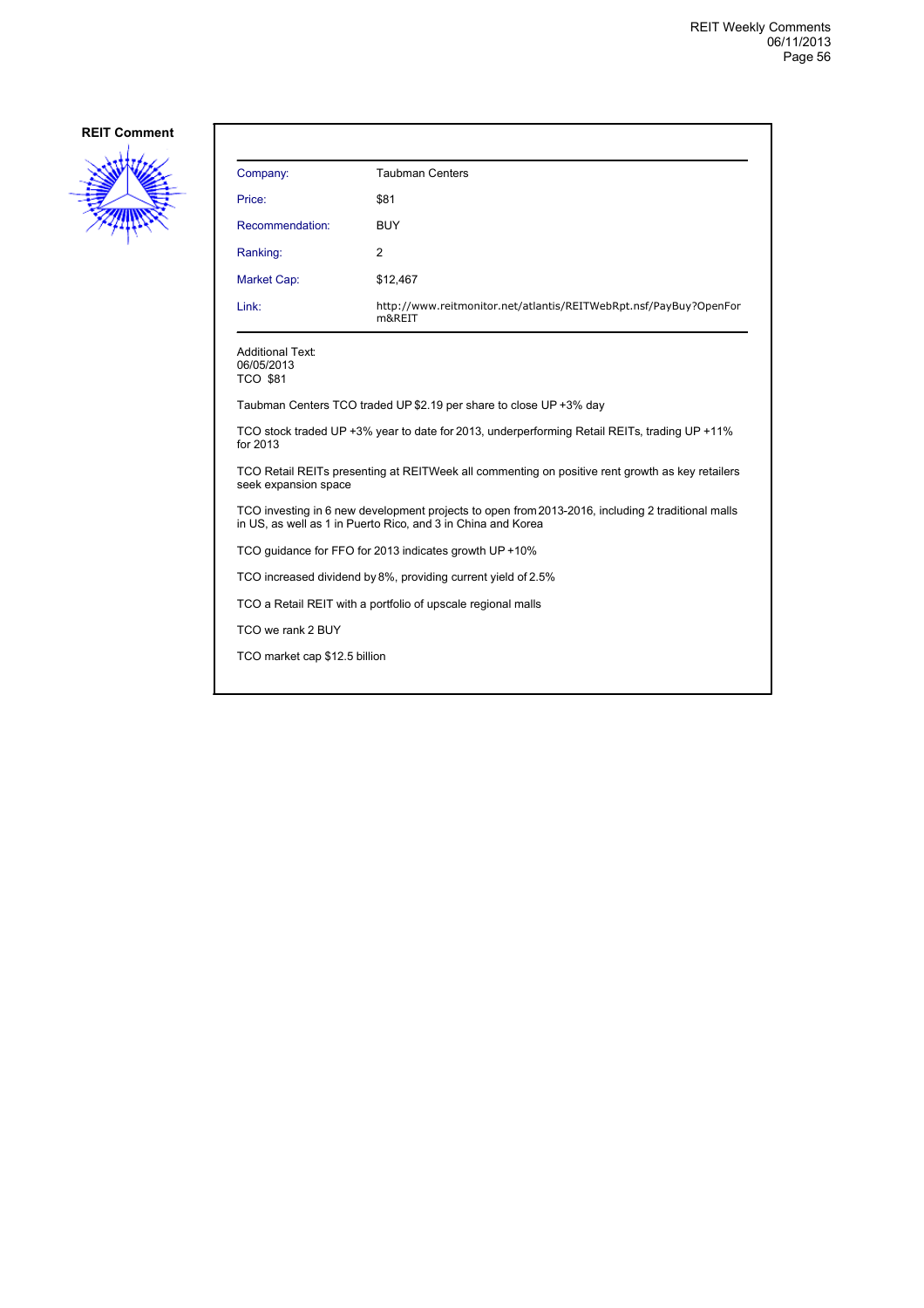

| Company:                                                                                                                                                                                   | <b>Equity Residential</b>                                                                                                                                         |  |
|--------------------------------------------------------------------------------------------------------------------------------------------------------------------------------------------|-------------------------------------------------------------------------------------------------------------------------------------------------------------------|--|
| Price:                                                                                                                                                                                     | \$57                                                                                                                                                              |  |
| Recommendation:                                                                                                                                                                            | <b>BUY</b>                                                                                                                                                        |  |
| Ranking:                                                                                                                                                                                   | 2                                                                                                                                                                 |  |
| Market Cap:                                                                                                                                                                                | \$18,122                                                                                                                                                          |  |
| Link:                                                                                                                                                                                      | http://www.reitmonitor.net/atlantis/REITWebRpt.nsf/PayBuy?OpenFor<br>m&REIT                                                                                       |  |
| <b>Additional Text:</b><br>06/07/2013<br>EQR \$57                                                                                                                                          |                                                                                                                                                                   |  |
| <b>REITS</b>                                                                                                                                                                               | Equity Residential EQR news of higher than expected job creation supports trading in Residential                                                                  |  |
|                                                                                                                                                                                            | EQR report from BLS (Bureau of Labor Statistics) of Labor Department found US economy created<br>175,000 new jobs for May, 2013, with unemployment rate unchanged |  |
| EQR private sector jobs increased UP +178,000, while government jobs DOWN (3,000), with federal<br>government DOWN (14,000), state government DOWN (2,000) and local government UP +13,000 |                                                                                                                                                                   |  |
| EQR earlier this week ADP survey report found 135,000 new jobs created in private sector during<br>May 2013                                                                                |                                                                                                                                                                   |  |
| EQR difference between ADP report and Labor Department report may indicate private sector<br>estimates by Labor Department impacted by seasonal adjustments                                |                                                                                                                                                                   |  |
| EQR Residential REITs normally benefit from employment growth as most new jobs are taken by<br>25-34 year old age group, target market for apartment dwellers                              |                                                                                                                                                                   |  |
| EQR impact of Archstone acquisition positive for margins, but creates need for divestitures to repay<br>debt                                                                               |                                                                                                                                                                   |  |
| EQR reported FFO UP +5% for 1Q 2013, and made no change to guidance for FFO for 2013<br>indicating growth UP +5%                                                                           |                                                                                                                                                                   |  |
| EQR stock supported by current annual dividend yield of 3.1%                                                                                                                               |                                                                                                                                                                   |  |
| EQR the largest publicly traded Residential REIT with a diverse portfolio of apartment communities                                                                                         |                                                                                                                                                                   |  |
| EQR we rank 2 BUY                                                                                                                                                                          |                                                                                                                                                                   |  |
| EQR market cap \$18.1 billion                                                                                                                                                              |                                                                                                                                                                   |  |
| EQR an S&P 500 Index REIT                                                                                                                                                                  |                                                                                                                                                                   |  |
|                                                                                                                                                                                            |                                                                                                                                                                   |  |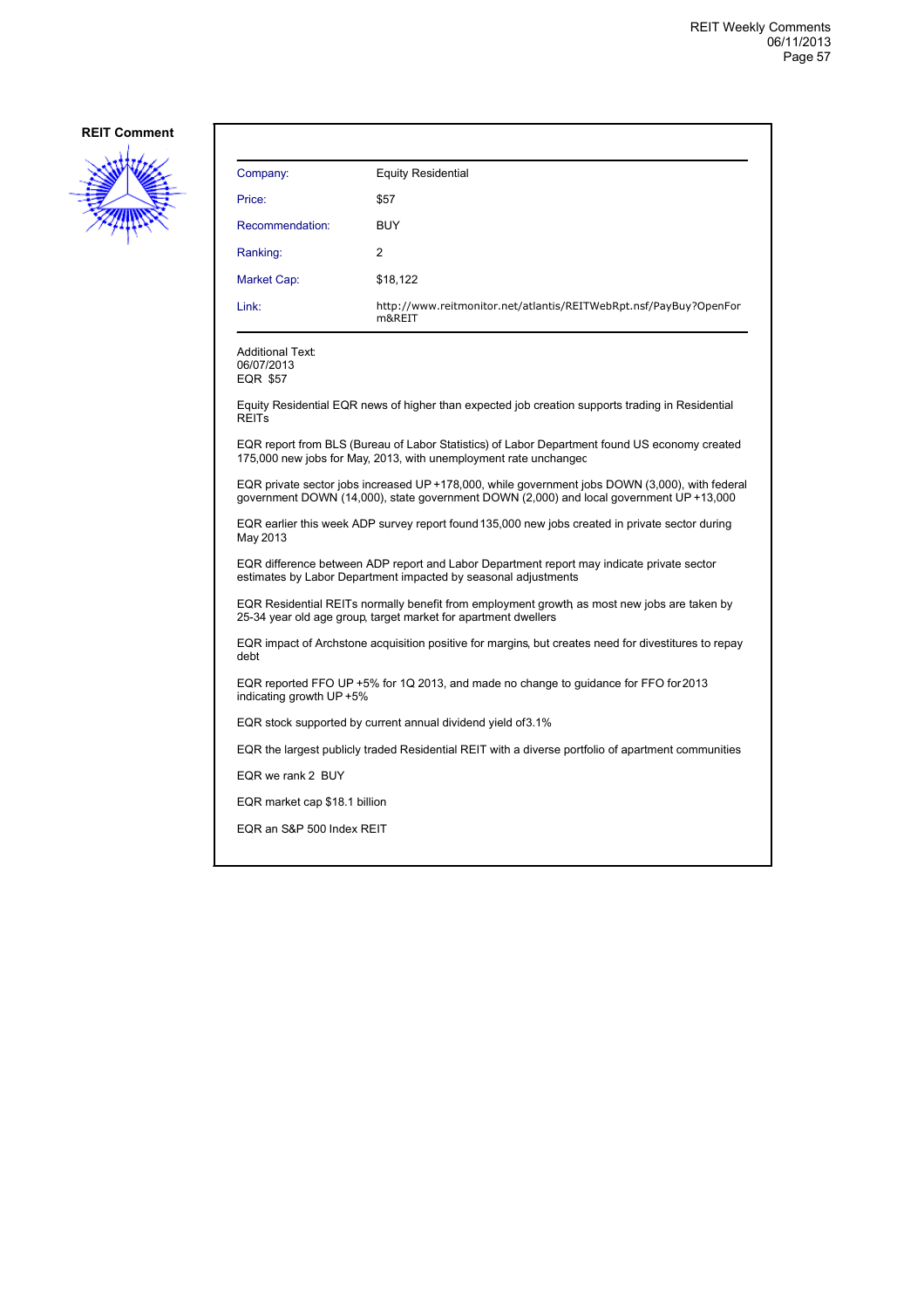

| Company:           | Prologis Inc                                                                |
|--------------------|-----------------------------------------------------------------------------|
| Price:             | \$39                                                                        |
| Recommendation:    | <b>BUY</b>                                                                  |
| Ranking:           | 2                                                                           |
| <b>Market Cap:</b> | \$18,077                                                                    |
| Link:              | http://www.reitmonitor.net/atlantis/REITWebRpt.nsf/PayBuy?OpenFor<br>m&REIT |

Additional Text: 06/07/2013

PLD \$39

Prologis Inc PLD management highlighted international diversification and increasing portfolio returns for REITWeek presentation

PLD portfolio concentration now 69% US, EU 25% and Asia 6%, while focus of development spending overweights Asia at 39% of total investment

PLD management notes highest occupancy for largest bulk distribution facilities with largest tenants at 90%-93%, while occupancy for small spaces now at85%

PLD limited supply of new capacity indicates favorable trend for higher rental rates

PLD portfolio investment in well positioned undeveloped land now undervalued following significant writeoffs from 2008-2012

PLD total \$22.8 billion assets under management in institutional funds enables PLD to increase market share in international markets

PLD expects to maintain development spending at \$2.5 billion annually through global institutional funds

PLD macro comments noted global inventories historically low as supply chains reconfigured

PLD Japan remains a very strong market, with highest increments in rents, while EU occupancy strong at 93%

PLD China viewed as a strong local market, while Brazil underserved with high capacity bulk distribution facilities provided by PLD

PLD forecasts 20%-25% total portfolio rental growth over 4 years from 2013-2016, as lease maturities enable rental rate renegotiations

PLD target portfolio occupancy of 95% to be achieved through improvement in smaller spaces as well as well as benefit of new development and tenant expansion at largest facilities

PLD shift to e-commerce provides a different distribution model that brings new investment to bulk distribution in non-traditional geographic regions

PLD conservative guidance for FFO for 2013 indicates decline DOWN (8%) due to property contributions to joint ventures, to be offset by new development projects

PLD provides current yield of 2.9%

PLD an Industrial REIT with a portfolio of bulk distribution facilities in US, Europe and Asia

PLD we rank 2 BUY

PLD market cap \$18.1 billion

PLD an S&P 500 Index REIT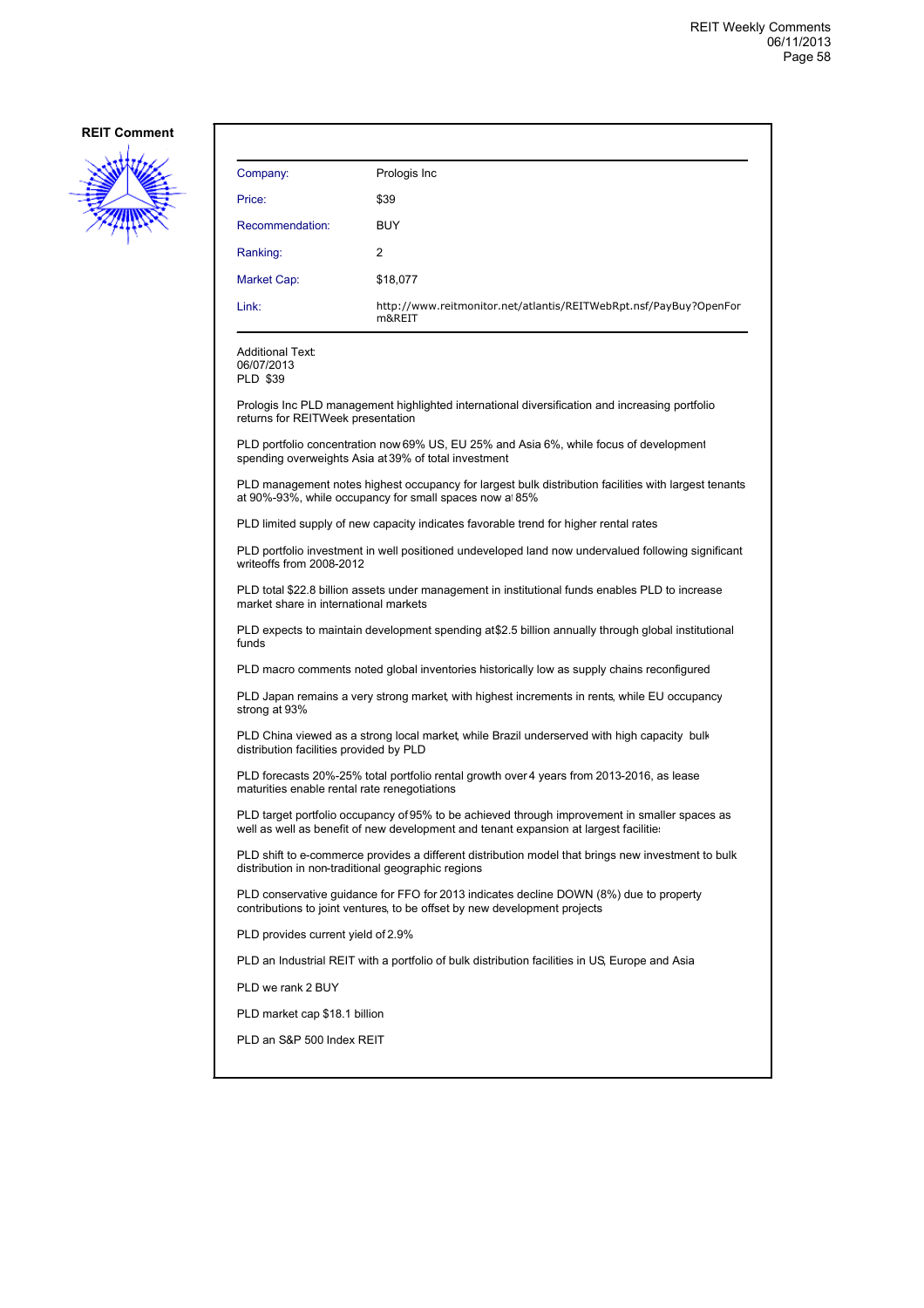

| Company:                                                 | Ventas                                                                      |
|----------------------------------------------------------|-----------------------------------------------------------------------------|
| Price:                                                   | \$71                                                                        |
| Recommendation:                                          | <b>BUY</b>                                                                  |
| Ranking:                                                 | $\overline{2}$                                                              |
| Market Cap:                                              | \$21,179                                                                    |
| Link:                                                    | http://www.reitmonitor.net/atlantis/REITWebRpt.nsf/PayBuy?OpenFor<br>m&REIT |
| <b>Additional Text:</b><br>06/07/2013<br><b>VTR \$71</b> |                                                                             |

Ventas VTR highlights of management presentation at REITWeek noted importance of portfolio diversification and long term record of exceptional growth through acquisitions and investment

VTR portfolio concentration now senior housing51% (including 27% senior housing operating assets and 24% triple net leased), skilled nursing 21%, medical office buildings 17%, acute care and specialty hospitals 7%, and loans and investments 3%

VTR Health Care REITs better positioned than health care providers to gather and invest capital in real estate

VTR Affordable Care Act may force hospitals to prioritize investment to coordination of care, forcing more assets to sale/leaseback in order to free up capital, providing opportunity for best capitalized Health Care REITs to gain market share

VTR hospitals represent 31% of total \$1 trillion investment in US health care facilities, outpatient medical services 39%, both target sectors for new investment by VTR

VTR guidance for FFO for 2013 indicates growth UP +7%

VTR dividend growth exceptional, with 10 year CAGR of 10%

VTR provides current annual dividend yield of3.8%

VTR a Health Care REIT with a diverse portfolio of health care properties

VTR we rank 2 BUY

VTR market cap \$21.2 billion

VTR an S&P 500 Index REIT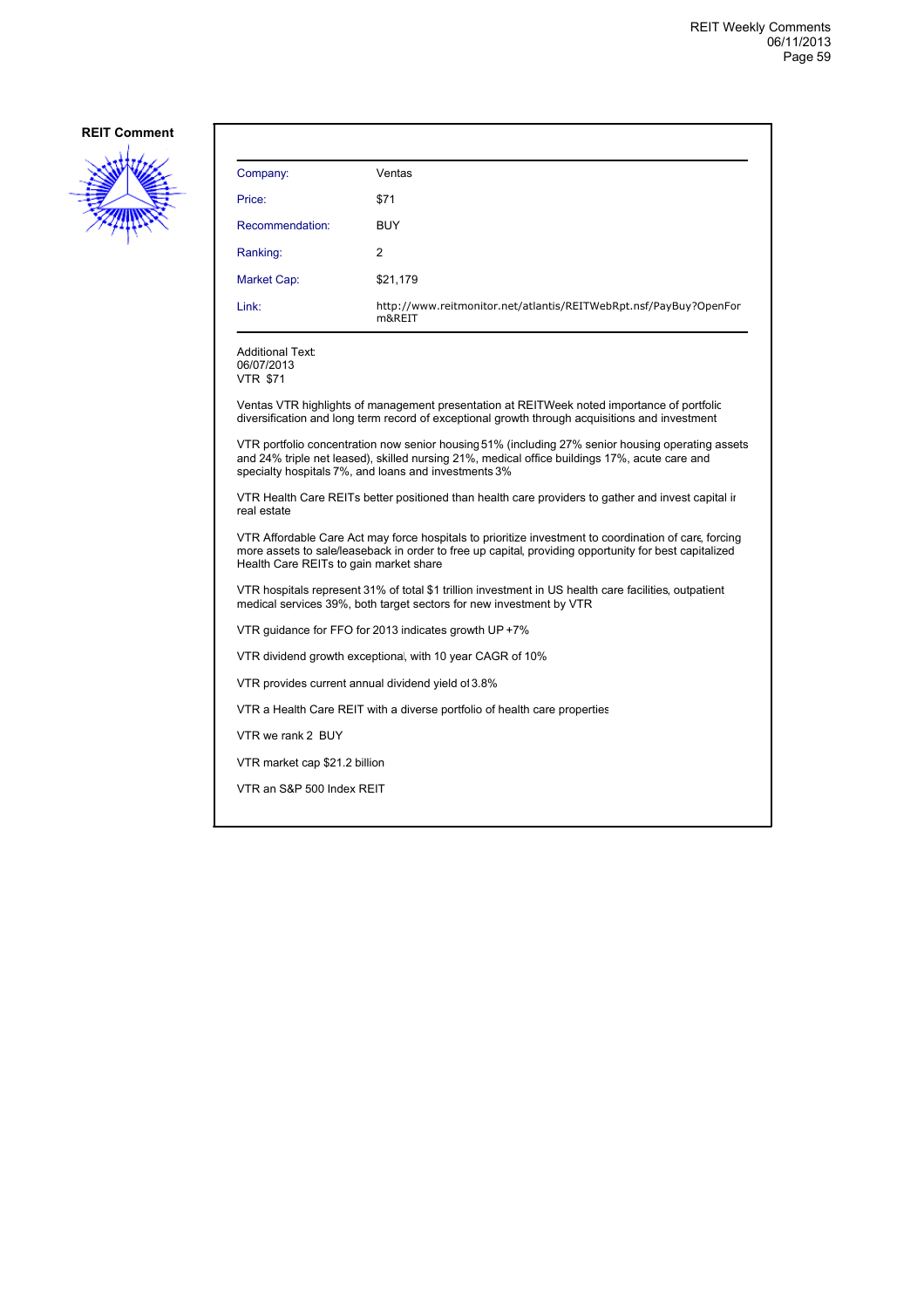

| Plum Creek Timber                                                           |
|-----------------------------------------------------------------------------|
| \$48                                                                        |
| <b>BUY</b>                                                                  |
| 2                                                                           |
| \$7,743                                                                     |
| http://www.reitmonitor.net/atlantis/REITWebRpt.nsf/PayBuy?OpenFor<br>m&REIT |
|                                                                             |

Additional Text: 06/07/2013

PCL \$48

Plum Creek Timber PCL highlights of REITWeek presentation based on shifting supply of timber for export markets and portfolio cash flows

PCL impact of mountain pine beetle infestation on British Columbia timber from Canada limits participation in China export market by up to 15% of total shipments, creating opportunity for US timber suppliers

PCL despite variability, timber exports to China expected to increase 5%-7% annually long term

PCL management expects US housing starts to be maintained at 1.5-1.6 million annually

PCL expects \$50 million cash flow from US timberland operations during 2013, UP +11%

PCL contribution from non-timber operations (oil, gas and wind power) expected to double from \$15-\$20 million annually over next 5 years

PCL total liquidity of \$700 million (including \$296 million cash and \$420 million undrawn credit) supports new investment opportunity

PCL manufacturing business expected to continue to improve as lumber demand increases

PCL guidance for EPS for 2013 indicates growth UP +20%

PCL stock price supported by current annual dividend yield of 3.7%

PCL a Specialty Timber REIT with a portfolio of timberlands and sawlog mills

PCL we rank 2 BUY

PCL market cap \$7.7 billion

PCL an S&P 500 Index REIT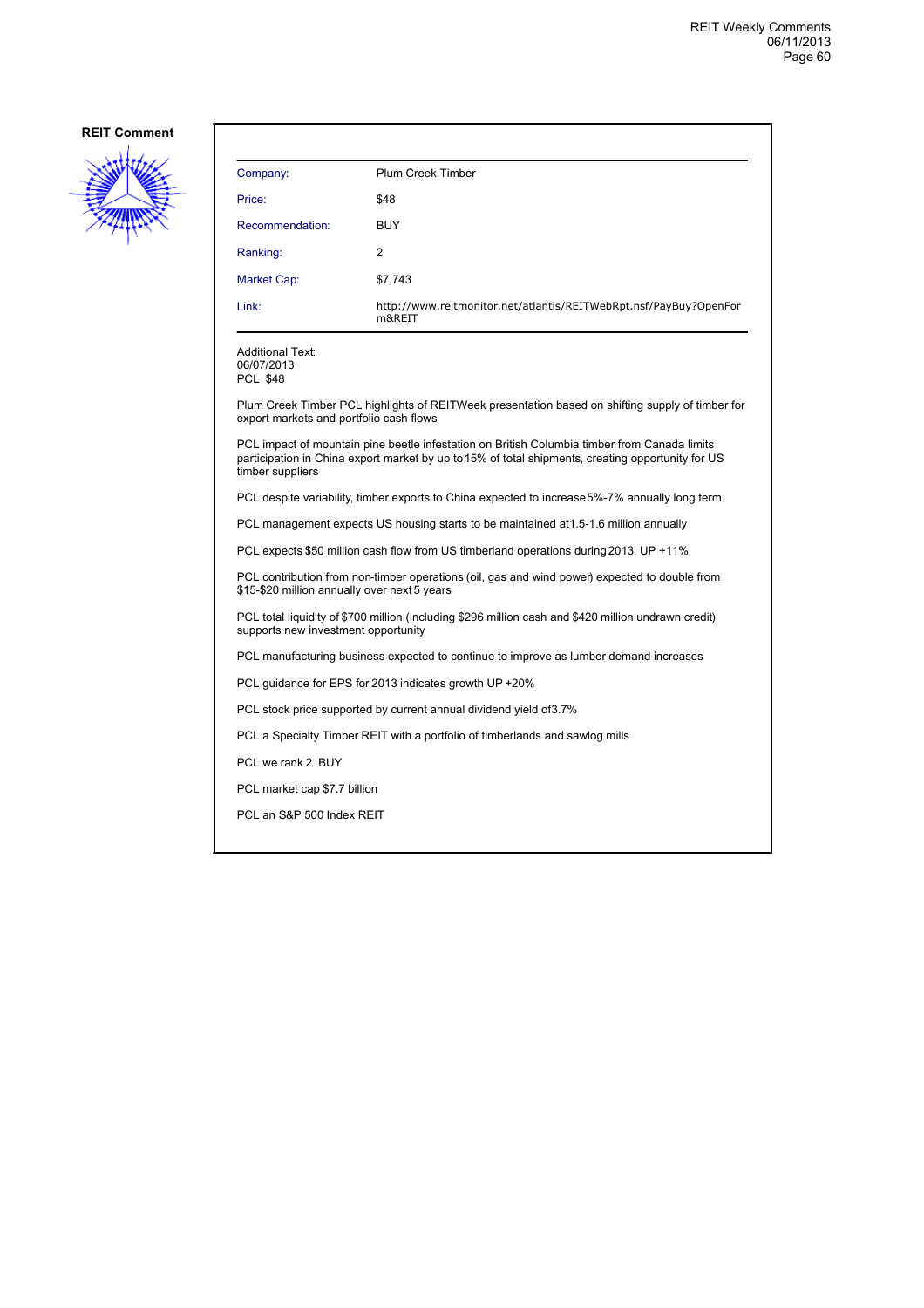

| Company:                                                                                                                                                                                         | Macerich                                                                                                                                                                                      |  |
|--------------------------------------------------------------------------------------------------------------------------------------------------------------------------------------------------|-----------------------------------------------------------------------------------------------------------------------------------------------------------------------------------------------|--|
| Price:                                                                                                                                                                                           | \$63                                                                                                                                                                                          |  |
| Recommendation:                                                                                                                                                                                  | <b>BUY</b>                                                                                                                                                                                    |  |
| Ranking:                                                                                                                                                                                         | 2                                                                                                                                                                                             |  |
| Market Cap:                                                                                                                                                                                      | \$9,250                                                                                                                                                                                       |  |
| Link:                                                                                                                                                                                            | http://www.reitmonitor.net/atlantis/REITWebRpt.nsf/PayBuy?OpenFor<br>m&REIT                                                                                                                   |  |
| <b>Additional Text:</b><br>06/07/2013<br>MAC \$63                                                                                                                                                |                                                                                                                                                                                               |  |
|                                                                                                                                                                                                  | Macerich MAC management comments at REITWeek focused on internal growth story through<br>portfolio investment in developments and acquisitions, as well as repositioning through divestitures |  |
|                                                                                                                                                                                                  | MAC seeing rents on lease turnover UP +14%-+15% since 2011                                                                                                                                    |  |
| MAC management expects same property NOI growth to increase from UP+3.0%-+3.5% range to<br>UP +4.0% (including UP +2.5% from annual CPI adjustments), as portfolio repositioning is<br>completed |                                                                                                                                                                                               |  |
| MAC funded recent \$1.25 billion acquisitions of NY retail properties with property divestitures of \$1.0<br>billion for 2013, absorbing negative FFO impact of (\$0.07)-(\$0.14) per share      |                                                                                                                                                                                               |  |
| MAC investing \$800 million to develop 3 retail properties in Tysons Corner, Chicago and Niagara<br>Falls                                                                                        |                                                                                                                                                                                               |  |
| MAC pending opening of Chicago outlet mall August 2013, expected to generate incremental \$23<br>million NOI                                                                                     |                                                                                                                                                                                               |  |
| MAC ongoing investment in new development expected at \$250-\$300 million annually                                                                                                               |                                                                                                                                                                                               |  |
| MAC reported FFO growth UP +13% from continuing operations for 1Q 2013                                                                                                                           |                                                                                                                                                                                               |  |
| MAC guidance for FFO for 2013 indicates growth UP +8%                                                                                                                                            |                                                                                                                                                                                               |  |
| MAC provides current annual dividend yield of 3.7%                                                                                                                                               |                                                                                                                                                                                               |  |
| MAC a Retail REIT with a portfolio of regional malls concentrated in western states                                                                                                              |                                                                                                                                                                                               |  |
| MAC we rank 2 BUY                                                                                                                                                                                |                                                                                                                                                                                               |  |
| MAC market cap \$9.3 billion                                                                                                                                                                     |                                                                                                                                                                                               |  |
| MAC an &P 500 Index REIT                                                                                                                                                                         |                                                                                                                                                                                               |  |
|                                                                                                                                                                                                  |                                                                                                                                                                                               |  |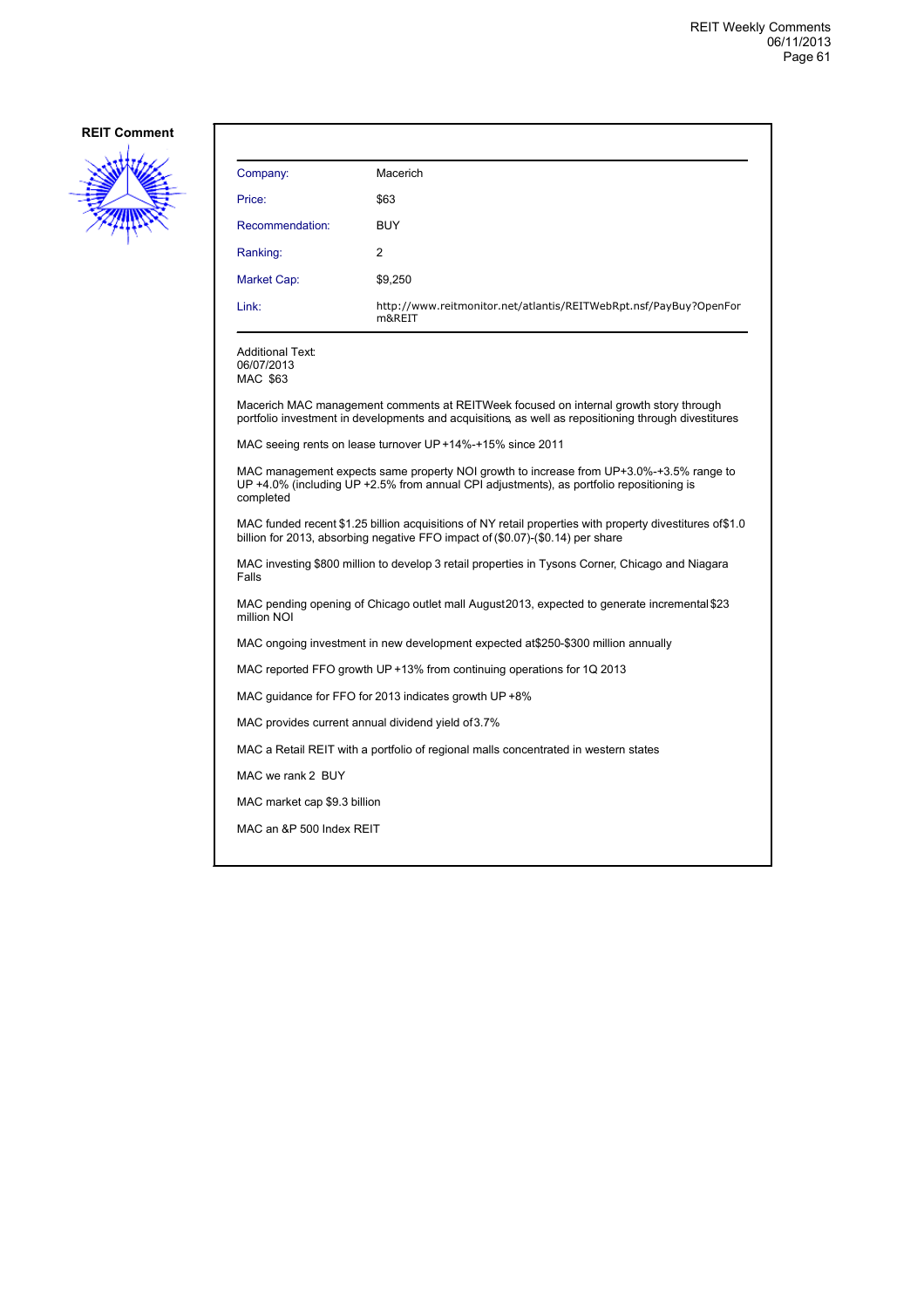

| Company:                                                                                                                        | <b>General Growth Properties</b>                                            |  |
|---------------------------------------------------------------------------------------------------------------------------------|-----------------------------------------------------------------------------|--|
| Price:                                                                                                                          | \$21                                                                        |  |
| Recommendation:                                                                                                                 | <b>BUY</b>                                                                  |  |
| Ranking:                                                                                                                        | 2                                                                           |  |
| Market Cap:                                                                                                                     | \$20,979                                                                    |  |
| Link:                                                                                                                           | http://www.reitmonitor.net/atlantis/REITWebRpt.nsf/PayBuy?OpenFor<br>m&REIT |  |
| <b>Additional Text:</b><br>06/07/2013<br>GGP \$21                                                                               |                                                                             |  |
| General Growth Properties GGP REITWeek presentation highlights NOI growth potential on portfolio<br>improvements                |                                                                             |  |
| GGP expects same property NOI growth UP+4.0%-+5.0% over 5 years from 2013-2018                                                  |                                                                             |  |
| GGP investing \$1.1 billion in redevelopment, concentrated 85% on Class A malls                                                 |                                                                             |  |
| GGP unsuccessful bid on street retail in NYC at 650 Madison Avenue characterized as unusual<br>opportunity on flagship property |                                                                             |  |
| GGP reported better than expected results for 1Q 2013, with FFO growth UP +14%                                                  |                                                                             |  |
| GGP confirmed guidance for FFO for 2013 indicating growth UP +16%                                                               |                                                                             |  |
| GGP provides current annual dividend yield of 2.3%                                                                              |                                                                             |  |
| GGP a Retail REIT with a portfolio of regional malls                                                                            |                                                                             |  |
| GGP we rank 3 HOLD                                                                                                              |                                                                             |  |
| GGP market cap \$21.0 billion                                                                                                   |                                                                             |  |
|                                                                                                                                 |                                                                             |  |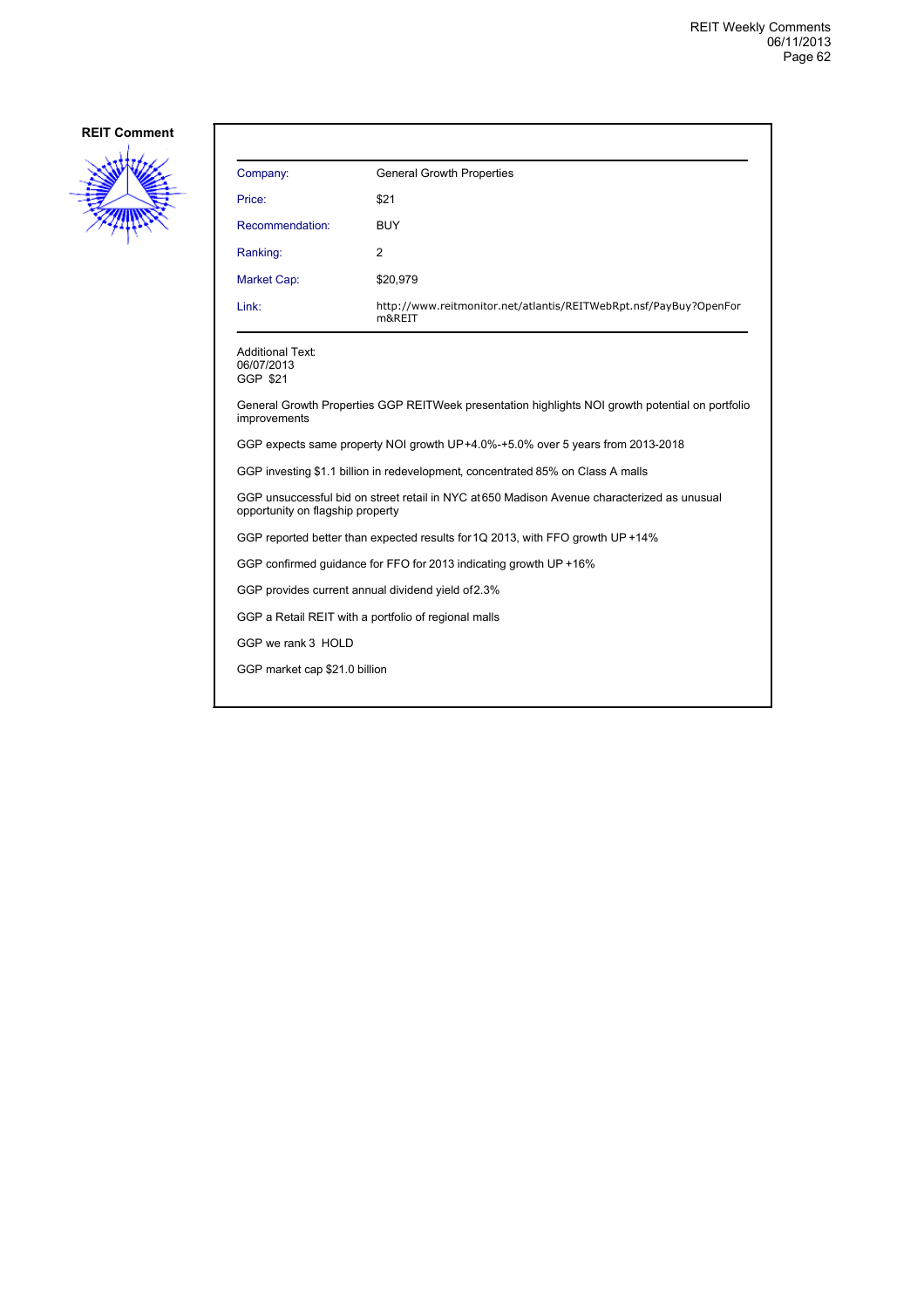

| Company:                                                                                                                                                                                                                                                     | <b>Health Care REIT</b>                                                     |  |
|--------------------------------------------------------------------------------------------------------------------------------------------------------------------------------------------------------------------------------------------------------------|-----------------------------------------------------------------------------|--|
| Price:                                                                                                                                                                                                                                                       | \$68                                                                        |  |
| Recommendation:                                                                                                                                                                                                                                              | <b>BUY</b>                                                                  |  |
| Ranking:                                                                                                                                                                                                                                                     | 2                                                                           |  |
| Market Cap:                                                                                                                                                                                                                                                  | \$17,744                                                                    |  |
| Link:                                                                                                                                                                                                                                                        | http://www.reitmonitor.net/atlantis/REITWebRpt.nsf/PayBuy?OpenFor<br>m&REIT |  |
| <b>Additional Text:</b><br>06/07/2013<br><b>HCN \$68</b>                                                                                                                                                                                                     |                                                                             |  |
| Health Care REIT HCN management comments at REITWeek highlighted stability of portfolio<br>growth and importance of tenant relationships to drive portfolio expansion                                                                                        |                                                                             |  |
| HCN portfolio concentration 59% senior housing (including 36% operating and 23% triple net), 19%<br>post acute and skilled nursing, 15% medical office buildings, 5% hospitals and 2% life science                                                           |                                                                             |  |
| HCN triple net leases now 64% of total portfolio, with NOI growth UP +2%-+3%, supplemented by<br>senior housing operating portfolio, with NOI growth UP +4%-+5%                                                                                              |                                                                             |  |
| HCN management expects Affordable Care Act to drive incremental investment in health care<br>facilities, both by Health Care REITs and health care providers increasing total renovated and new<br>properties available for acquisition                      |                                                                             |  |
| HCN tenants of Health Care REITs renting space in medical office buildings and facilities providing<br>outpatient and inpatient health care services to benefit from expansion of Medicaid coverage as<br>Affordable Care Act takes effect from 2014 to 2017 |                                                                             |  |
| HCN recently completed \$1.7 billion stock offering to raise funds for \$1.35 billion joint venture<br>acquisition with Revera of senior housing properties in Canada                                                                                        |                                                                             |  |

HCN guidance for FFO for 2013 indicates growth UP +8%

HCN stock price supported by current yield of 4.5%

HCN a Health Care REIT with a diverse portfolio of health care and life science properties

HCN we rank 2 BUY

HCN market cap \$17.7 billion

HCN an S&P 500 Index REIT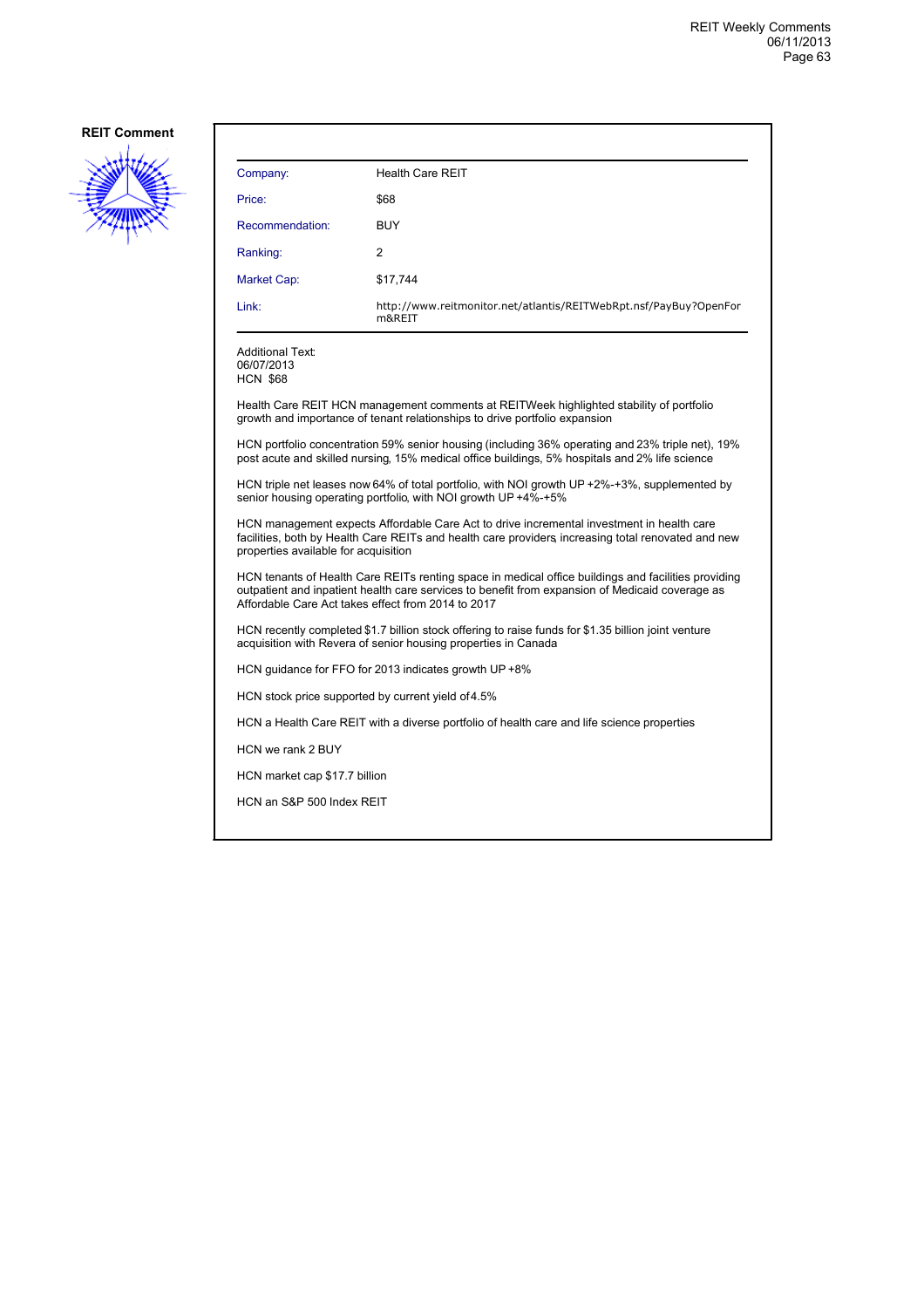

| Company:                                                                                                                                  | Weyerhaeuser                                                                                                                                                |  |
|-------------------------------------------------------------------------------------------------------------------------------------------|-------------------------------------------------------------------------------------------------------------------------------------------------------------|--|
| Price:                                                                                                                                    | \$29                                                                                                                                                        |  |
| Recommendation:                                                                                                                           | <b>BUY</b>                                                                                                                                                  |  |
| Ranking:                                                                                                                                  | 2                                                                                                                                                           |  |
| Market Cap:                                                                                                                               | \$15,984                                                                                                                                                    |  |
| Link:                                                                                                                                     | http://www.reitmonitor.net/atlantis/REITWebRpt.nsf/PayBuy?OpenFor<br>m&RFIT                                                                                 |  |
| <b>Additional Text:</b><br>06/07/2013<br>WY \$29                                                                                          |                                                                                                                                                             |  |
|                                                                                                                                           | Weyerhaeuser WY management comments at REITWeek noted benefits of timberland<br>concentration in northwest and diversity of investments in fiber processing |  |
| only on west coast of US                                                                                                                  | WY position in export market, particularly for Japan, ensured by superiority of douglas fir, available                                                      |  |
| WY expects US housing sector to continue new construction at rate of 1.6-1.9 million homes for next<br>several years                      |                                                                                                                                                             |  |
| WY increasing investment in home building operations to maximize participation in US housing<br>sector                                    |                                                                                                                                                             |  |
| WY investing to increase global market share for fiber based products to serve consumer demand<br>worldwide, now growing at 3.6% per year |                                                                                                                                                             |  |
| WY no guidance provided for 2013 EPS                                                                                                      |                                                                                                                                                             |  |
| WY recent dividend increase of 18% may be repeated for 2014 as WY brings dividend payout in line<br>with industry norm                    |                                                                                                                                                             |  |
| WY current annual dividend yield of 2.8%                                                                                                  |                                                                                                                                                             |  |
| WY a Specialty Timber REIT with a portfolio of timberlands, wood and cellulose fiber manufacturing<br>plants, and homebuilding operations |                                                                                                                                                             |  |
| WY we rank 2 BUY                                                                                                                          |                                                                                                                                                             |  |
| WY market cap \$16.0 billion                                                                                                              |                                                                                                                                                             |  |
| WY an S&P 500 Index REIT                                                                                                                  |                                                                                                                                                             |  |
|                                                                                                                                           |                                                                                                                                                             |  |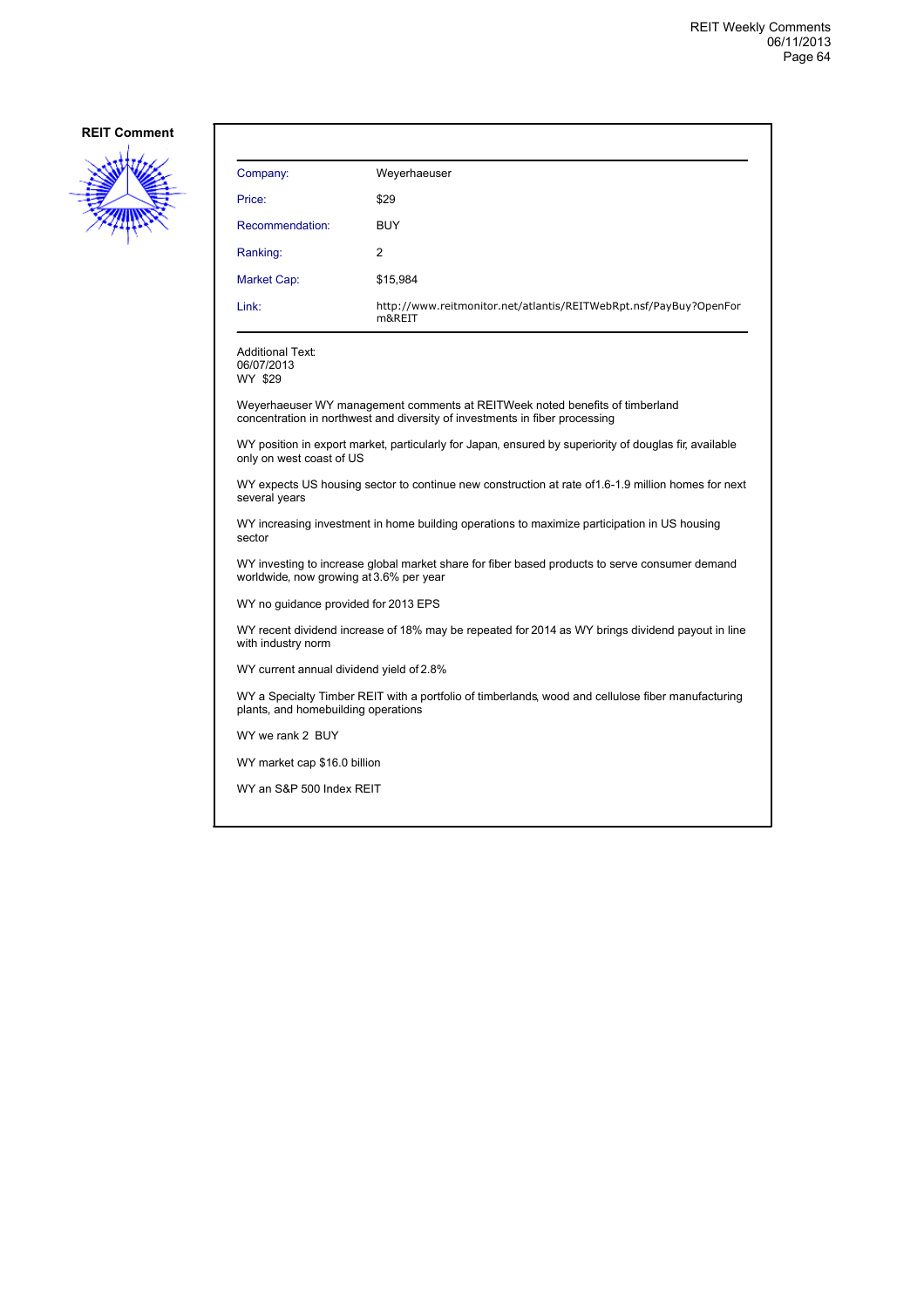

| Company:                                                                                                                                                                   | Vornado Realty Trust                                                                                                                                                                   |  |
|----------------------------------------------------------------------------------------------------------------------------------------------------------------------------|----------------------------------------------------------------------------------------------------------------------------------------------------------------------------------------|--|
| Price:                                                                                                                                                                     | \$81                                                                                                                                                                                   |  |
| Recommendation:                                                                                                                                                            | HOLD                                                                                                                                                                                   |  |
| Ranking:                                                                                                                                                                   | 3                                                                                                                                                                                      |  |
| Market Cap:                                                                                                                                                                | \$16,032                                                                                                                                                                               |  |
| Link:                                                                                                                                                                      | http://www.reitmonitor.net/atlantis/REITWebRpt.nsf/PayBuy?OpenFor<br>m&REIT                                                                                                            |  |
| <b>Additional Text:</b><br>06/07/2013<br><b>VNO \$81</b>                                                                                                                   |                                                                                                                                                                                        |  |
| level retail assets                                                                                                                                                        | Vornado Realty Trust VNO management comments at REITWeek focused on long term<br>development plan for office properties with focus on NY and DC, while retaining interest in NY street |  |
| VNO positive economic outlook supports recovery for Office REITs, even in DC, after several years<br>of flat office rates outside NYC                                      |                                                                                                                                                                                        |  |
| VNO expects to begin to invest in new developments in Crystal City                                                                                                         |                                                                                                                                                                                        |  |
| VNO portfolio became too broad, with both retail and office assets                                                                                                         |                                                                                                                                                                                        |  |
| VNO management expects to divest another \$500 million "non-core" retail assets for 2013, following<br>\$1.25 billion NY shopping centers sold to Macerich MAC during 2012 |                                                                                                                                                                                        |  |
| VNO retail rents in NYC have seen unsustainable rate of increase                                                                                                           |                                                                                                                                                                                        |  |
| VNO demand for former BRAC space in DC still soft                                                                                                                          |                                                                                                                                                                                        |  |
| VNO subject to investor concern over exposure to DC properties, representing 24% of EBITDA for<br>VNO as of 1Q 2013                                                        |                                                                                                                                                                                        |  |
| VNO no guidance provided for FFO for 2013                                                                                                                                  |                                                                                                                                                                                        |  |
| VNO provides current annual dividend yield of 3.6%                                                                                                                         |                                                                                                                                                                                        |  |
| VNO an Office REIT with a diverse portfolio of office and retail properties                                                                                                |                                                                                                                                                                                        |  |
| VNO we rank 3 HOLD                                                                                                                                                         |                                                                                                                                                                                        |  |
| VNO market cap \$16.0 billion                                                                                                                                              |                                                                                                                                                                                        |  |
| VNO an S&P 500 Index REIT                                                                                                                                                  |                                                                                                                                                                                        |  |
|                                                                                                                                                                            |                                                                                                                                                                                        |  |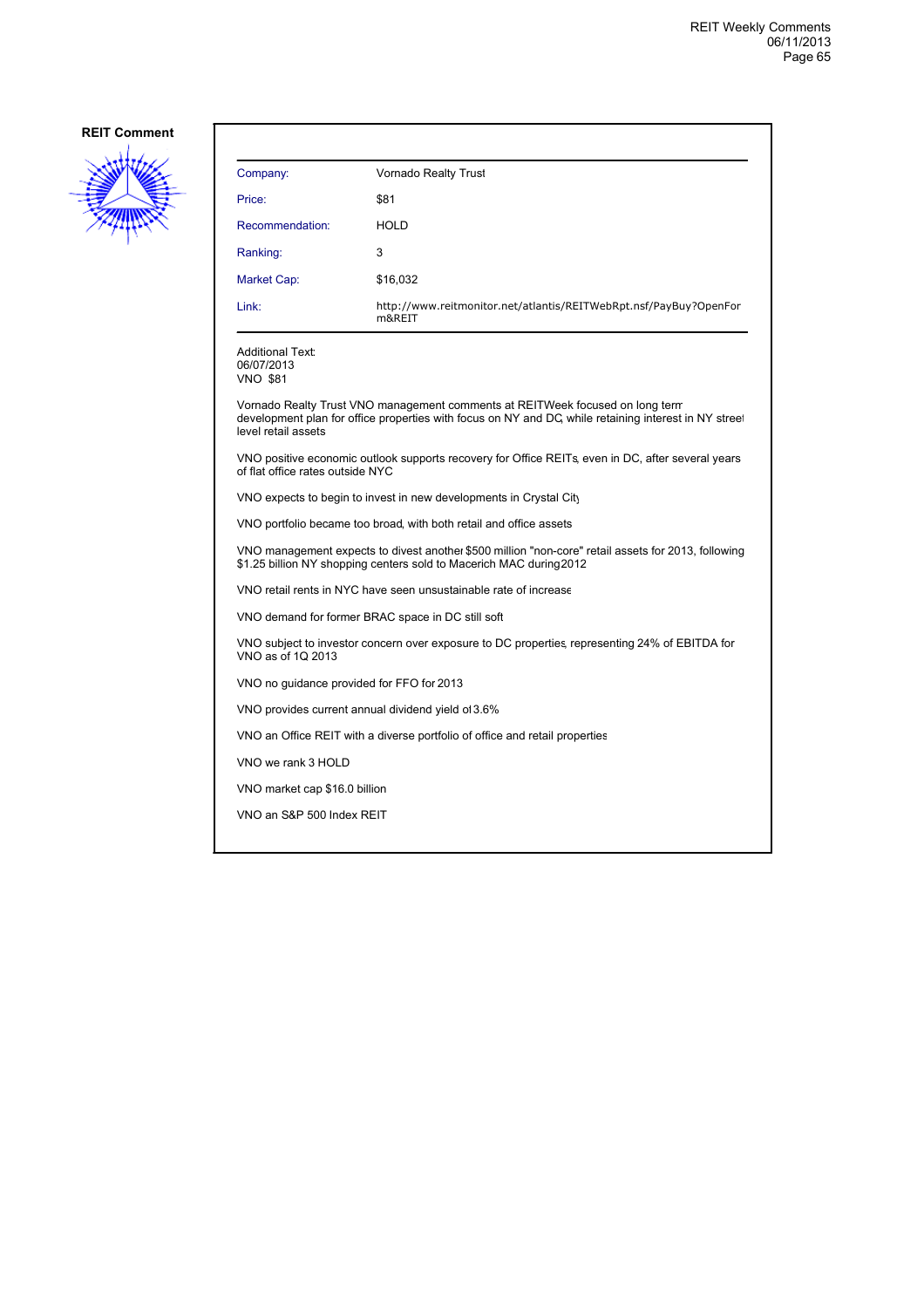

| Company:           | Select Income REIT                                                          |
|--------------------|-----------------------------------------------------------------------------|
| Price:             | \$28                                                                        |
| Recommendation:    | <b>HOLD</b>                                                                 |
| Ranking:           | 3                                                                           |
| <b>Market Cap:</b> | \$935                                                                       |
| Link:              | http://www.reitmonitor.net/atlantis/REITWebRpt.nsf/PayBuy?OpenFor<br>m&REIT |

Additional Text: 06/07/2013 SIR \$28

Select Income REIT SIR comments at REITWeek highlighted potential for rental growth for portfolio of industrial and commercial properties

SIR portfolio concentrated 35% on Oahu HI, with the rest of portfolio geographically dispersed in US urban areas

SIR targeting 50% rental rate increase on lease turnover

SIR 1Q 2013 acquisitions \$158 million for 5 properties

SIR still majority owned by CWH, now holder of 56% of SIR since public offering of SIR completed during March 2012 and follow-on secondary offering

SIR dissident shareholders in parent CommonWealth REIT CWH seeking to prevent secondary offering of CWH owned shares of Select Income REIT SIR and to remove all 5 members of CWH board of directors

SIR recently increased dividend by 5%, bringing current yield to 6.2%

SIR an Industrial REIT majority held by CommonWealth REIT CWH

SIR we rank 3 HOLD

SIR market cap \$935 million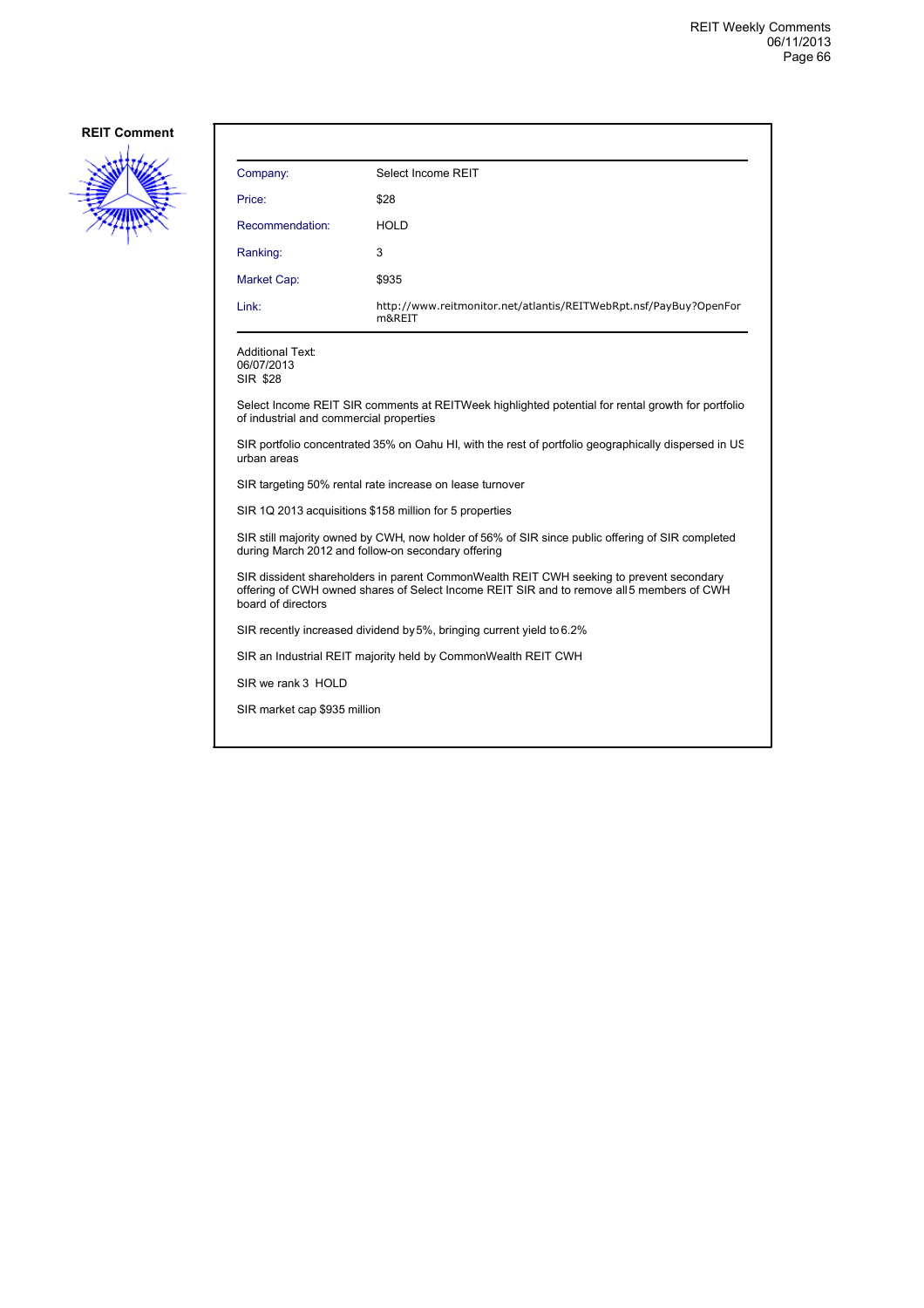

| Company:                                                                                                                                                                              | CBL & Associates                                                            |  |
|---------------------------------------------------------------------------------------------------------------------------------------------------------------------------------------|-----------------------------------------------------------------------------|--|
| Price:                                                                                                                                                                                | \$23                                                                        |  |
| Recommendation:                                                                                                                                                                       | <b>BUY</b>                                                                  |  |
| Ranking:                                                                                                                                                                              | 2                                                                           |  |
| Market Cap:                                                                                                                                                                           | \$4,377                                                                     |  |
| Link:                                                                                                                                                                                 | http://www.reitmonitor.net/atlantis/REITWebRpt.nsf/PayBuy?OpenFor<br>m&REIT |  |
| <b>Additional Text:</b><br>06/07/2013<br>CBL \$23                                                                                                                                     |                                                                             |  |
| CBL & Associates CBL traded UP \$0.43 per share to close UP +2% day                                                                                                                   |                                                                             |  |
| CBL stock traded UP +8% year to date for 2013, underperforming Retail REITs, trading UP +11%<br>for 2013                                                                              |                                                                             |  |
| CBL bullish comments by Retail REITs at REITWeek indicate retail tenants strong enough to<br>tolerate significant rental rate increases to gain expanded space at best regional malls |                                                                             |  |
| CBL renovations at 3 regional malls should contribute to improved profitability during 2013                                                                                           |                                                                             |  |
| CBL quidance for FFO for 2013 indicates growth UP +4%                                                                                                                                 |                                                                             |  |
| CBL increased dividend by 4.5%, now providing current yield of 4.0%                                                                                                                   |                                                                             |  |
| CBL a Retail REIT with a portfolio of regional malls in southeastern and midAtlantic states                                                                                           |                                                                             |  |
| CBL we rank 2 BUY                                                                                                                                                                     |                                                                             |  |
| CBL market cap \$4.4 billion                                                                                                                                                          |                                                                             |  |
|                                                                                                                                                                                       |                                                                             |  |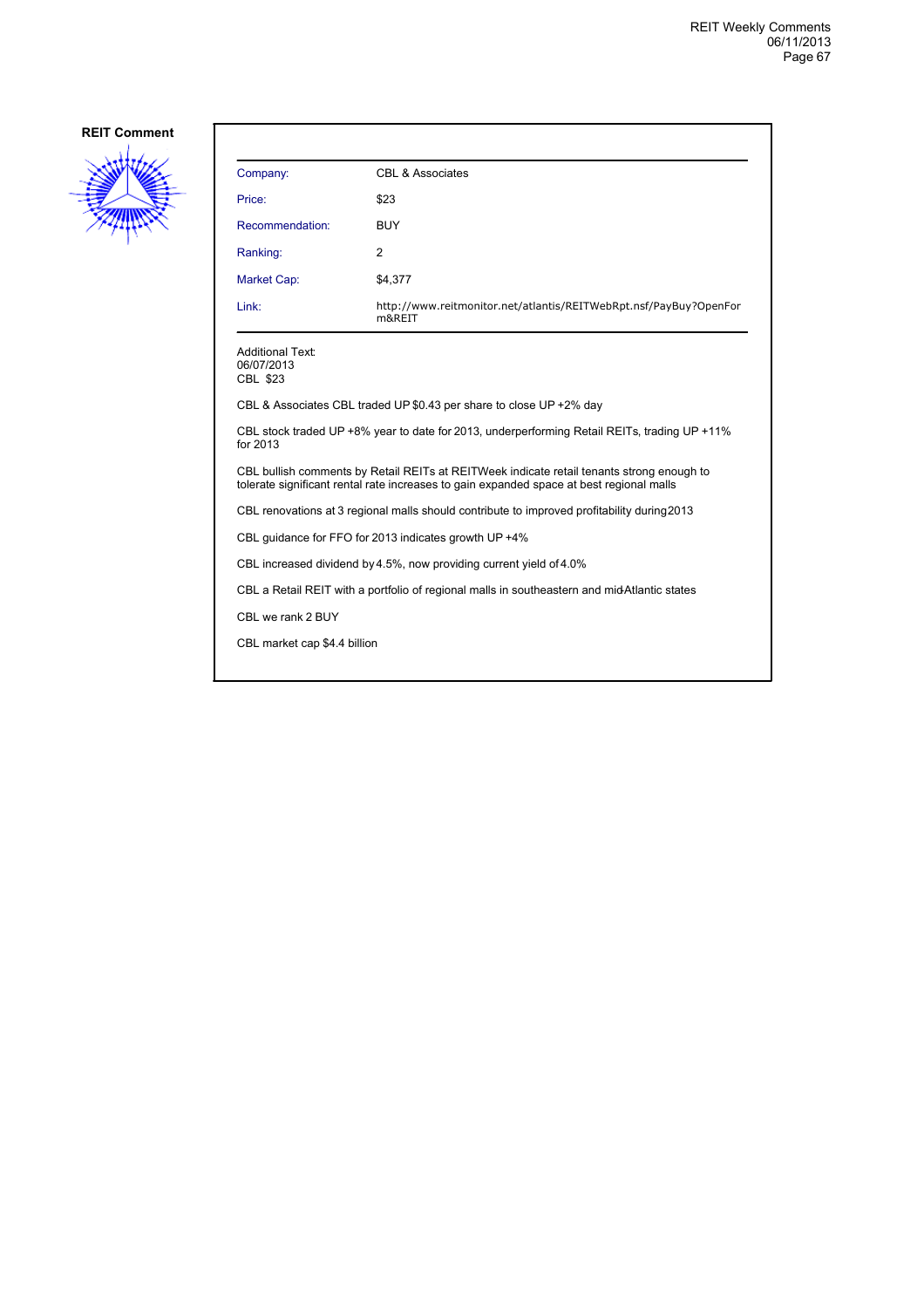

| Company:                                                                                                               | Sovran Self Storage                                                         |  |
|------------------------------------------------------------------------------------------------------------------------|-----------------------------------------------------------------------------|--|
| Price:                                                                                                                 | \$66                                                                        |  |
| Recommendation:                                                                                                        | <b>BUY</b>                                                                  |  |
| Ranking:                                                                                                               | 2                                                                           |  |
| <b>Market Cap:</b>                                                                                                     | \$2,023                                                                     |  |
| Link:                                                                                                                  | http://www.reitmonitor.net/atlantis/REITWebRpt.nsf/PayBuy?OpenFor<br>m&REIT |  |
| <b>Additional Text:</b><br>06/06/2013<br><b>SSS \$66</b>                                                               |                                                                             |  |
| Sovran Self-Storage SSS traded UP \$0.74 per share to close UP +1% day                                                 |                                                                             |  |
| SSS stock traded UP +7% year to date for 2013, underperforming Specialty REITs, trading UP +8%                         |                                                                             |  |
| SSS announced increased quidance for FFO for 2013 due to pending lower interest expense on debt<br>refinance           |                                                                             |  |
| SSS new quidance 2013 FFO \$3.59-\$3.63 v \$3.29 UP +9%-+11%<br>SSS previous guidance 2013 FFO \$3.54-\$3.58 per share |                                                                             |  |
| SSS same property NOI growth driven by much higher occupancy with limited rate increases                               |                                                                             |  |
| SSS provides current annual dividend yield of 2.9%                                                                     |                                                                             |  |
| SSS a Specialty REIT with a portfolio of self-storage properties                                                       |                                                                             |  |
| SSS we rank 2 BUY                                                                                                      |                                                                             |  |
| SSS market cap \$2.0 billion                                                                                           |                                                                             |  |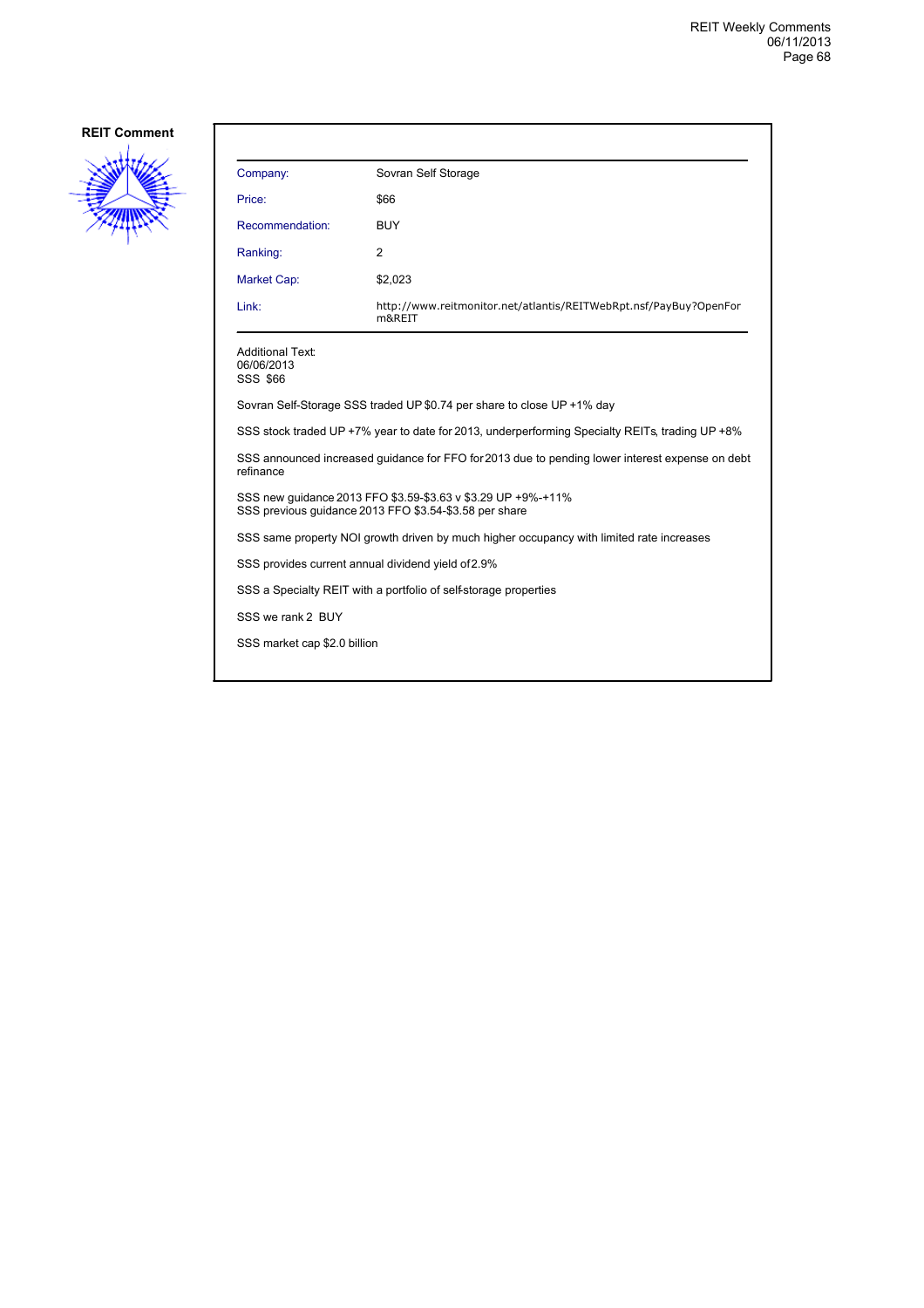

| Company:                                                                                                                                                                                                 | <b>LTC Properties</b>                                                       |  |
|----------------------------------------------------------------------------------------------------------------------------------------------------------------------------------------------------------|-----------------------------------------------------------------------------|--|
| Price:                                                                                                                                                                                                   | \$42                                                                        |  |
| Recommendation:                                                                                                                                                                                          | <b>HOLD</b>                                                                 |  |
| Ranking:                                                                                                                                                                                                 | 3                                                                           |  |
| Market Cap:                                                                                                                                                                                              | \$1,363                                                                     |  |
| Link:                                                                                                                                                                                                    | http://www.reitmonitor.net/atlantis/REITWebRpt.nsf/PayBuy?OpenFor<br>m&REIT |  |
| <b>Additional Text:</b><br>06/07/2013<br>LTC \$42                                                                                                                                                        |                                                                             |  |
| LTC Properties LTC traded DOWN (\$0.73) per share to close DOWN (2%) day                                                                                                                                 |                                                                             |  |
| LTC stock traded UP +19% year to date for 2013, outperforming Health Care REITs, trading UP<br>+11% for 2013                                                                                             |                                                                             |  |
| LTC improved revenues and profitability for health care providers under Affordable Care Act to take<br>effect from 2014-2017 should allow Health Care REITs to find significant investment opportunities |                                                                             |  |
| LTC no quidance provided for FFO for 2013                                                                                                                                                                |                                                                             |  |
| LTC provides current annual dividend yield of 4.4%                                                                                                                                                       |                                                                             |  |
| LTC a Health Care REIT with a portfolio concentrated in skilled nursing and assisted living<br>properties and related debt                                                                               |                                                                             |  |
| LTC we rank 3 HOLD                                                                                                                                                                                       |                                                                             |  |
| LTC market cap \$1.4 billion                                                                                                                                                                             |                                                                             |  |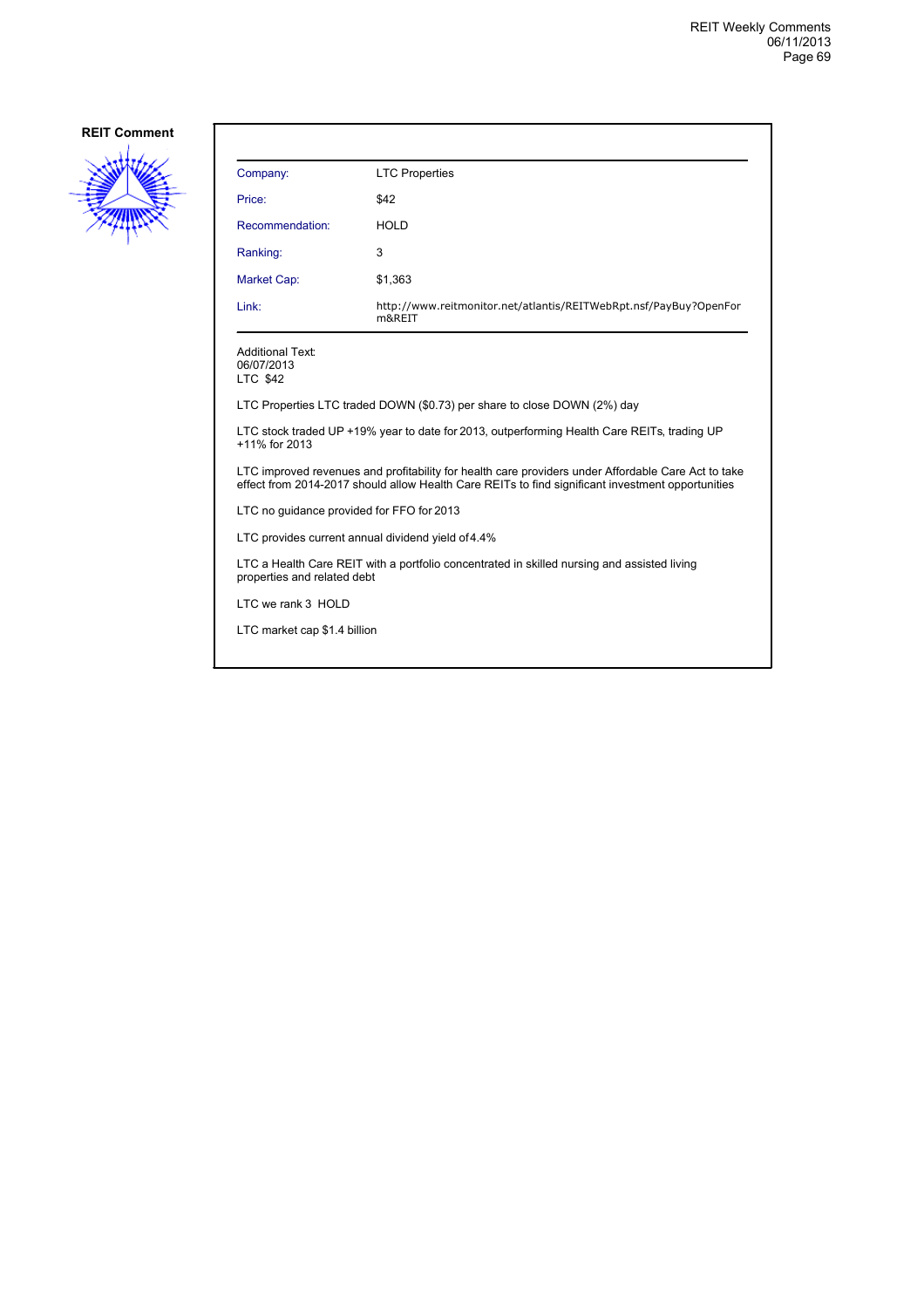

| Company:                                                                                                                                                                     | iStar Financial                                                                                  |  |
|------------------------------------------------------------------------------------------------------------------------------------------------------------------------------|--------------------------------------------------------------------------------------------------|--|
| Price:                                                                                                                                                                       | \$12                                                                                             |  |
| Recommendation:                                                                                                                                                              | HOLD                                                                                             |  |
| Ranking:                                                                                                                                                                     | 3                                                                                                |  |
| <b>Market Cap:</b>                                                                                                                                                           | \$992                                                                                            |  |
| Link:                                                                                                                                                                        | http://www.reitmonitor.net/atlantis/REITWebRpt.nsf/PayBuy?OpenFor<br>m&REIT                      |  |
| <b>Additional Text:</b><br>06/07/2013<br>SFI \$12                                                                                                                            |                                                                                                  |  |
|                                                                                                                                                                              | iStar Financial SFI traded UP \$0.17 per share to close UP +1% day                               |  |
| trading UP +32% for 2013                                                                                                                                                     | SFI stock traded UP +45% year to date for 2013, outperforming Financial Commercial REITs,        |  |
| SFI investment in luxury condos generating cash flow through condo sales and mortgage interest                                                                               |                                                                                                  |  |
| SFI recent portfolio disclosure highlighted exposure to asset and industry types revealing land now<br>22% of total portfolio, representing almost half of owned real estate |                                                                                                  |  |
| 5% retail                                                                                                                                                                    | SFI condos represent 11% of total portfolio exposure, compared to 12% office, 11% industrial and |  |
| <b>Starwood Property Trust</b>                                                                                                                                               | SFI recognized gain of \$220 million for 2Q 2013 on recent sale of 24% ownership of LNR to       |  |
| SFI has not paid dividends on common stock since 2008                                                                                                                        |                                                                                                  |  |
| SFI a Financial Commercial REIT                                                                                                                                              |                                                                                                  |  |
| SFI we rank 3 HOLD                                                                                                                                                           |                                                                                                  |  |
| SFI market cap \$1.0 billion                                                                                                                                                 |                                                                                                  |  |